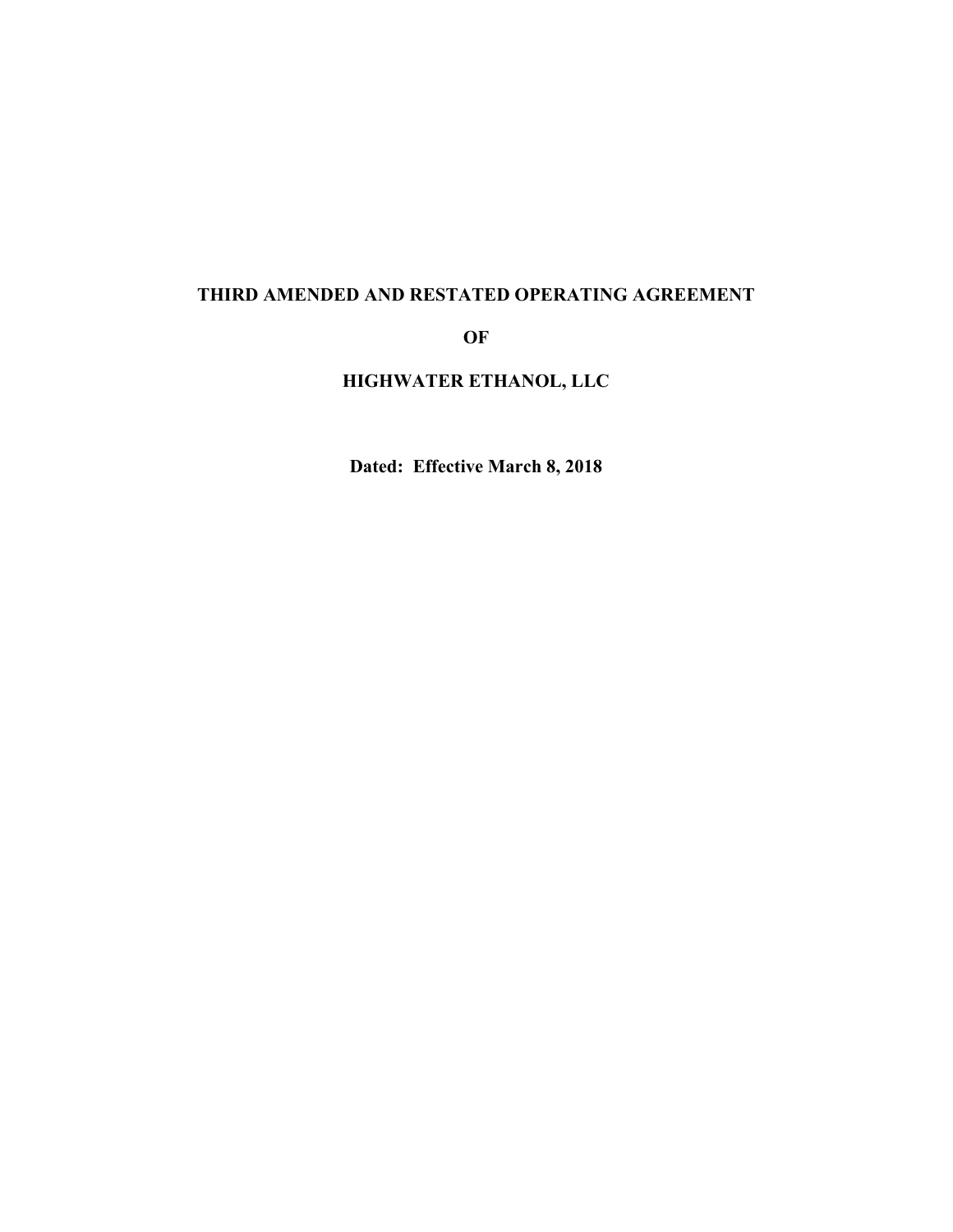### THIRD AMENDED AND RESTATED OPERATING AGREEMENT OF HIGHWATER ETHANOL, LLC

### **TABLE OF CONTENTS**

Page

| ARTICLE II. CAPITAL CONTRIBUTIONS; CAPITAL ACCOUNTS  8 |  |
|--------------------------------------------------------|--|
|                                                        |  |
|                                                        |  |
|                                                        |  |
|                                                        |  |
|                                                        |  |
|                                                        |  |
|                                                        |  |
|                                                        |  |
|                                                        |  |
|                                                        |  |
|                                                        |  |
|                                                        |  |
|                                                        |  |
|                                                        |  |
|                                                        |  |
|                                                        |  |
|                                                        |  |
|                                                        |  |
|                                                        |  |
|                                                        |  |
|                                                        |  |
|                                                        |  |
|                                                        |  |
|                                                        |  |
|                                                        |  |
|                                                        |  |
|                                                        |  |
|                                                        |  |
|                                                        |  |
|                                                        |  |
|                                                        |  |
|                                                        |  |
|                                                        |  |
|                                                        |  |
|                                                        |  |
|                                                        |  |
|                                                        |  |
|                                                        |  |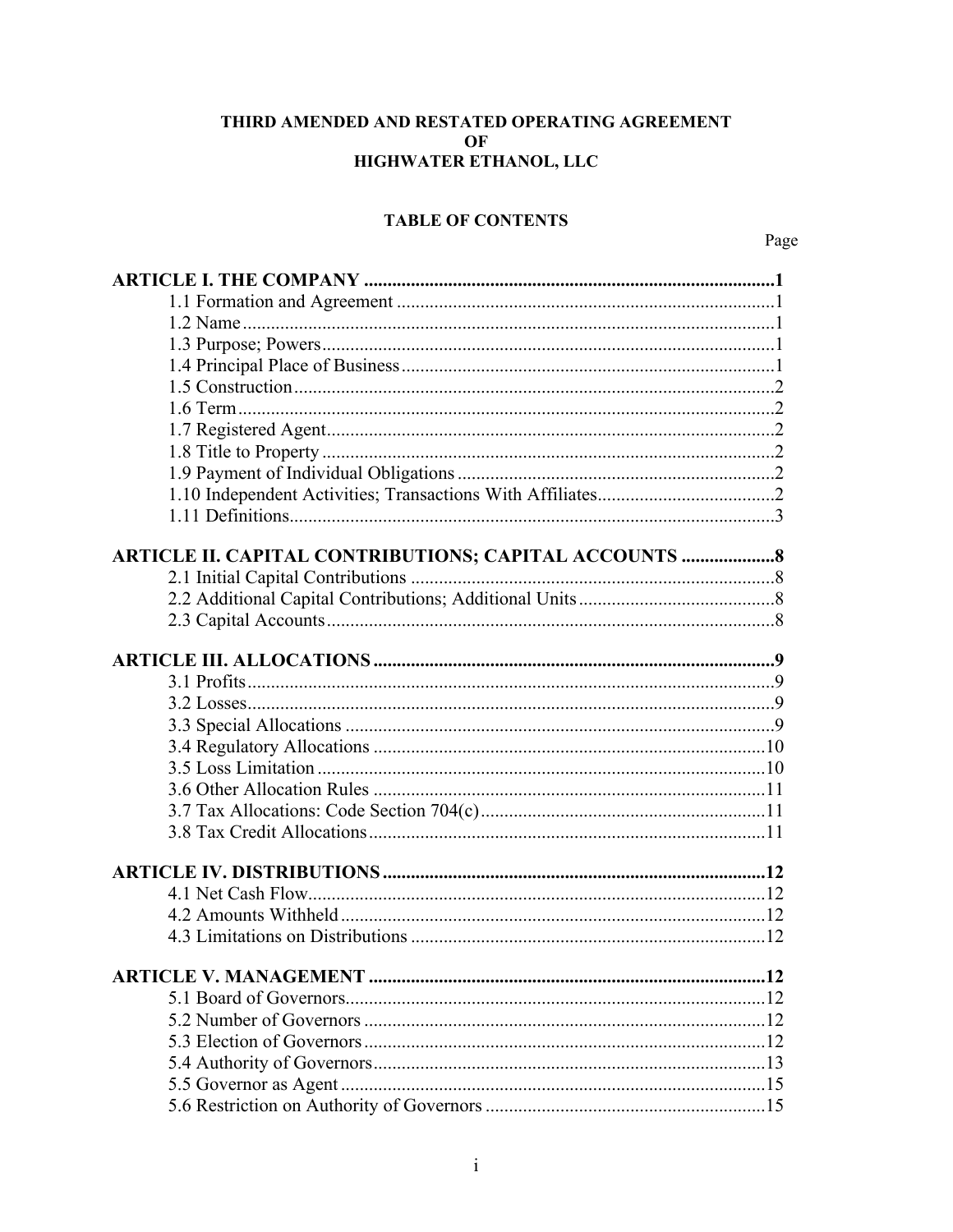| $\dots$ 23 |
|------------|
|            |
|            |
|            |
|            |
|            |
|            |
|            |
|            |
|            |
|            |
|            |
|            |
|            |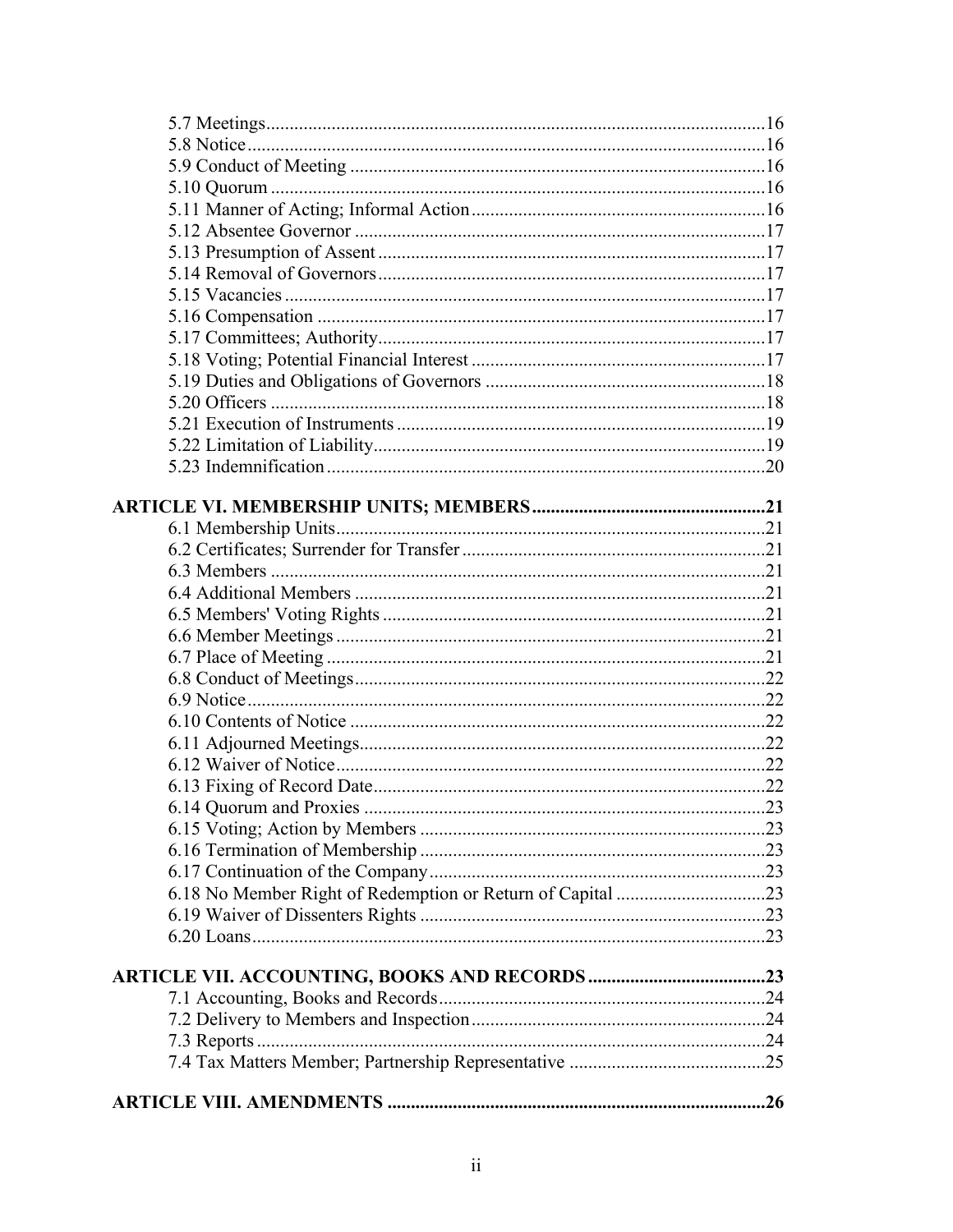| 9.10 Distributions And Allocations In Respect of Transfer Units30 |  |
|-------------------------------------------------------------------|--|
|                                                                   |  |
|                                                                   |  |
|                                                                   |  |
|                                                                   |  |
| 10.3 Compliance with Certain Requirements of Regulations; Deficit |  |
|                                                                   |  |
|                                                                   |  |
|                                                                   |  |
|                                                                   |  |
|                                                                   |  |
|                                                                   |  |
|                                                                   |  |
|                                                                   |  |
|                                                                   |  |
|                                                                   |  |
|                                                                   |  |
|                                                                   |  |
|                                                                   |  |
|                                                                   |  |
|                                                                   |  |
|                                                                   |  |
|                                                                   |  |
|                                                                   |  |
|                                                                   |  |
|                                                                   |  |
|                                                                   |  |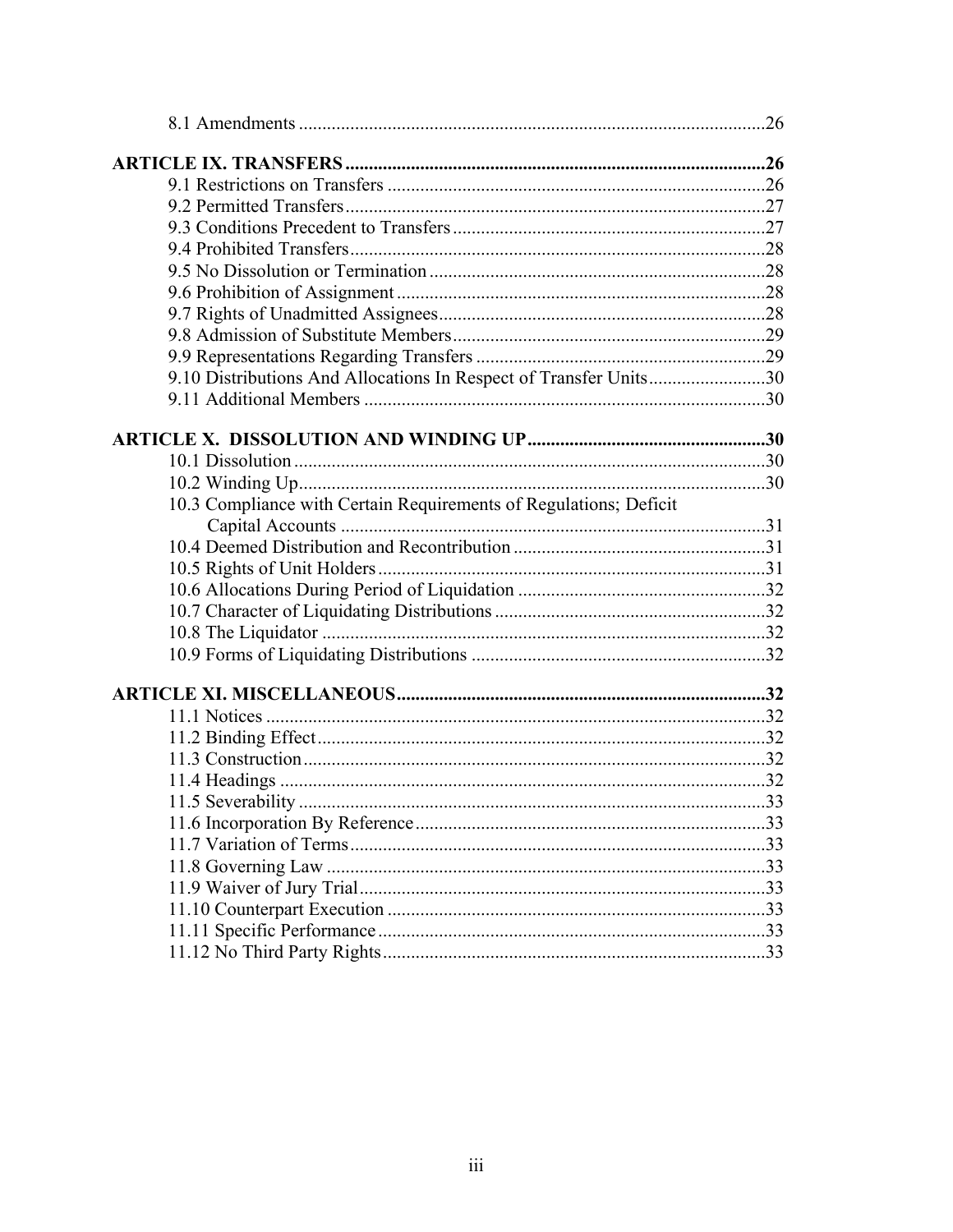### **THIRD AMENDED AND RESTATED OPERATING AGREEMENT OF HIGHWATER ETHANOL, LLC**

**THIS THIRD AMENDED AND RESTATED OPERATING AGREEMENT** (the "Agreement") is entered into effective as of the 8<sup>th</sup> day of March 2018 (the "Effective Date"), by and among Highwater Ethanol, LLC, a Minnesota limited liability company (the "Company"), each of the Persons identified as Members on attached Exhibit "A," and any other Persons that may from time-totime be subsequently admitted as Members of the Company in accordance with the terms of this Agreement. Capitalized terms used but not otherwise defined herein shall have the meaning set forth in Section 1.11.

**WHEREAS**, the Members adopted the Second Amended and Restated Member Control Agreement of the Company dated March 4, 2011; and

**WHEREAS**, the Members desire to amend and restate the Second Amended and Restated Member Control Agreement of the Company dated March 4, 2011, in order to elect application of the Minnesota Revised Uniform Limited Liability Act and to adopt certain amendments set forth herein; and

**WHEREAS**, the Board of Governors have approved, adopted and recommended the adoption of this Agreement, and the Members voted to adopt this Agreement at the Company's Meeting of Members held on March 8, 2018.

In consideration of the covenants and agreements contained herein, and other good and valuable consideration, the receipt and sufficiency of which are hereby acknowledged, the parties hereto agree as follows:

### <span id="page-4-1"></span><span id="page-4-0"></span>**ARTICLE I. THE COMPANY**

1.1 Formation and Agreement. The initial Members formed the Company as a Minnesota limited liability company by filing Articles of Organization with the Minnesota Secretary of State on April 27, 2006. The Members hereby agree that this Agreement constitutes an "Operating Agreement" within the meaning of Section 322C.0102 of the Act. To the extent that the rights and obligations of any Member are different by reason of any provision of this Agreement than they would be in the absence of such provision, this Agreement, to the extent permitted by the Act, shall control.

<span id="page-4-2"></span>1.2 Name. The name of the Company shall be "Highwater Ethanol, LLC," and all business of the Company shall be conducted in such name.

<span id="page-4-3"></span>1.3 Purposes; Powers. The nature of the business and purposes of the Company are to: (i) own, construct, operate, lease, finance, contract with, and/or invest in ethanol production and co-product production facilities; (ii) process feedstocks into ethanol and related co-products, and market such ethanol and co-products; and (iii) engage in any other business and investment activity in which a Minnesota limited liability company may lawfully be engaged, as determined by the Board of Governors. The Company has the power to do any and all acts necessary, appropriate, proper, advisable, incidental or convenient to, and in furtherance of, the purposes of the Company as set forth in this Section 1.3 and has, without limitation, any and all powers that may be exercised on behalf of the Company by the Board of Governors pursuant to Article V of this Agreement.

<span id="page-4-4"></span>1.4 Principal Place of Business. The Company shall continuously maintain a principal place of business in Minnesota. The principal place of business of the Company shall be 205 S. Main Street, PO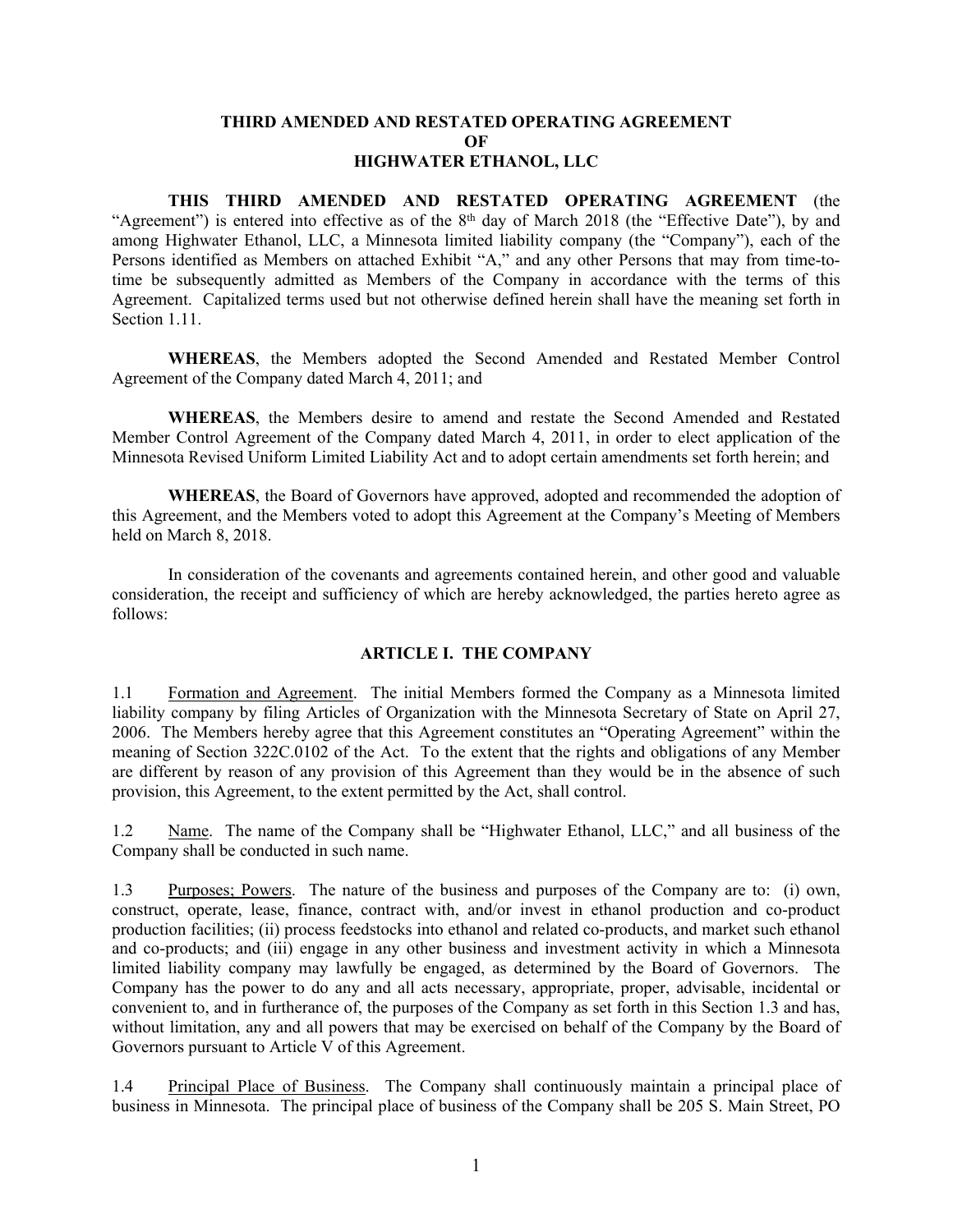Box 96, Lamberton, Minnesota 56152 or elsewhere as the Governors may determine. Any documents required by the Act to be kept by the Company shall be maintained at the Company's principal place of business.

<span id="page-5-0"></span>1.5 Construction. From and after the Effective Date, the rights and liabilities of the Members under the Agreement shall be as provided by the Minnesota Revised Uniform Limited Liability Act, Chapter 322C of the Minnesota Statutes, which such election was approved by the Members at a duly called meeting of the Members held on March 8, 2018, effective as of the Effective Date. Whenever possible, each provision of this Agreement shall be interpreted in such a manner as to be effective and valid under the Act, but if any provision of this Agreement, or the application thereof to any Person or under any circumstances, shall be invalid or unenforceable to any extent under the Act, such provision shall be deemed severed from this Agreement with respect to such Person or such circumstance, without invalidating the remainder of this Agreement or the application of such provision to other Persons or circumstances, and a new provision shall be deemed to be substituted in lieu of the provision so severed which new provision shall, to the extent possible, accomplish the intent of the parties hereto as evidenced by the provision so severed.

<span id="page-5-1"></span>1.6 Term. The term of the Company commenced on the date the Articles were filed with the Minnesota Secretary of State, and shall continue until the winding up and liquidation of the Company and its business is completed following a Dissolution Event as provided in Article X of this Agreement.

<span id="page-5-2"></span>1.7 Registered Agent. The Company shall continuously maintain a registered office and a registered agent for service of process in the State of Minnesota. The name and address of the Company's initial Registered Agent shall be Kevin K. Stroup, 300 O'Connell Street, Marshall, Minnesota 56258-2638.

<span id="page-5-3"></span>1.8 Title to Property. All Property owned by the Company shall be owned by the Company as an entity and not in the name of any Member, and no Member shall have any ownership interest in such Property, except as a Member of the Company. Each Member's interest in the Company shall be personal property for all purposes.

<span id="page-5-4"></span>1.9 Payment of Individual Obligations. The Company's credit and assets shall be used solely for the benefit of the Company, and no asset of the Company shall be Transferred or encumbered for, or in payment of, any individual obligation of any Member or Governor.

<span id="page-5-5"></span>1.10 Independent Activities; Transactions With Affiliates. The Governors shall be required to devote such time to the business and affairs of the Company as may be necessary to manage and operate the Company, and shall be free to serve any other Person or enterprise in any capacity that they deem appropriate in their discretion. Neither this Agreement nor any activity undertaken pursuant hereto shall: (i) prevent any Member or Governor or their Affiliates from engaging in whatever activities they choose, whether the same are competitive with the Company or otherwise, and any such activities may be undertaken without having or incurring any obligation to offer any interest in such activities to the Company or any other Member; or (ii) require any Member or Governor to permit the Company or any other Governor or Member or their Affiliates to participate in any such activities. As a material part of the consideration for the execution of this Agreement by each Member, each Member hereby waives, relinquishes and renounces any such right or claim of participation. To the extent permitted by applicable law and subject to the provisions of this Agreement, the Governors are hereby authorized to cause the Company to purchase Property from, sell Property to, or otherwise deal with, any Member (including any Member who is also a Governor), or any Affiliate of any Member; provided that any such purchase, sale or other transaction shall be made on terms and conditions which are no less favorable to the Company than if the sale, purchase or other transaction had been entered into with an independent third party in the same geographic location who provides comparable goods or services which could reasonably be made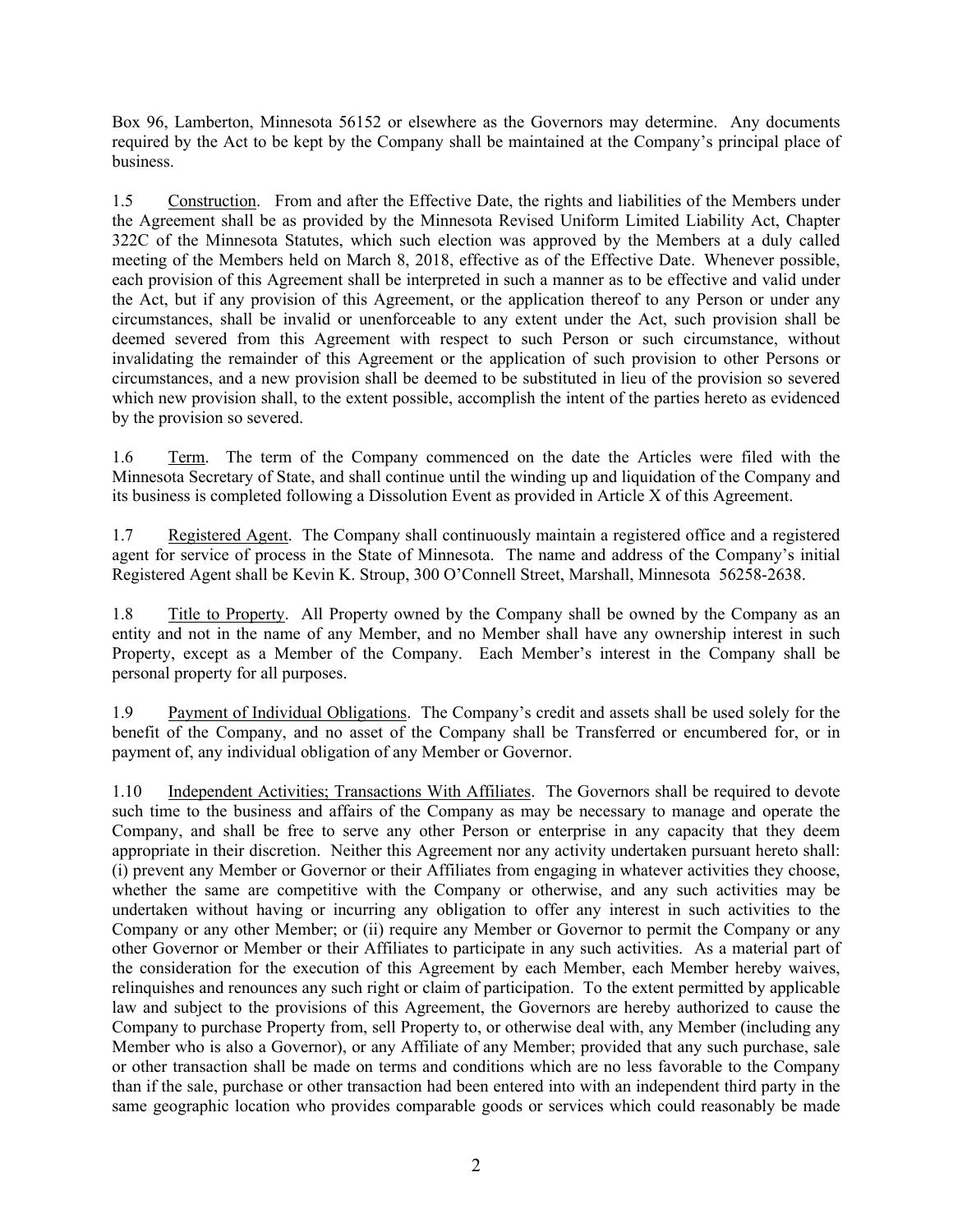available to the Company. For such transactions the Governors shall, as fiduciaries, determine such arrangements are in the best interest of the Company. All such transactions shall be embodied in a written contract, the material terms of which shall be fully disclosed to the Members. Governors shall not engage in reciprocal business arrangements which circumvent any restrictions contained in the Agreement against dealing with Affiliates. In addition, Officers and Governors can only purchase the Company's securities being sold to the public at a price equal to that paid by unaffiliated purchasers.

<span id="page-6-0"></span>1.11 Definitions. Capitalized words and phrases used in this Agreement have the following meanings:

(a) "Act" means the Minnesota Revised Uniform Limited Liability Company Act, Chapter 322C of the Minnesota Statutes, as amended from time to time, or any corresponding provisions of any succeeding law.

(b) "Adjusted Capital Account Deficit" means, with respect to any Unit Holder, the deficit balance, if any, in such Unit Holder's Capital Account as of the end of the relevant Fiscal Year, after giving effect to the following adjustments: (i) crediting to such Capital Account any amounts which such Unit Holder is deemed to be obligated to restore pursuant to the next to the last sentences of Sections  $1.704-2(g)(1)$  and  $1.704-2(i)(5)$  of the Regulations; and (ii) debiting to such Capital Account the items described in Sections  $1.704-1(b)(2)(ii)(d)(4)$ ,  $1.704-1(b)(2)(ii)(d)(5)$  and  $1.704-1(b)(2)(ii)(d)(6)$  of the Regulations. The foregoing definition is intended to comply with the provisions of Section 1.704-  $1(b)(2)(ii)(d)$  of the Regulations and shall be interpreted consistently therewith.

(c) "Affiliate" means, with respect to any Person or entity: (i) any Person directly or indirectly controlling, controlled by or under common control with such Person or entity; (ii) any officer, director, general partner, member or trustee of any such Person or entity; or (iii) any Person or entity who is an officer, director, general partner, member or trustee of any Person described in clauses (i) or (ii) of this sentence. For purposes of this definition, the terms "controlling," "controlled by" or "under common control with" shall mean the possession, direct or indirect, of the power to direct or cause the direction of the management and policies of a Person or entity, whether through the ownership of voting securities, by contract or otherwise, or the power to elect a majority of the Governors, members, or persons exercising similar authority with respect to such Person or entities.

"Agreement" means the Company's Third Amended and Restated Operating Agreement, including all schedules and exhibits as attached hereto, as amended from time to time.

(e) "Articles" means the Company's Articles of Organization on file with the Minnesota Secretary of State's Office, as amended from time to time.

(f) "Assignee" means a transferee of Units who is not admitted as a Substitute Member pursuant to Section 9.8 of this Agreement.

(g) "Capital Account" means the separate capital account maintained for each Unit Holder in accordance with Section 2.3 of this Agreement.

(h) "Capital Contributions" means, with respect to any Member, the amount of money (US Dollars), and the initial Gross Asset Value of any assets or property other than money, contributed by the Member or such Member's predecessors in interest to the Company, (net of liabilities secured by such contributed property that the Company is considered to assume or take subject to under Code Section 752) with respect to the Units held or purchased by such Member, including additional Capital Contributions.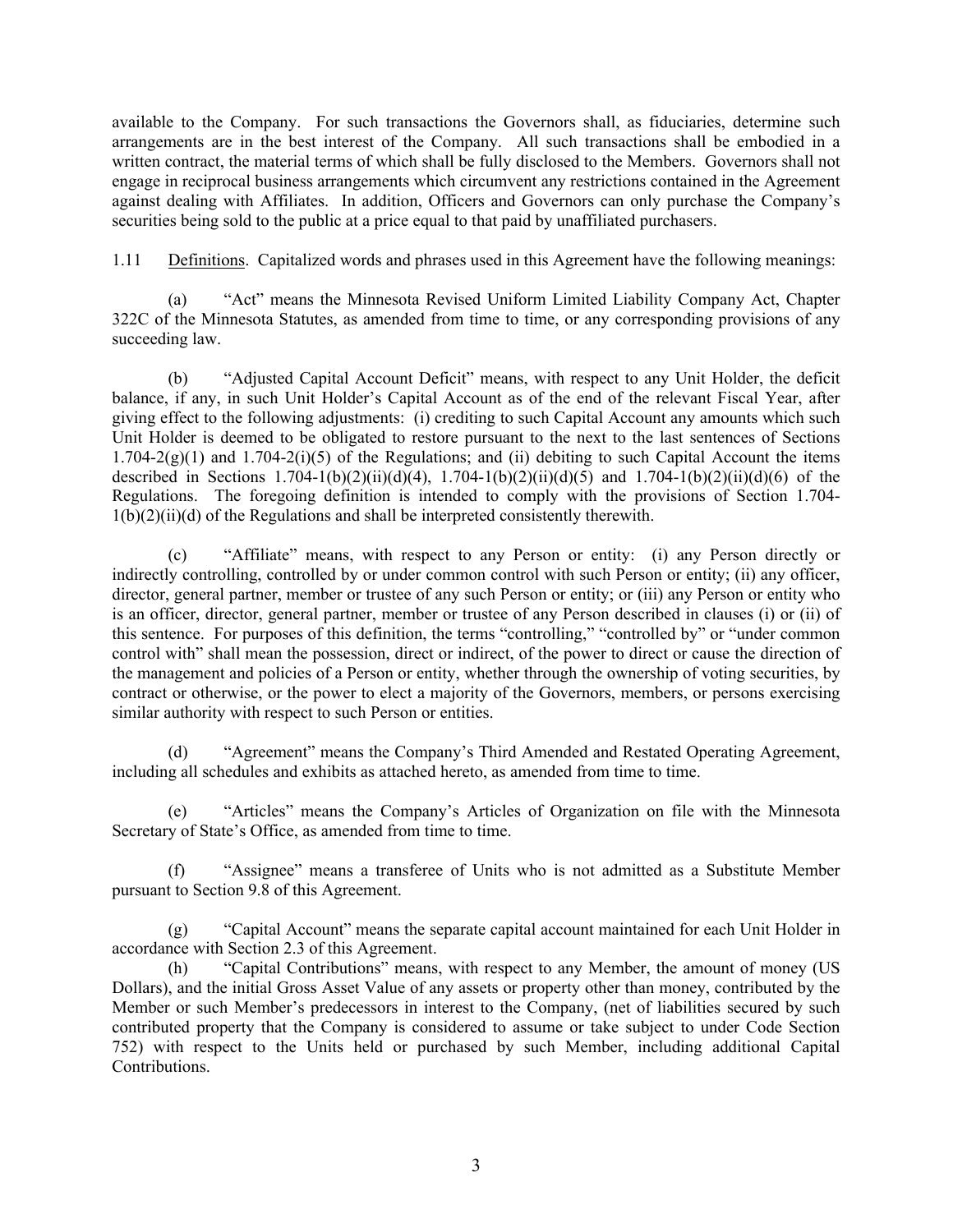(i) "Code" means the United States Internal Revenue Code of 1986, as amended from time to time.

(j) "Company" means Highwater Ethanol, LLC, a Minnesota limited liability company.

(k) "Company Minimum Gain" has the meaning given the term "partnership minimum gain" in Sections  $1.704-2(b)(2)$  and  $1.704-2(d)$  of the Regulations.

(l) "Debt" means: (i) any indebtedness for borrowed money or the deferred purchase price of property as evidenced by notes, bonds or other instruments; (ii) obligations as lessee under capital leases; (iii) obligations secured by any mortgage, pledge, security interest, encumbrance, lien or charge of any kind existing on any asset owned or held by the Company, whether or not the Company has assumed or become liable for the obligations secured thereby; (iv) any obligation under any interest rate swap agreement; (v) accounts payable; and (vi) obligations, contingent or otherwise, under direct or indirect guarantees of indebtedness or obligations of the kinds referred to in clauses (i), (ii), (iii), (iv) and (v), above. Notwithstanding the foregoing, however, Debt shall not include obligations in respect of any accounts payable that are incurred in the ordinary course of the Company's business and are not delinquent or are being contested in good faith by appropriate proceedings.

(m) "Depreciation" means, for each Fiscal Year, an amount equal to the depreciation, amortization, or other cost recovery deduction allowable with respect to an asset for such Fiscal Year, except that if the Gross Asset Value of an asset differs from its adjusted basis for federal income tax purposes at the beginning of such Fiscal Year, Depreciation shall be an amount which bears the same ratio to such beginning Gross Asset Value as the federal income tax depreciation, amortization, or other cost recovery deduction for such Fiscal Year bears to such beginning adjusted tax basis; provided, however, that if the adjusted basis for federal income tax purposes of an asset at the beginning of such Fiscal Year is zero, Depreciation shall be determined with reference to such beginning Gross Asset Value using any reasonable method selected by the Governors.

(n) "Dissolution Event" shall have the meaning set forth in Section 10.1 of this Agreement.

(o) "Facilities" means the ethanol and co-product production facilities to be constructed and operated by the Company.

(p) "Fiscal Year" means: (i) any twelve-month period commencing on November 1 and ending on October 31; and (ii) the period commencing on the immediately preceding November 1 and ending on the date on which all Property is distributed to the Unit Holders pursuant to Article X of this Agreement, or, if the context requires, any portion of a Fiscal Year for which an allocation of Profits or Losses or a distribution is to be made.

(q) "GAAP" means generally accepted accounting principles in effect in the United States of America from time to time.

(r) "Governor" means any Person who: (i) is elected as a Governor pursuant to Article V of this Agreement or who has otherwise become a Governor pursuant to the terms of this Agreement; and (ii) has not ceased to be a Governor pursuant to the terms of this Agreement. "Board of Governors" or "Governors" mean all such Persons. A Governor shall be deemed to be an "Independent Governor" if; (i) the Governor is not an Officer or employee of the Company, its subsidiaries, if any, or its affiliates and has not been an Officer or employee of the Company, its subsidiaries, if any, or its affiliates within the last two (2) years; (ii) is not a promoter as defined by the North American Securities Administrators Association (NASAA); and (iii) does not have a material business or professional relationship with any of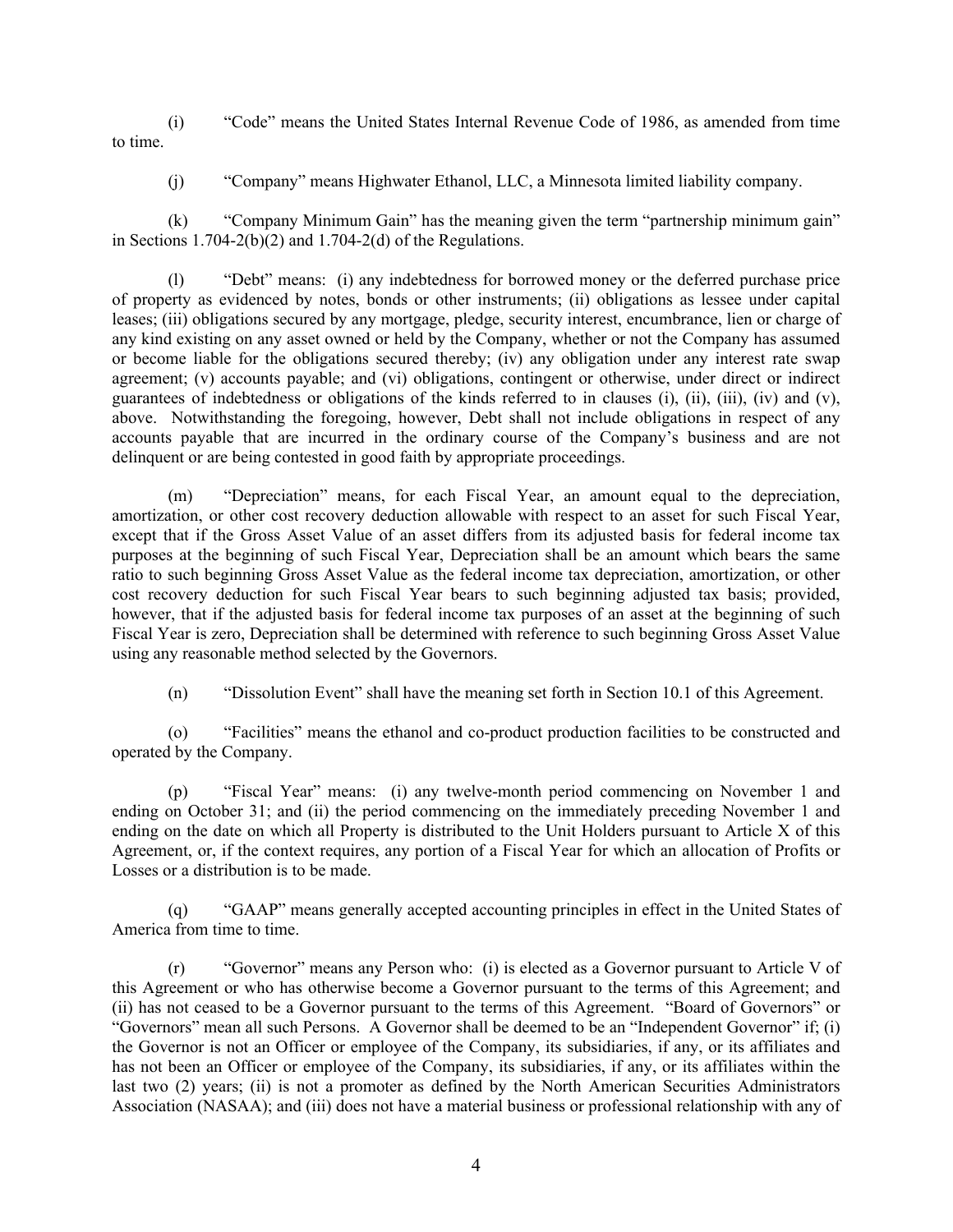the Company's affiliates, any such relationship shall be deemed material per se if it exceeds five (5) percent of the Governor's annual gross revenue, derived from all sources, during either of the last two years, or the Governor's net worth on a fair market value basis.

(s) "Gross Asset Value" means with respect to any asset, the asset's adjusted basis for federal income tax purposes, except as follows: (i) The initial Gross Asset Value of any asset contributed by a Member to the Company shall be the gross fair market value of such asset, as determined by the Governors, provided that the initial Gross Asset Values of the assets contributed to the Company pursuant to Section 2.1 of this Agreement shall be as set forth in such Section; (ii) The Gross Asset Values of all Company assets shall be adjusted to equal their respective gross fair market values (taking Code Section  $7701(g)$  into account), as determined by the Governors as of the following times: (A) upon the acquisition of an additional interest in the Company by any new or existing Member in exchange for more than a de minimis Capital Contribution; (B) upon the distribution by the Company to a Member of more than a de minimis amount of Company Property as consideration for an interest in the Company; and (C) upon the liquidation of the Company within the meaning of Regulations Section 1.704-1(b)(2)(ii)(g), provided that an adjustment described in clauses (A) and (B) of this paragraph shall be made only if the Governors reasonably determine that such adjustment is necessary to reflect the relative economic interests of the Members in the Company; (iii) The Gross Asset Value of any item of Company assets distributed to any Member shall be adjusted to equal the gross fair market value (taking Code Section  $7701(g)$  into account) of such asset on the date of distribution as determined by the Governors; and (iv) The Gross Asset Values of Company assets shall be increased or decreased, as applicable, to reflect any adjustments to the adjusted basis of such assets pursuant to Code Section 734(b) or Code Section 743(b), but only to the extent that such adjustments are taken into account in determining Capital Accounts pursuant to Regulations Section  $1.704-1(b)(2)(iv)(m)$  and subparagraph (vi) of the definition of "Profits" and "Losses" or Section 3.3(c) of this Agreement; provided, however, that Gross Asset Values shall not be adjusted pursuant to this subparagraph (iv) to the extent that an adjustment pursuant to subparagraph (ii) is required in connection with a transaction that would otherwise result in an adjustment pursuant to this subparagraph (iv). If the Gross Asset Value of an asset has been determined or adjusted pursuant to subparagraph (ii) or (iv) of this paragraph, such Gross Asset Value shall thereafter be adjusted by the Depreciation taken into account with respect to such asset, for purposes of computing Profits and Losses.

- (t) "Issuance Items" has the meaning set forth in Section 3.3(h) of this Agreement.
- (u) "Liquidation Period" has the meaning set forth in Section 10.6 of this Agreement.
- (v) "Liquidator" has the meaning set forth in Section 10.8 of this Agreement.

(w) "Member" means any Person: (i) whose name is set forth as such on Exhibit "A" initially attached hereto or as it may be amended from time to time, or who has become a Member pursuant to the terms of this Agreement; and (ii) who is the owner of one or more Units and has not ceased to be a Member pursuant to the terms of this Agreement. "Members" means all such Persons.

(x) "Membership Financial Rights" means collectively, a Member's share of "Profits" and "Losses," the right to receive distributions of the Company's assets, and the right to information concerning the business and affairs of the Company as required by the Act. The Membership Financial Rights of a Member is quantified by the unit of measurement referred to herein as "Units."

(y) "Membership Interest" means collectively, the Membership Financial Rights and the Membership Voting Interest.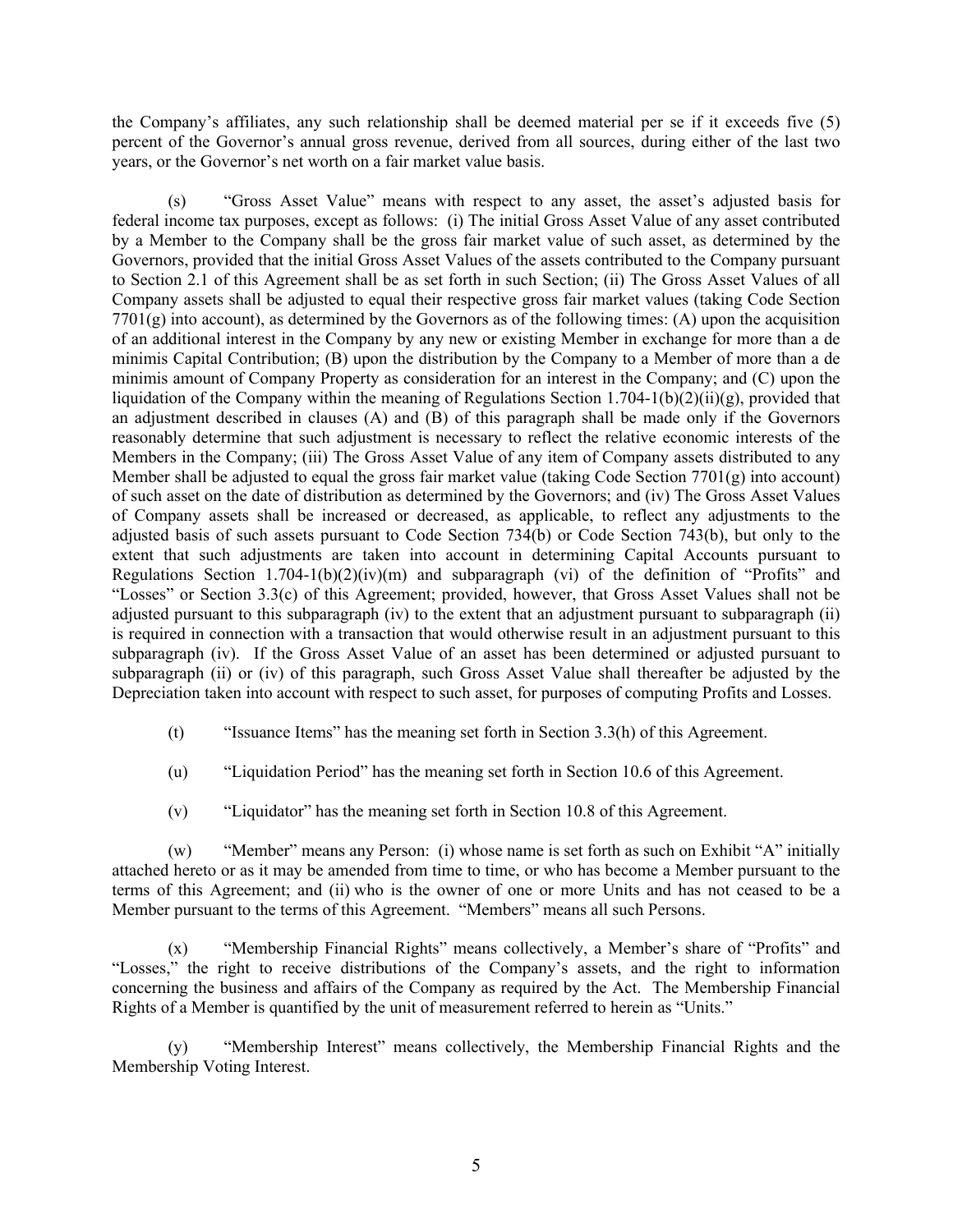(z) "Membership Voting Interest" means collectively, a Member's right to vote as set forth in this Agreement or as required by the Act. The Membership Voting Interest of a Member shall mean as to any matter to which the Member is entitled to vote hereunder or as may be required under the Act, the right to One (1) vote for each Unit registered in the name of such Member as shown in the Unit Holder Register.

(aa) "Net Cash Flow" means the gross cash proceeds of the Company less the portion thereof used to pay or establish reserves for Company expenses, debt payments, capital improvements, replacements and contingencies, all as reasonably determined by the Governors. "Net Cash Flow" shall not be reduced by Depreciation, amortization, cost recovery deductions or similar allowances, but shall be increased by any reductions of reserves previously established.

(bb) "Nonrecourse Deductions" has the meaning set forth in Section 1.704-2(b)(1) of the Regulations.

(cc) "Nonrecourse Liability" has the meaning set forth in Section 1.704-2(b)(3) of the Regulations.

(dd) "Officer" means any Person who: (i) is appointed as an Officer pursuant to Section 5.19 of this Agreement or who has otherwise become an Officer pursuant to the terms of this Agreement; and (ii) has not ceased to be an Officer pursuant to the terms of this Agreement. "Officers" mean all such Persons.

(ee) "Permitted Transfer" has the meaning set forth in Section 9.2 of this Agreement.

(ff) "Person" means any individual, general or limited partnership, joint venture, limited liability company, corporation, trust, estate, association, nominee or other entity.

(gg) "Profits and Losses" mean, for each Fiscal Year, an amount equal to the Company's taxable income or loss for such Fiscal Year, determined in accordance with Code Section 703(a) (for this purpose, all items of income, gain, loss, or deduction required to be stated separately pursuant to Code Section  $703(a)(1)$  shall be included in taxable income or loss), with the following adjustments (without duplication): (i) Any income of the Company that is exempt from federal income tax and not otherwise taken into account in computing Profits or Losses pursuant to this definition of "Profits" and "Losses" shall be added to such taxable income or loss; (ii) Any expenditures of the Company described in Code Section 705(a)(2)(b) or treated as Code Section 705(a)(2)(b) expenditures pursuant to Regulations Section  $1.704 - 1(b)(2)(iv)(i)$ , and not otherwise taken into account in computing Profits or Losses pursuant to this definition of "Profits" and "Losses" shall be subtracted from such taxable income or loss; (iii) In the event the Gross Asset Value of any Company asset is adjusted pursuant to subparagraphs (ii) or (iii) of the definition of Gross Asset Value above, the amount of such adjustment shall be treated as an item of gain (if the adjustment increases the Gross Asset Value of the asset) or an item of loss (if the adjustment decreases the Gross Asset Value of the asset) from the disposition of such asset and shall be taken into account for purposes of computing Profits or Losses; (iv) Gain or loss resulting from any disposition of Property with respect to which gain or loss is recognized for federal income tax purposes shall be computed by reference to the Gross Asset Value of the Property disposed of, notwithstanding that the adjusted tax basis of such Property differs from its Gross Asset Value; (v) In lieu of the depreciation, amortization, and other cost recovery deductions taken into account in computing such taxable income or loss, there shall be taken into account Depreciation for such Fiscal Year, computed in accordance with the definition of Depreciation; (vi) To the extent an adjustment to the adjusted tax basis of any Company asset pursuant to Code Section 734(b) is required, pursuant to Regulations Section 1.704-(b)(2)(iv)(m)(4), to be taken into account in determining Capital Accounts as a result of a distribution other than in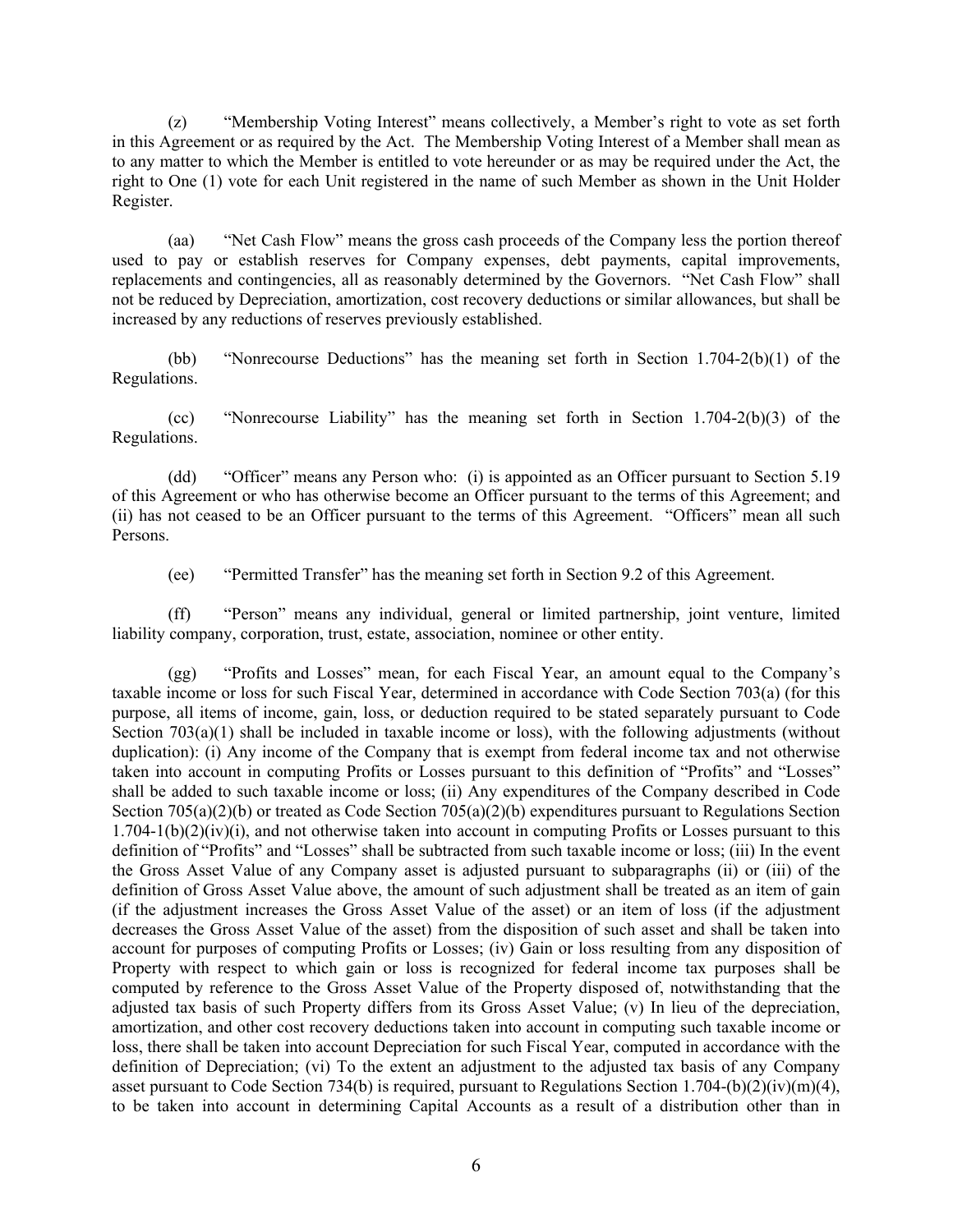liquidation of a Unit Holder's interest in the Company, the amount of such adjustment shall be treated as an item of gain (if the adjustment increases the basis of the asset) or loss (if the adjustment decreases such basis) from the disposition of such asset and shall be taken into account for purposes of computing Profits or Losses; and (vii) Notwithstanding any other provision of this definition, any items which are specially allocated pursuant to Sections 3.3 and 3.4 of this Agreement shall not be taken into account in computing Profits or Losses. The amounts of the items of Company income, gain, loss or deduction available to be specially allocated pursuant to Sections 3.3 and 3.4 of this Agreement shall be determined by applying rules analogous to those set forth in subparagraphs (i) through (vi) above.

(hh) "Property" means all real and personal property acquired by the Company (including cash), and any improvements thereto, and shall include both tangible and intangible property.

(ii) "Regulations" means the Income Tax Regulations, including Temporary Regulations, promulgated under the Code, as such regulations are amended from time to time.

(jj) "Regulatory Allocations" has the meaning set forth in Section 3.4 of this Agreement.

(kk) "Related Party" means the adopted or birth relatives of any Person and such Person's spouse (whether by marriage or common law), if any, including without limitation great-grandparents, grandparents, parents, children (including stepchildren and adopted children), grandchildren, and greatgrandchildren thereof, and such Person's (and such Person's spouse's) brothers, sisters, and cousins and their respective lineal ancestors and descendants, and any other ancestors and/or descendants, and any spouse of any of the foregoing, each trust created for the exclusive benefit of one or more of the foregoing, and the successors, assigns, heirs, executors, personal representatives and estates of any of the foregoing.

(ll) "Securities Act" means the Securities Act of 1933, as amended.

(mm) "Tax Matters Member" has the meaning set forth in Section 7.4 of this Agreement.

(nn) "Transfer" means, as a noun, any voluntary or involuntary transfer, sale, pledge or hypothecation or other disposition and, as a verb, to voluntarily or involuntarily transfer, give, sell, exchange, assign, pledge, bequest, hypothecate or otherwise dispose of.

(oo) "Unit" means an ownership interest in the Company issued in consideration of a Capital Contribution made as provided in Article II of this Agreement.

(pp) "Unit Holder" means any Person who is the owner of one or more Units. "Unit Holders" means all such Persons.

(qq) "Unit Holder Nonrecourse Debt" has the same meaning as the term "partner nonrecourse debt" in Section 1.704-2(b)(4) of the Regulations.

(rr) "Unit Holder Nonrecourse Debt Minimum Gain" means an amount, with respect to each Unit Holder Nonrecourse Debt, equal to the Company Minimum Gain that would result if such Unit Holder Nonrecourse Debt were treated as a Nonrecourse Liability, determined in accordance with Section  $1.704 - 2(i)(3)$  of the Regulations.

(ss) "Unit Holder Nonrecourse Deductions" has the same meaning as the term "partner nonrecourse deductions" in Sections 1.704-2(i)(1) and 1.704-2(i)(2) of the Regulations.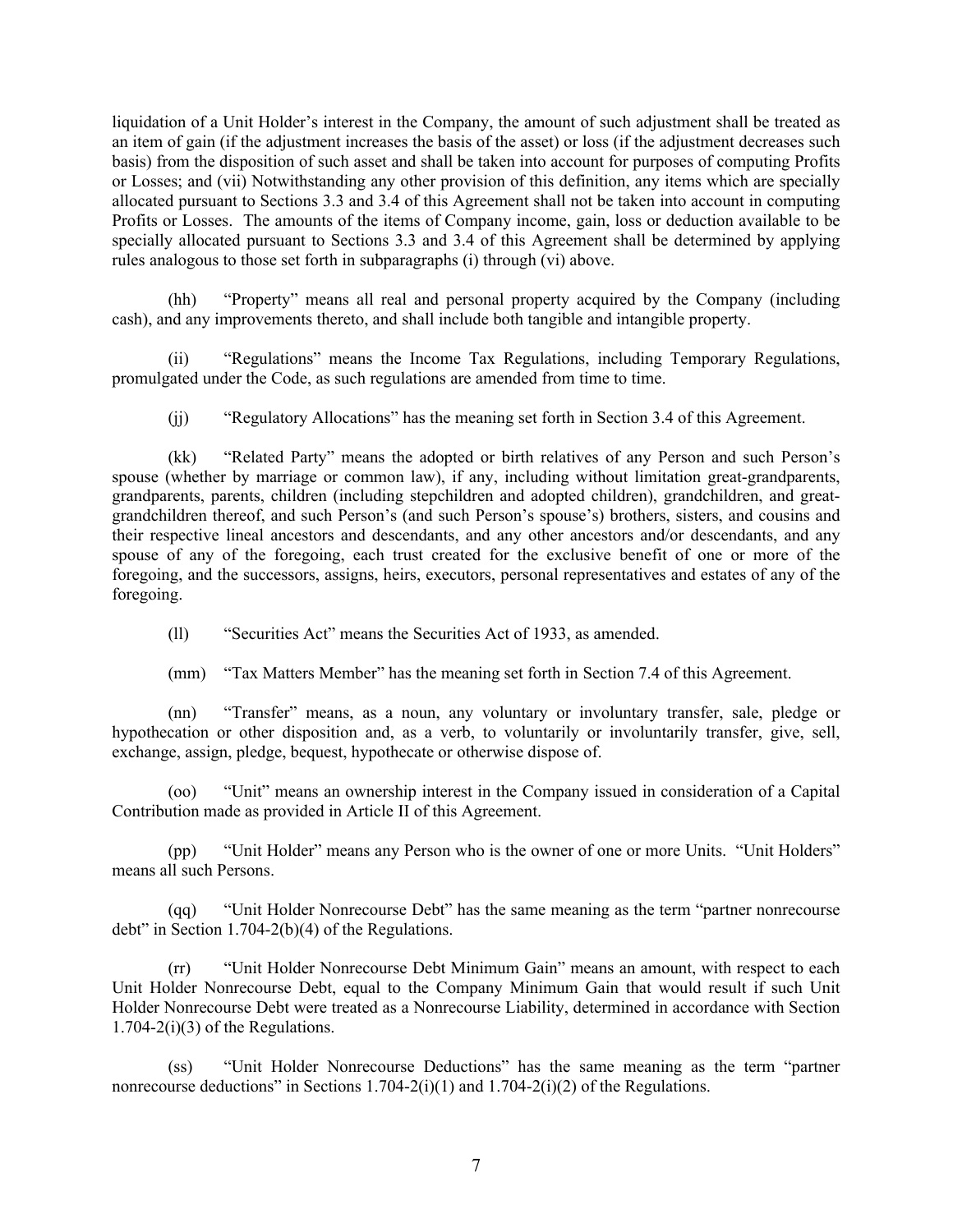(tt) "Unit Holder Register" means the register maintained by the Company at its principal office or by the Company's duly appointed agent, setting forth the name, address and Capital Contributions of each Unit Holder (or such Unit Holder's predecessors in interest), and the number of Units, certificate number(s) and date of issuance of Units issued to each Unit Holder, which register shall be modified from time to time as additional Units are issued and as Units are Transferred pursuant to this Agreement.

### <span id="page-11-2"></span><span id="page-11-1"></span><span id="page-11-0"></span>**ARTICLE II. CAPITAL CONTRIBUTIONS; CAPITAL ACCOUNTS**

2.1 Initial Capital Contributions. The name, address, initial Capital Contribution and initial Units quantifying the Membership Interest of each of the initial Members are set forth on Exhibit "A" attached hereto, and shall also be set forth on the Unit Holder Register.

2.2 Additional Capital Contributions; Additional Units. No Unit Holder shall be obligated to make any additional Capital Contributions to the Company or to pay any assessment to the Company, other than any unpaid amounts on such Unit Holder's original Capital Contributions, and no Units shall be subject to any calls, requests or demands for capital. Subject to Section 5.6, additional Units may be issued in consideration of Capital Contributions as agreed to between the Governors and the Persons acquiring such Units. The Members shall have no preemptive rights pursuant to the Act.

<span id="page-11-3"></span>2.3 Capital Accounts. A Capital Account shall be maintained for each Unit Holder in accordance with the following provisions:

(a) To each Unit Holder's Capital Account there shall be credited: (i) such Unit Holder's Capital Contributions; (ii) such Unit Holder's distributive share of Profits and any items in the nature of income or gain which are specially allocated pursuant to Sections 3.3 and 3.4 of this Agreement; and (iii) the amount of any Company liabilities assumed by such Unit Holder or which are secured by any Property distributed to such Unit Holder;

(b) To each Unit Holder's Capital Account there shall be debited: (i) the amount of money and the Gross Asset Value of any Property distributed to such Unit Holder pursuant to any provision of this Agreement; (ii) such Unit Holder's distributive share of Losses and any items in the nature of expenses or losses which are specially allocated pursuant to Sections 3.3 and 3.4 of this Agreement; and (iii) the amount of any liabilities of such Unit Holder assumed by the Company or which are secured by any Property contributed by such Unit Holder to the Company;

(c) In the event Units are Transferred in accordance with the terms of this Agreement, the transferee shall succeed to the Capital Account of the transferor to the extent it relates to the Transferred Units; and

(d) In determining the amount of any liability for purposes of subparagraphs (a) and (b) above Code Section 752(c) and any other applicable provisions of the Code and Regulations shall be taken into account.

The foregoing provisions and the other provisions of this Agreement relating to the maintenance of Capital Accounts are intended to comply with Regulations Section 1.704-1(b), and shall be interpreted and applied in a manner consistent therewith. In the event the Governors determine that it is prudent to modify the manner in which Capital Accounts, or any debits or credits thereto (including, without limitation, debits or credits relating to liabilities which are secured by contributed or distributed property or which are assumed by the Company or any Unit Holders), are computed in order to comply with such Regulations, the Governors may make such modification, provided that it is not likely to have a material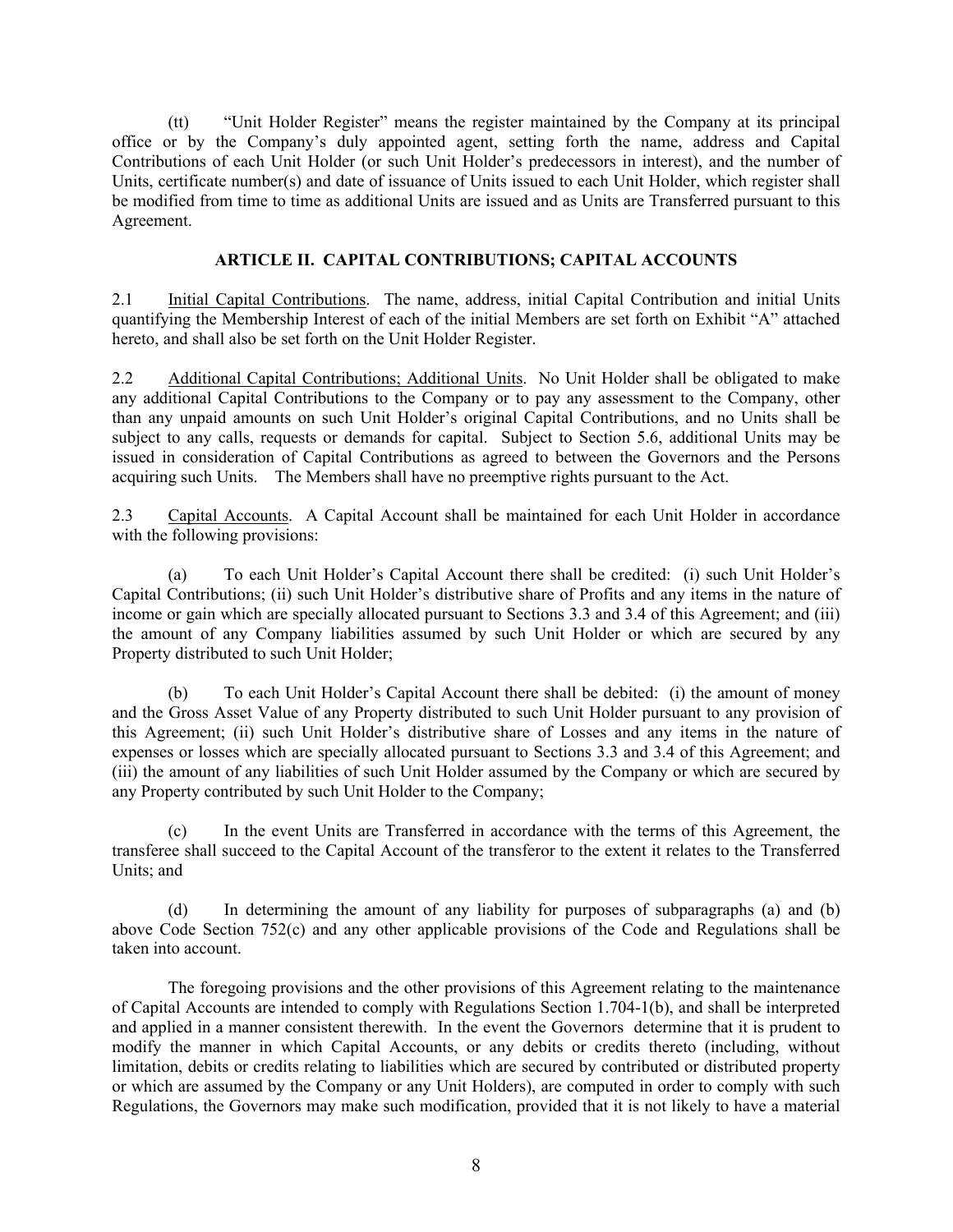effect on the amounts distributed to any Person pursuant to Article X of this Agreement upon the dissolution of the Company. The Governors also shall: (i) make any adjustments that are necessary or appropriate to maintain equality between the Capital Accounts of the Unit Holders and the amount of capital reflected on the Company's balance sheet, as computed for book purposes, in accordance with Regulations Section 1.704-1(b)(2)(iv)(q); and (ii) make any appropriate modifications in the event unanticipated events might otherwise cause this Agreement not to comply with Regulations Section  $1.704 - 1(b)$ .

### <span id="page-12-3"></span><span id="page-12-0"></span>**ARTICLE III. ALLOCATIONS**

<span id="page-12-1"></span>3.1 Profits. After giving effect to the special allocations in Sections 3.3 and 3.4 of this Agreement, Profits for any Fiscal Year shall be allocated among the Unit Holders in proportion to Units held.

<span id="page-12-2"></span>3.2 Losses. After giving effect to the special allocations in Sections 3.3 and 3.4 of this Agreement, Losses for any Fiscal Year shall be allocated among the Unit Holders in proportion to Units held.

3.3 Special Allocations. The following special allocations shall be made in the following order:

(a) Minimum Gain Chargeback. Except as otherwise provided in Section 1.704-2(f) of the Regulations, notwithstanding any other provision of this Article III, if there is a net decrease in Company Minimum Gain during any Fiscal Year, each Unit Holder shall be specially allocated items of Company income and gain for such Fiscal Year (and, if necessary, subsequent Fiscal Years) in an amount equal to such Unit Holder's share of the net decrease in Company Minimum Gain, determined in accordance with Regulations Section 1.704-2(g). Allocations pursuant to the previous sentence shall be made in proportion to the respective amounts required to be allocated to each Unit Holder pursuant thereto. The items to be so allocated shall be determined in accordance with Sections 1.704-2(f)(6) and 1.704-2(j)(2) of the Regulations. This Section 3.3(a) is intended to comply with the minimum gain chargeback requirement in Section 1.704-2(f) of the Regulations and shall be interpreted consistently therewith.

(b) Unit Holder Minimum Gain Chargeback. Except as otherwise provided in Section 1.704-  $2(i)(4)$  of the Regulations, notwithstanding any other provision of this Article III, if there is a net decrease in Unit Holder Nonrecourse Debt Minimum Gain attributable to a Unit Holder Nonrecourse Debt during any Fiscal Year, each Unit Holder who has a share of the Unit Holder Nonrecourse Debt Minimum Gain attributable to such Unit Holder Nonrecourse Debt, determined in accordance with Section 1.704-2(i)(5) of the Regulations, shall be specially allocated items of Company income and gain for such Fiscal Year (and, if necessary, subsequent Fiscal Years) in an amount equal to such Unit Holder's share of the net decrease in Unit Holder Nonrecourse Debt Minimum Gain, determined in accordance with Regulations Section 1.704-2(i)(4). Allocations pursuant to the previous sentence shall be made in proportion to the respective amounts required to be allocated to each Unit Holder pursuant thereto. The items to be so allocated shall be determined in accordance with Sections  $1.704-2(i)(4)$  and  $1.704-2(i)(2)$  of the Regulations. This Section 3.3(b) is intended to comply with the minimum gain chargeback requirement in Section 1.704-2(i)(4) of the Regulations and shall be interpreted consistently therewith.

(c) Qualified Income Offset. In the event any Member unexpectedly receives any adjustments, allocations, or distributions described in Sections 1.704-1(b)(2)(ii)(d)(4), 1.704-  $1(b)(2)(ii)(d)(5)$ , or  $1.704-1(b)(2)(ii)(d)(6)$  of the Regulations, items of Company income and gain shall be specially allocated to such Member in an amount and manner sufficient to eliminate, to the extent required by the Regulations, the Adjusted Capital Account Deficit as soon as practicable, provided that an allocation pursuant to this Section 3.3(c) shall be made only if and to the extent that the Member would have an Adjusted Capital Account Deficit after all other allocations provided for in this Article III have been tentatively made as if this Section 3.3(c) were not in the Agreement.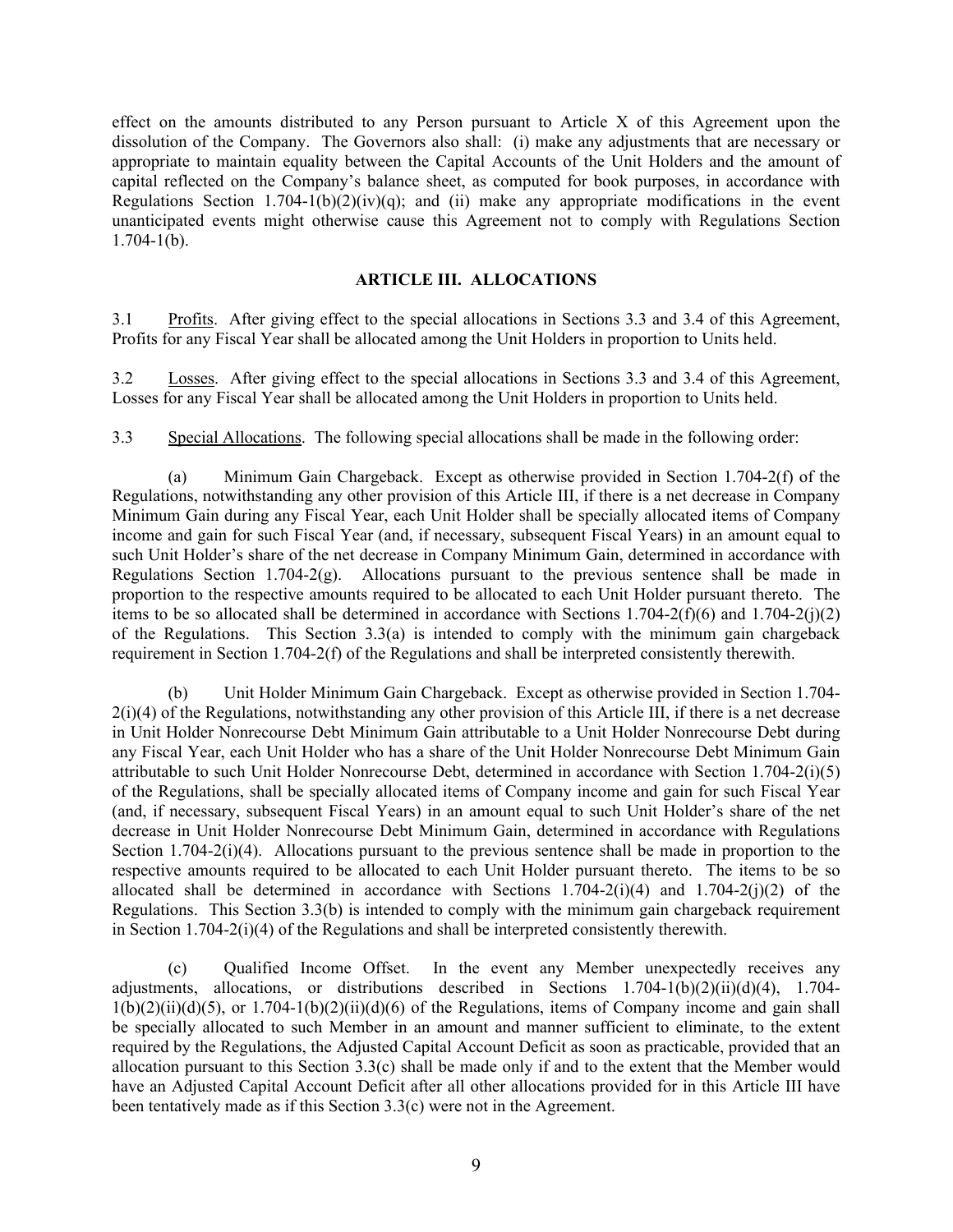(d) Gross Income Allocation. In the event any Member has a deficit Capital Account at the end of any Fiscal Year which is in excess of the sum of: (i) the amount such Member is obligated to restore pursuant to any provision of this Agreement; and (ii) the amount such Member is deemed to be obligated to restore pursuant to the penultimate sentences of Sections 1.704-2(g)(1) and 1.704-2(i)(5) of the Regulations, then in such circumstance each such Member shall be specially allocated items of Company income and gain in the amount of such excess as quickly as possible, provided that an allocation pursuant to this Section 3.3(d) shall be made only if and to the extent that such Member would have a deficit Capital Account in excess of such sum after all other allocations provided for in this Article III have been made as if Sections 3.3(c) and 3.3(d) were not in this Agreement.

(e) Nonrecourse Deductions. Nonrecourse Deductions for any Fiscal Year or other period shall be specially allocated among the Members in proportion to Units held.

(f) Unit Holder Nonrecourse Deductions. Any Unit Holder Nonrecourse Deductions for any Fiscal Year shall be specially allocated to the Unit Holder who bears the economic risk of loss with respect to the Unit Holder Nonrecourse Debt to which such Unit Holder Nonrecourse Deductions are attributable in accordance with Regulations Section 1.704-2(i)(1).

(g) Section 754 Adjustments. To the extent an adjustment to the adjusted tax basis of any Company asset, pursuant to Code Section 734(b) or Code Section 743(b) is required, pursuant to Regulations Section 1.704-1(b)(2)(iv)(m)(2) or 1.704-1(b)(2)(iv)(m)(4), to be taken into account in determining Capital Accounts as the result of a distribution to a Unit Holder in complete liquidation of such Unit Holder's interest in the Company, the amount of such adjustment to Capital Accounts shall be treated as an item of gain (if the adjustment increases the basis of the asset) or loss (if the adjustment decreases such basis) and such gain or loss shall be specially allocated to the Unit Holders in accordance with their interests in the Company in the event Regulations Section 1.704-1(b)(2)(iv)(m)(2) applies, or to the Unit Holder to whom such distribution was made in the event Regulations Section 1.704-  $1(b)(2)(iv)(m)(4)$  applies.

(h) Allocations Relating to Taxable Issuance of Company Units. Any income, gain, loss or deduction realized as a direct or indirect result of the issuance of Units by the Company to a Unit Holder (the "Issuance Items") shall be allocated among the Unit Holders so that, to the extent possible, the net amount of such Issuance Items, together with all other allocations under this Agreement to each Unit Holder shall be equal to the net amount that would have been allocated to each such Unit Holder if the Issuance Items had not been realized.

<span id="page-13-0"></span>3.4 Regulatory Allocations. The allocations set forth in Sections 3.3(a), 3.3(b), 3.3(c), 3.3(d), 3.3(e), 3.3(f), 3.3(g) and 3.5 (the "Regulatory Allocations") are intended to comply with certain requirements of the Regulations. It is the intent of the Unit Holders that, to the extent possible, all Regulatory Allocations shall be offset either with other Regulatory Allocations or with special allocations of other items of Company income, gain, loss or deduction pursuant to this Section 3.4. Therefore, notwithstanding any other provision of this Article III (other than the Regulatory Allocations), the Governors shall make such offsetting special allocations of Company income, gain, loss or deduction in whatever manner they determine appropriate so that, after such offsetting allocations are made, each Unit Holder's Capital Account balance is, to the extent possible, equal to the Capital Account balance such Unit Holder would have had if the Regulatory Allocations were not part of the Agreement and all Company items were allocated pursuant to Sections 3.1, 3.2, and 3.3(h).

<span id="page-13-1"></span>3.5 Loss Limitation. Losses allocated pursuant to Section 3.2 of this Agreement shall not exceed the maximum amount of Losses that can be allocated without causing any Unit Holder to have an Adjusted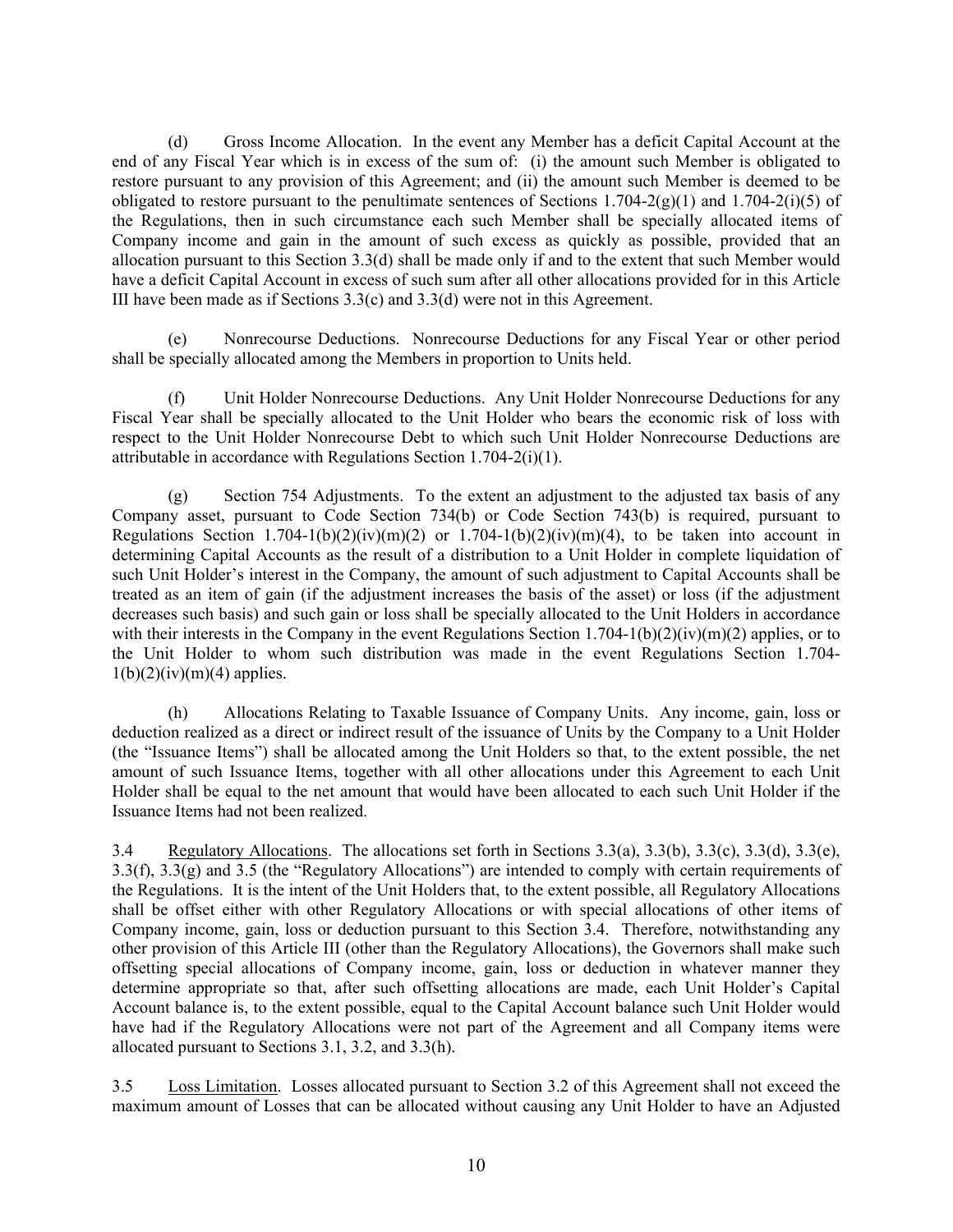Capital Account Deficit at the end of any Fiscal Year. In the event some but not all of the Unit Holders would have Adjusted Capital Account Deficits as a consequence of an allocation of Losses pursuant to Section 3.2 of this Agreement, the limitation set forth in this Section 3.5 shall be applied on a Unit Holder by Unit Holder basis and Losses not allocable to any Unit Holder as a result of such limitation shall be allocated to the other Unit Holders in accordance with the positive balances in such Unit Holder's Capital Accounts so as to allocate the maximum permissible Losses to each Unit Holder under Section 1.704-  $1(b)(2)(ii)(d)$  of the Regulations.

### <span id="page-14-0"></span>3.6 Other Allocation Rules.

(a) For purposes of determining Profits, Losses and any other items allocable to any period, Profits, Losses and any such other items shall be determined on a daily, monthly or other basis, as determined by the Governors using any permissible method under Code Section 706 and the Regulations thereunder.

(b) The Unit Holders are aware of the income tax consequences of the allocations made by this Article III and hereby agree to be bound by the provisions of this Article III in reporting their shares of Company income and loss for income tax purposes.

(c) Solely for purposes of determining a Unit Holder's proportionate share of the "excess nonrecourse liabilities" of the Company within the meaning of Regulations Section 1.752-3(a)(3), the Unit Holders' aggregate interests in Company Profits shall be deemed to be as provided in the Capital Accounts. To the extent permitted by Section  $1.704-2(h)(3)$  of the Regulations, the Governors shall endeavor to treat distributions of Net Cash Flow as having been made from the proceeds of a Nonrecourse Liability or a Unit Holder Nonrecourse Debt only to the extent that such distributions would cause or increase an Adjusted Capital Account Deficit for any Unit Holder.

(d) Profits and Losses to the Unit Holders shall be allocated among the Unit Holders in the ratio which each Unit Holder's Units bears to the total number of Units issued and outstanding.

<span id="page-14-1"></span>3.7 Tax Allocations; Code Section 704(c). In accordance with Code Section 704(c) and the Regulations thereunder, income, gain, loss, and deduction with respect to any Property contributed to the capital of the Company shall, solely for tax purposes, be allocated among the Unit Holders so as to take account of any variation between the adjusted basis of such Property to the Company for federal income tax purposes and its initial Gross Asset Value. In the event the Gross Asset Value of any Company asset is adjusted pursuant to subparagraph (ii) of the definition of Gross Asset Value in Section 1.11of this Agreement, subsequent allocations of income, gain, loss and deduction with respect to such asset shall take account of any variation between the adjusted basis of such asset for federal income tax purposes and its Gross Asset Value in the same manner as under Code Section 704(c) and the Regulations thereunder. Any elections or other decisions relating to such allocations shall be made by the Governors in any manner that reasonably reflects the purpose and intention of this Agreement. Allocations pursuant to this Section 3.7 are solely for purposes of federal, state and local taxes and shall not affect, or in any way be taken into account in computing, any Unit Holder's Capital Account or share of Profits, Losses, other items or distributions pursuant to any provision of this Agreement.

<span id="page-14-2"></span>3.8 Tax Credit Allocations. All income tax credits with respect to the Company's property or operations shall be allocated among the Members in accordance with their respective Membership Interests for the Fiscal Year during which the expenditure, production, sale or other event giving rise to such credits occurs. This Section 3.8 is intended to comply with the applicable tax credit allocation principles of Regulations Section 1.704-1(b)(4)(ii) and shall be interpreted consistently therewith.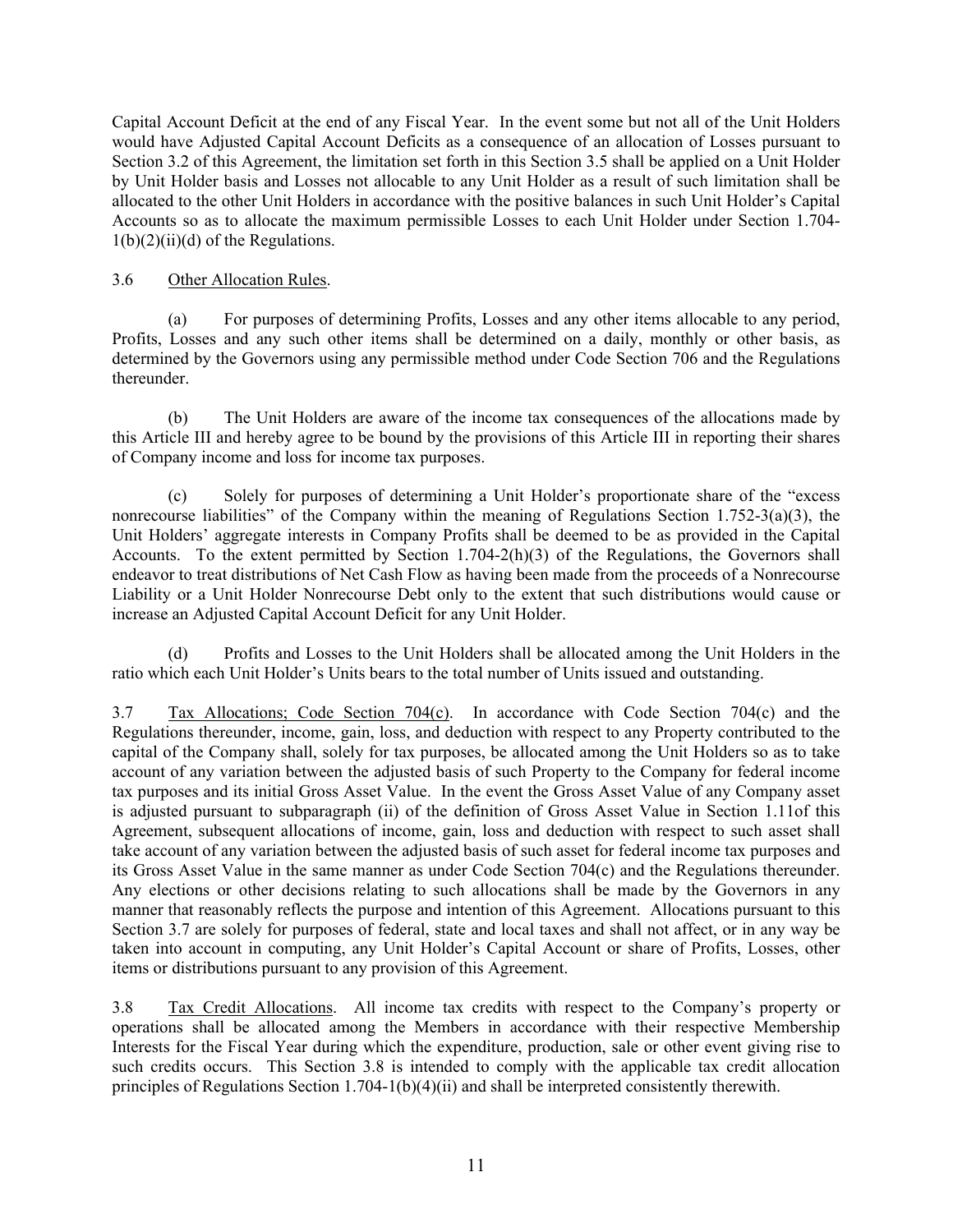### <span id="page-15-2"></span><span id="page-15-1"></span><span id="page-15-0"></span>**ARTICLE IV. DISTRIBUTIONS**

4.1 Net Cash Flow. Subject to the terms and conditions of any applicable loan covenants and restrictions, the Governors, in their sole discretion, shall make distributions of Net Cash Flow, if any, to the Unit Holders in proportion to Units held. In determining Net Cash Flow, the Governors shall endeavor to provide for cash distributions at such times and in such amounts as will permit the Unit Holders to make timely payment of income taxes.

4.2 Amounts Withheld. All amounts withheld pursuant to the Code or any provision of any state, local or foreign tax law with respect to any payment, distribution or allocation to the Company or the Unit Holders shall be treated as amounts paid or distributed, as the case may be, to the Unit Holders with respect to which such amount was withheld pursuant to this Section 4.2 for all purposes under this Agreement. The Company is authorized to withhold from payments and distributions, or with respect to allocations, to the Unit Holders and to pay over to any federal, state, local or foreign government, any amounts required to be so withheld, and shall allocate any such amounts to the Unit Holders with respect to which such amount was withheld.

4.3 Limitations on Distributions. The Company shall make no distributions to the Unit Holders except as provided in this Article IV and in Article X of this Agreement. Notwithstanding any other provision, no distribution shall be made if not permitted to be made under the Act.

### <span id="page-15-5"></span><span id="page-15-4"></span><span id="page-15-3"></span>**ARTICLE V. MANAGEMENT**

5.1 Board of Governors. The Company shall be managed by a Board of Governors whose members are elected in accordance with Section 5.3. Except as otherwise provided in this Agreement or required by law, the Board of Governors shall direct the business and affairs and exercise all of the powers of the Company, and shall adopt such policies, rules, regulations and actions as they deem advisable. Subject to Section 5.6 of this Agreement or any other express provisions of this Agreement, the business and affairs of the Company shall be managed by or under the direction of the Governors and not by the Members. No Member, other than a Member acting in his or her capacity as a Governor or Officer of the Company, has the power or authority to act for or on behalf of the Company, to bind the Company by any act, or to incur any expenditures on behalf of the Company.

<span id="page-15-6"></span>5.2 Number of Governors. The number of Governors shall be a minimum of Three (3) and a maximum of Fifteen (15). Prior to any action by the Members to change or fix the number of Governors, the number of Governors may be changed from time to time within that variable range by the Governors. Once the Members have taken action to change or fix the number of Governors, the Governors shall no longer have any authority to change the number of Governors from the number last approved by the Members. The Members may increase or decrease the number of Governors last approved, and may change from a variable range to a fixed number or vice versa, at any annual or special meeting. At the first annual meeting of Members and at each annual meeting thereafter the Members shall elect Governors to hold office for the term for which elected, and until the successors of such Governor shall have been elected and qualified. Governors need not be residents of the State of Minnesota or Members of the Company.

### <span id="page-15-7"></span>5.3 Election of Governors.

(a) Election of Governors and Terms. The initial Governors shall be appointed by the initial Members and shall serve until the first annual meeting of the Members following the date on which substantial operations of the Facilities commence, and in all cases until a successor is elected and qualified, or until the earlier death, resignation, removal or disqualification of any such Governor. In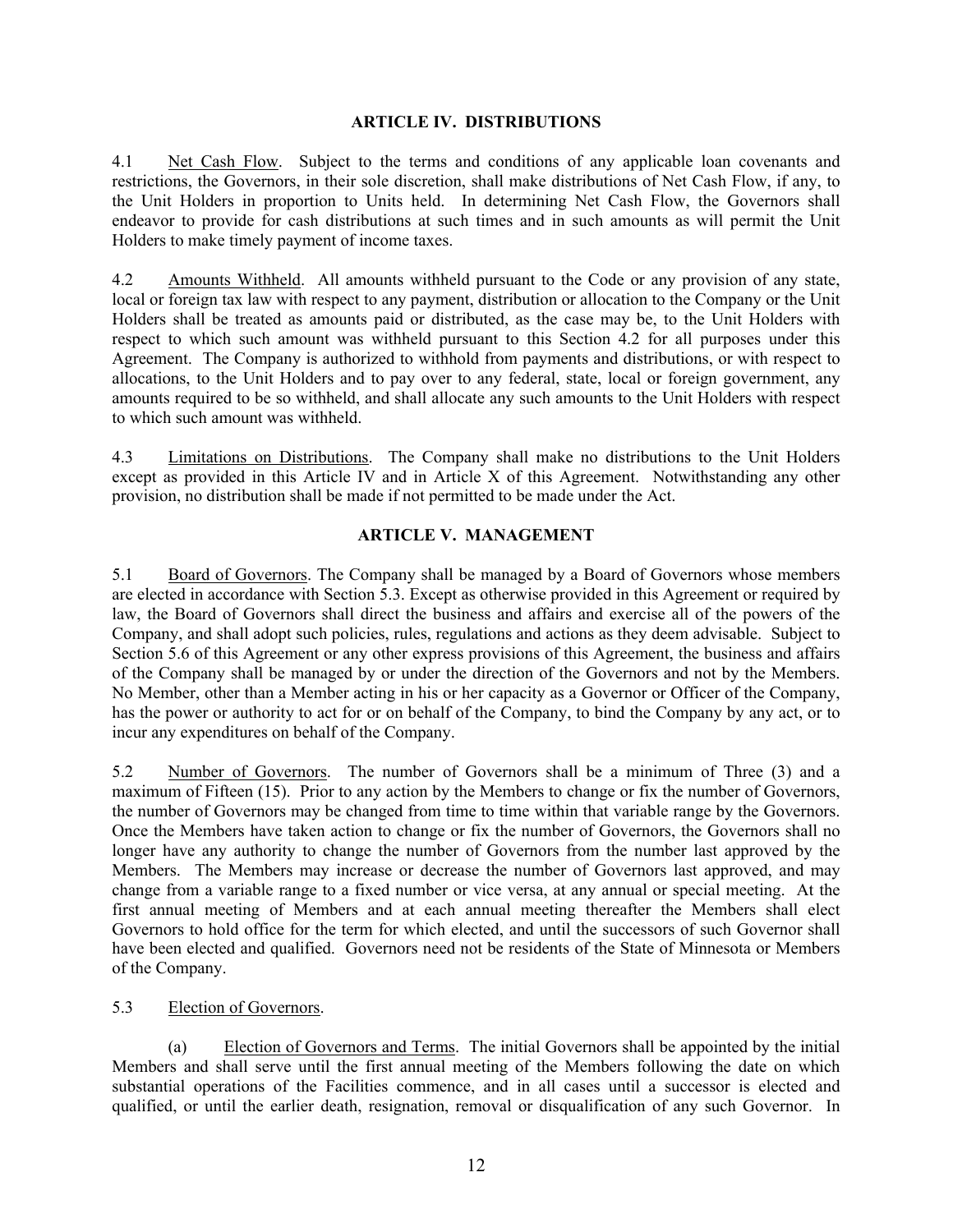accordance with Section 5.2 of this Agreement, at the first annual meeting of the Members following the date on which substantial operations of the Facilities commence, the number of Governors shall automatically become fixed at Nine (9). After the expiration of the initial terms of the Governors, at each annual meeting of the Members, Governors shall be elected by the Members for staggered terms of Three (3) years (except as hereafter provided with respect to the initial terms of Group I and Group II Governors) and until a successor is elected and qualified, or until the earlier death, resignation, removal or disqualification of any such Governor. The initial Governors shall conduct a lottery to separately identify the Governor positions to be elected at the first annual meeting following the date on which substantial operations of the Facilities commence, and shall so classify each such Governor position as Group I, Group II or Group III, with such classification to serve as the basis for the staggering of terms among the elected Governors. The term of Group I Governors shall expire first (initial term of 1 year with successors elected to 3 year terms thereafter), followed by those of Group II Governors (initial term of 2 years with successors elected to 3 year terms thereafter), and then Group III Governors (initial and subsequent terms of 3 years).

(b) Nominations for Governors. One or more nominees for Governor positions up for election shall be named by the then-current Governors or by a nominating committee established by the Governors. Nominations for the election of Governors may also be made by any Member entitled to vote in the election of Governors. For elections held prior to the election of Governors at the annual meeting of the Members held in 2019, any Member that intends to nominate a Person for election as a Governor may do so only if written notice of such Member's intent to make such nomination is given, either by personal delivery or by United States mail, postage prepaid, to the Secretary of the Company not less than Forty-five (45) nor more than Ninety (90) days prior to the annual meeting of the Company at which such elections are to be held. Beginning with the election of Governors by Members at the annual meeting of the Members held in 2019 and at any election held thereafter, any Member that intends to nominate a Person for election as a Governor may do so only if written notice of such Member's intent to make such nomination is given, either by personal delivery or by United States mail, postage prepaid, to the Secretary of the Company not less than 120 calendar days before the anniversary date of the release of the Company's proxy materials to Members in connection with the previous year's annual meeting. However, if the date of the current year's annual meeting is changed by more than 30 days from the anniversary date of the previous year's meeting, then the deadline is a reasonable time, as determined by the Board of Governors, before the Company releases its proxy materials for the annual meeting of the Company. Each such notice shall set forth: (i) the name and address of record of the Member who intends to make the nomination; (ii) a representation that the Member is a holder of record of Units entitled to vote at such meeting and intends to appear in person or by proxy at the meeting to nominate the Person specified in the notice; (iii) the name, age, address and principal occupation or employment of each nominee; (iv) a description of all arrangements or understandings between the Member and each nominee and any other Person(s) pursuant to which such nominations are to be made; (v) such other information regarding each nominee as would be required to be included in a proxy statement filed pursuant to the proxy rules of the Securities and Exchange Commission; and (vi) the consent of each nominee to serve as a Governor of the Company if so elected. The Company may require any proposed nominee to furnish such other information as may reasonably be required by the Company to determine the eligibility of such proposed nominee to serve as a Governor. The presiding Officer of the meeting may, if the facts warrant, determine that a nomination was not made in accordance with the foregoing procedures, and if so determined, the defective nomination shall be disregarded. The amendment or repeal of this Section 5.3 or the adoption of any provision inconsistent therewith shall require the approval of a majority of the Membership Voting Interests.

<span id="page-16-0"></span>5.4 Authority of Governors. Subject to the limitations and restrictions set forth in this Agreement and the Act, the Governors shall direct the management of the business and affairs of the Company and shall have all of the rights and powers which may be possessed by a "Governor" under the Act including,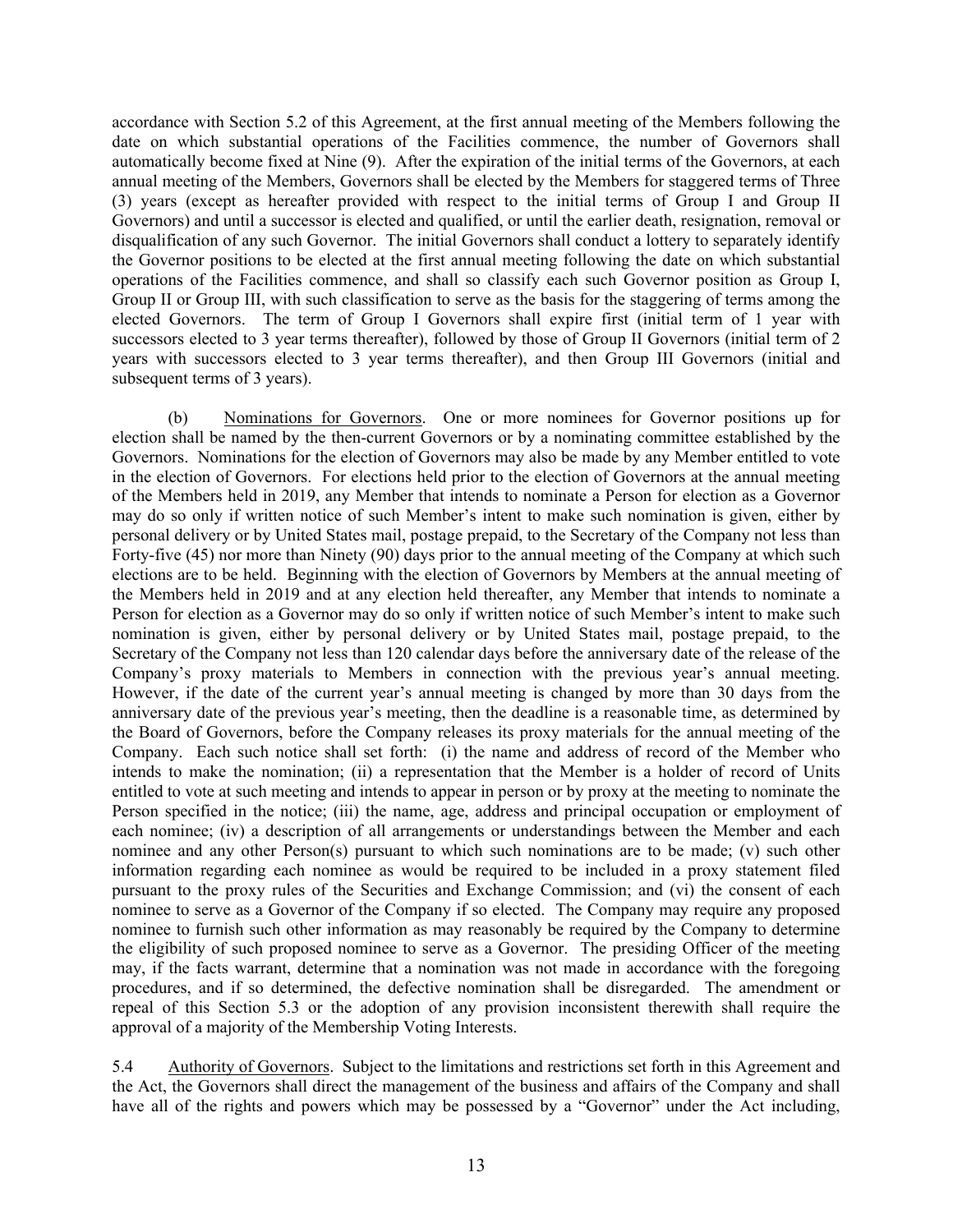without limitation, the right and power to do or perform, and the further right and power by resolution to delegate to the Officers or such other Persons as the Governors deem appropriate, the right and power to do or perform, the following:

(a) Conduct the business and carry on the operations of the Company, and have and exercise the powers granted by the Act in any state, territory, district or possession of the United States, or in any foreign country, which may be necessary or convenient to effect any or all of the purposes for which the Company is organized;

(b) Acquire by purchase, lease or otherwise any real or personal property which may be necessary, convenient, or incidental to the accomplishment of the purposes of the Company;

(c) Operate, maintain, finance, improve, construct, own, operate, sell, convey, assign, mortgage and lease any real estate and any personal property necessary, convenient, or incidental to the accomplishment of the purposes of the Company;

(d) Execute any and all agreements, contracts, documents, certifications and instruments necessary or convenient in connection with the management, maintenance and operation of the business and affairs of the Company, including executing amendments to this Agreement and the Articles in accordance with the terms of this Agreement, both as Governors and where permitted, as attorney-in-fact for the Members pursuant to any power of attorney granted by the Members to the Governors;

(e) Borrow money and issue evidences of indebtedness necessary, convenient, or incidental to the accomplishment of the purposes of the Company, and secure the same by mortgage, pledge or other lien on any Company assets;

(f) Execute, in furtherance of any or all of the purposes of the Company, any deed, lease, mortgage, deed of trust, mortgage note, promissory note, bill of sale, contract or other instrument purporting to convey or encumber any or all of the Company assets;

(g) Prepay in whole or in part, refinance, increase, modify or extend any liabilities affecting the assets of the Company and in connection therewith, execute any extensions or renewals of encumbrances on any or all of such assets;

(h) Care for and distribute funds to the Members by way of cash income, return of capital or otherwise, all in accordance with the provisions of this Agreement, and perform all matters in furtherance of the objectives of the Company and this Agreement;

(i) Hire or contract on behalf of the Company for the employment and services of employees and independent contractors, and delegate to such Persons the duty to manage or supervise any of the assets or operations of the Company;

(j) Engage in any kind of activity and perform and carry out contracts of any kind necessary or incidental to, or in connection with, the accomplishment of the purposes of the Company, as may be lawfully carried on or performed by a limited liability company under the laws of each state in which the Company is then formed or qualified;

(k) Take, or refrain from taking, all actions, not expressly proscribed or limited by this Agreement or the Articles, as may be necessary or appropriate to accomplish the purposes of the Company;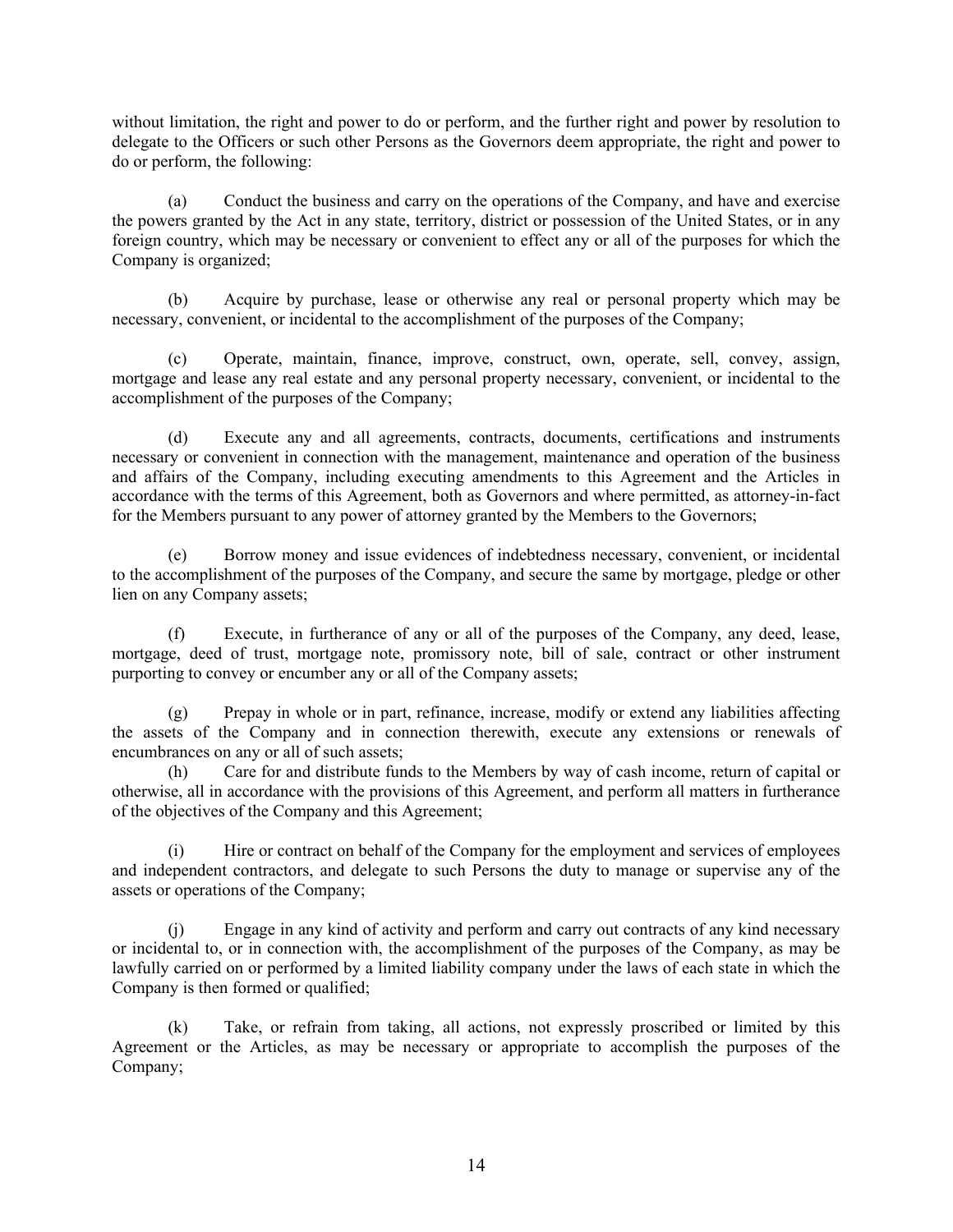(l) Institute, prosecute, defend, settle, compromise and dismiss lawsuits or other judicial or administrative proceedings brought on or in behalf of, or against, the Company, the Members or the Governors or Officers in connection with activities arising out of, connected with, or incidental to this Agreement, and engage counsel or others in connection therewith;

(m) Purchase, take, receive, subscribe for or otherwise acquire, own, hold, vote, use, employ, sell, mortgage, lend, pledge, or otherwise dispose of, and otherwise use and deal in and with, shares or other interests in or obligations of domestic or foreign corporations, associations, general or limited partnerships, other limited liability companies, or individuals or direct or indirect obligations of the United States or of any government, state, territory, government district or municipality or of any instrumentality of any of them;

(n) Agree with any Person as to the form and other terms and conditions of such Person's Capital Contribution to the Company and cause the Company to issue Membership Interests and Units in consideration for such Capital Contribution; and

(o) Indemnify Members, Governors or Officers, or former Members, Governors or Officers, and to make any other indemnification that is authorized by this Agreement in accordance with, and to the fullest extent permitted by, the Act.

<span id="page-18-0"></span>5.5 Governor as Agent. Notwithstanding the power and authority of the Governors to manage the business and affairs of the Company, no Governor shall have authority to act as agent for the Company for the purposes of its business (including the execution of any instrument on behalf of the Company) unless the Governors have authorized the Governor to take such action.

### 5.6 Restrictions on Authority of Governors.

(a) Notwithstanding any provision in this Agreement to the contrary, the Governors shall not have authority to, and they covenant and agree that they shall not, do any of the following acts without the unanimous consent of the Members:

- <span id="page-18-1"></span>(i) Cause or permit the Company to engage in any activity that is not consistent with the purposes of the Company as set forth in Section 1.3 of this Agreement;
- (ii) Knowingly engage in any act in contravention of this Agreement or which would make it impossible to carry on the ordinary business of the Company, except as otherwise provided in this Agreement;
- (iii) Possess Company Property, or assign rights in specific Company Property, for other than a Company purpose; or
- (iv) Cause the Company to voluntarily take any action that would cause a bankruptcy of the Company.

(b) The Governors shall not have authority to, and they covenant and agree that they shall not cause the Company to, without the consent of a majority of the Membership Voting Interests:

> (i) Merge, consolidate, exchange or otherwise dispose of all or substantially all of the Property, except for a liquidating sale of the Property in connection with the dissolution of the Company;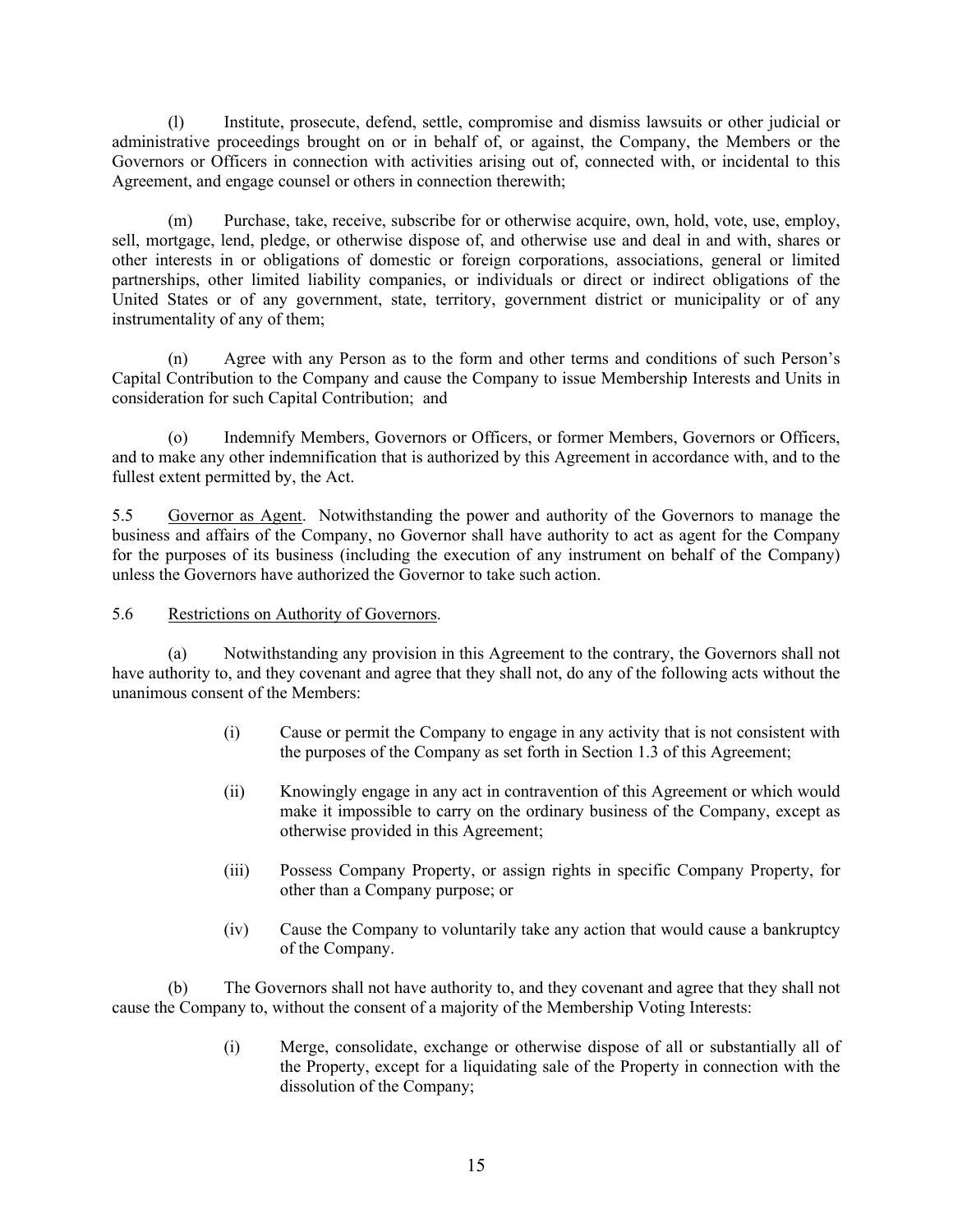- (ii) Issue Units at a purchase price of less than \$5,000 per Unit;
- (iii) Issue more than an aggregate of 10,000 Units; or
- (iv) Cause the Company to acquire any equity or debt securities of any Governor or any of its Affiliates, or otherwise make loans to any Governor or any of its **Affiliates**

The actions specified herein as requiring the consent of the Members shall be in addition to any actions by the Governor that are specified in the Act as requiring the consent or approval of the Members. Unless otherwise required by this Agreement or the Act, any such required consent or approval may be given by a vote of a majority of the Membership Voting Interests.

<span id="page-19-0"></span>5.7 Meetings. A regular meeting of the Governors shall be held, without other notice than this Section, immediately after, and at the same place as, the annual meeting of the Members. Additionally, the Governors may, by resolution, prescribe the time and place for holding regular meetings and may provide that such resolution constitutes notice thereof. If the Governors do not prescribe the time and place for the holding of regular meetings, such regular meetings shall be held at the time and place specified in the notice of each such regular meeting. Unless otherwise prescribed by statute, special meetings may be called by, or at the request of, the President or any Two (2) or more Governors. The Governors may designate any location as the place of any regular or special meeting. If no designation is made, the place of meeting shall be the principal office of the Company.

<span id="page-19-1"></span>5.8 Notice. Notice shall be given to each Governor with respect to any special meeting of the Governors, stating the date, time and place of the meeting. Such notice shall be given at least Two (2) days prior thereto and shall be in writing, unless oral notice is reasonable under the circumstances. If mailed, such notice shall be deemed to be delivered on the earlier of Five (5) days after deposit in the U.S. mail addressed to the Governor's address as shown on the Company's records with postage prepaid, or upon receipt. Any Governor may waive notice of any meeting. Except as provided in the next sentence, the waiver must be in writing, signed by the Governor entitled to notice, and filed with the minutes relating to the action taken. A Governor's attendance at a meeting shall constitute a waiver of notice of such meeting, except where such Governor attends the meeting for the express purpose of objecting to the transaction of any business because the meeting was not lawfully called or convened. Neither the business to be transacted at, nor the purpose of, any regular or special meeting of the Governors need be specified in the notice or waiver of notice of such meeting.

<span id="page-19-2"></span>5.9 Conduct of Meeting. All Governors, to the extent possible, shall personally attend all Governors meetings. However, any Governor may participate in any regular or special meeting by any means of communication by which all Governors participating may simultaneously hear each other during the meeting. A Governor participating in a meeting by this means is deemed to be present in person.

<span id="page-19-3"></span>5.10 Quorum. A majority of the duly elected and qualified Governors shall constitute a quorum for the transaction of business. If less than a quorum is represented at a meeting, the Governors represented may adjourn the meeting and reschedule it for a later date without further notice. At such adjourned and rescheduled meeting at which a quorum is present or represented, any business may be transacted which might have been transacted at the original meeting. Governors present at a duly organized meeting may continue to transact business until adjournment, notwithstanding the withdrawal of Governors to leave less than a quorum.

<span id="page-19-4"></span>5.11 Manner of Acting; Informal Action. Except as otherwise provided in this Agreement, the act of a majority of the Governors at a meeting at which a quorum is present shall be the act of the Governors.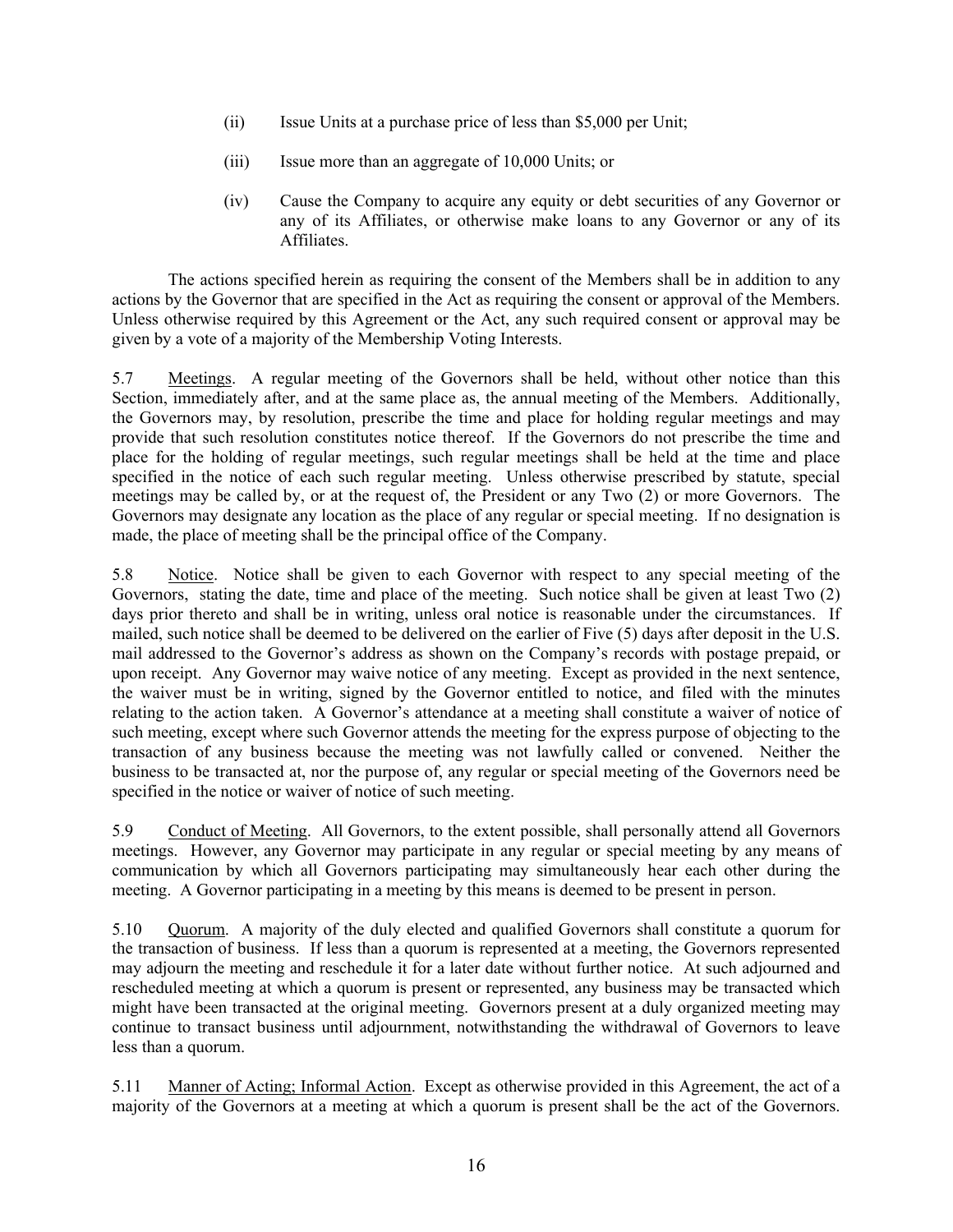Unless otherwise provided by law, any action required or permitted to be taken at a meeting of the Governors may be taken without a meeting if a consent in writing setting forth the action so taken is signed by all Governors entitled to vote with respect the subject matter thereof.

<span id="page-20-0"></span>5.12 Absentee Governor. A Governor may give advance written consent or opposition to a proposal to be acted on at a meeting of the Governors. If the Governor is not present at the meeting, consent or opposition to a proposal does not constitute presence for purpose of determining the existence of a quorum, but consent or opposition shall be counted as a vote in favor of or against the proposal and shall be entered in the minutes or other record of action at the meeting, if the proposal acted on at the meeting is substantially the same or has substantially the same effect as the proposal to which the Governor has consented or objected.

<span id="page-20-1"></span>5.13 Presumption of Assent. A Governor present at a meeting shall be presumed to have assented to action taken, unless the dissent of such Governor is entered in the minutes of the meeting or unless such Governor files a written dissent to such action with the other Governors before the adjournment thereof or forwards such dissent by mail to the other Governors immediately after the adjournment thereof. Such right to dissent shall not apply to a Governor who voted in favor of an action.

<span id="page-20-2"></span>5.14 Removal of Governors. The Members may remove a Governor, with or without cause, at a meeting called for that purpose, if notice has been given that a purpose of the meeting is such removal.

<span id="page-20-3"></span>5.15 Vacancies. Any vacancy occurring in the Board of Governors may be filled by the affirmative vote of a majority of the remaining Governors. A Governor elected to fill a vacancy shall be elected for the unexpired term of such Governor's predecessor in office. Any vacancy to be filled by reason of any increase in the number of Governors shall be filled by election at an annual or special meeting of the Members called for that purpose.

<span id="page-20-4"></span>5.16 Compensation. The Governors shall have authority to establish reasonable compensation of all Governors for services to the Company as Governors, Officers or otherwise, and to provide for reimbursement to Governors of their reasonable expenses of attending Governors' meetings.

<span id="page-20-5"></span>5.17 Committees; Authority. The Governors may create such committees, and appoint such Governors to serve on them, as the Governors deem appropriate. Each committee must have Two (2) or more Governors, who serve at the pleasure of the Governors. The creation of a committee, and the appointment of Governors to serve on it, must be approved by a majority of the Governors. The procedural requirements for Board of Governor meetings under this Article V shall also apply to committee meetings. Committees may exercise only those aspects of the Governors' authority which are expressly conferred by the Governors by express resolution. Notwithstanding the foregoing, however, a committee may not, under any circumstances: (i) apportion or authorize distributions; (ii) approve or propose any action for which the Act requires Member approval; (iii) elect Officers; (iv) fill vacancies on the Board of Governors or on any of its committees; (v) adopt, amend, or repeal the Articles or this Agreement; (vi) approve a plan of merger; (vii) authorize or approve the reacquisition of Units, except according to a formula or method prescribed by the Governors; or (ix) authorize or approve the issuance or sale or contract for sale of Units or determine the designation and relative rights, preferences, and limitations of a class or series of Units.

<span id="page-20-6"></span>5.18 Voting; Potential Financial Interest. Any Governor shall be disqualified from voting on any matter solely by reason of such Governor's (or his/her Affiliate's) potential financial interest in the outcome of such vote regardless of whether the Governor reasonably disclosed the potential conflict of interest at the time of such vote.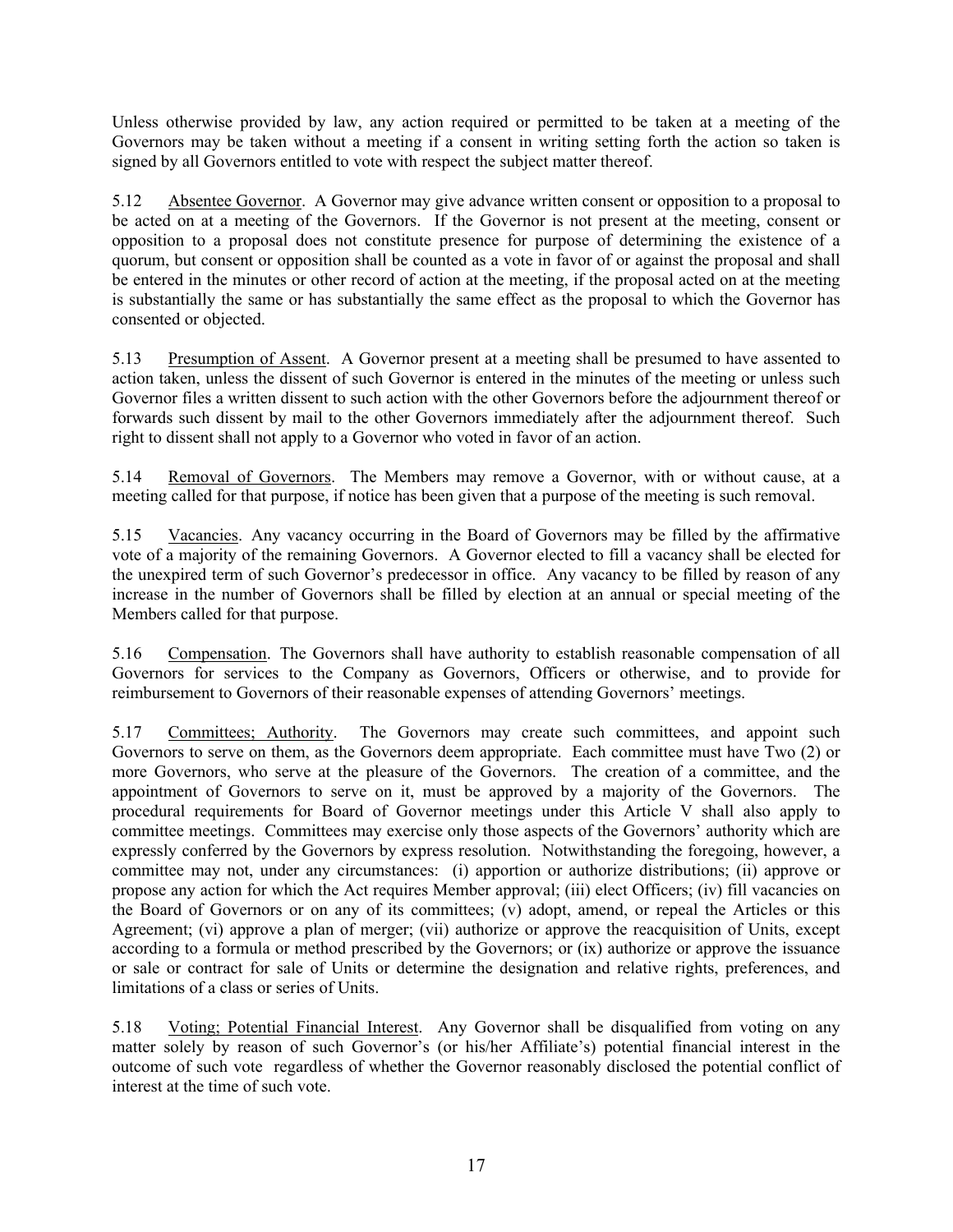<span id="page-21-0"></span>5.19 Duties and Obligations of Governors. The Governors shall cause the Company to conduct its business and operations separate and apart from that of any Governor or any Governor's Affiliates. The Governors shall take all actions which may be necessary or appropriate: (i) for the continuation of the Company's valid existence as a limited liability company under the laws of the State of Minnesota and each other jurisdiction in which such existence is necessary to protect the limited liability of Members or to enable the Company to conduct the business in which it is engaged; and (ii) for the accomplishment of the Company's purposes, including the acquisition, development, maintenance, preservation, and operation of Company Property in accordance with the provisions of this Agreement and applicable laws and regulations. Governors shall not receive any rebates or give-ups, nor may they participate in any reciprocal business arrangements. No Governor shall directly or indirectly pay or award any commissions or other compensation to any Person engaged to sell Units or give investment advice to potential Members, provided that this clause shall not prohibit the payment to a registered broker-dealer or other properly licensed Person of normal sales commissions for selling Units. All material and affiliated transactions and loans, and any forgiveness of loans, must be approved by a majority of the Company's independent governors as defined in Section 1.11who do not have an interest in the transactions and who have access, at the Company's expense, to Company's legal counsel. The Governors shall be required to devote such time to the affairs of the Company as may be necessary to manage and operate the Company, and shall be free to serve any other Person or enterprise in any capacity that the Governor may deem appropriate in such Governor's discretion. Each Governor shall have the duty to discharge the foregoing duties in good faith, in a manner the Governor believes to be in the best interests of the Company, and with the care an ordinarily prudent person in a like position would exercise under similar circumstances. The Governors shall have a fiduciary responsibility for the safekeeping and use of all funds and assets of the Company, whether or not in the Governor's immediate possession or control. The Governors shall not employ, or permit another to employ, such funds or assets in any manner except for the exclusive benefit of the Company. The Company shall not permit Members to contract away the fiduciary obligation owed to Members by Governors under the Act or common law. Each Governor and Officer shall not engage with respect to the Company, (i) in any act or omission which involves intentional harm to a Member or the Company or intentional violation of criminal law; (ii) in any transaction from which the Governor or Officer would receive an improper personal benefit; (iii) or *ultra vires* acts. Except as provided herein, the Governors and officers shall be under no other fiduciary duty to the Company or the Members to conduct the affairs of the Company in a particular manner and a Governor or Officer who so performs those duties shall not be liable by reason of being a Governor or Officer of the Company.

<span id="page-21-1"></span>5.20 Officers. The Officers of the Company shall be appointed by the Governors and shall include a President, a Vice-President, a Secretary, a Treasurer, and such other Officers and assistant Officers as the Governors shall determine. One person may simultaneously hold more than one office. The Officers' terms shall be specified by the Governors. If no term is specified, they shall hold office until the first meeting of the Governors held after the next annual meeting of the Members. If the appointment of Officers shall not be made at such meeting, such appointment shall be made as soon thereafter as is convenient. Each Officer shall hold office until the Officer's successor is duly appointed and qualified, until the Officer's death, or until the Officer resigns or is removed by the Governors. The designation of a specified term does not grant to an Officer any contract rights; and unless otherwise provided in a signed contract with the Company, Officers will be "at-will employees" subject to removal by the Governors at any time, with or without cause.

Any Officer may resign at any time by giving written notice to the President or the Secretary of the Company. Unless otherwise noted in the notice, the resignation shall be effective upon receipt.

The Officers, and their duties and responsibilities shall be as follows: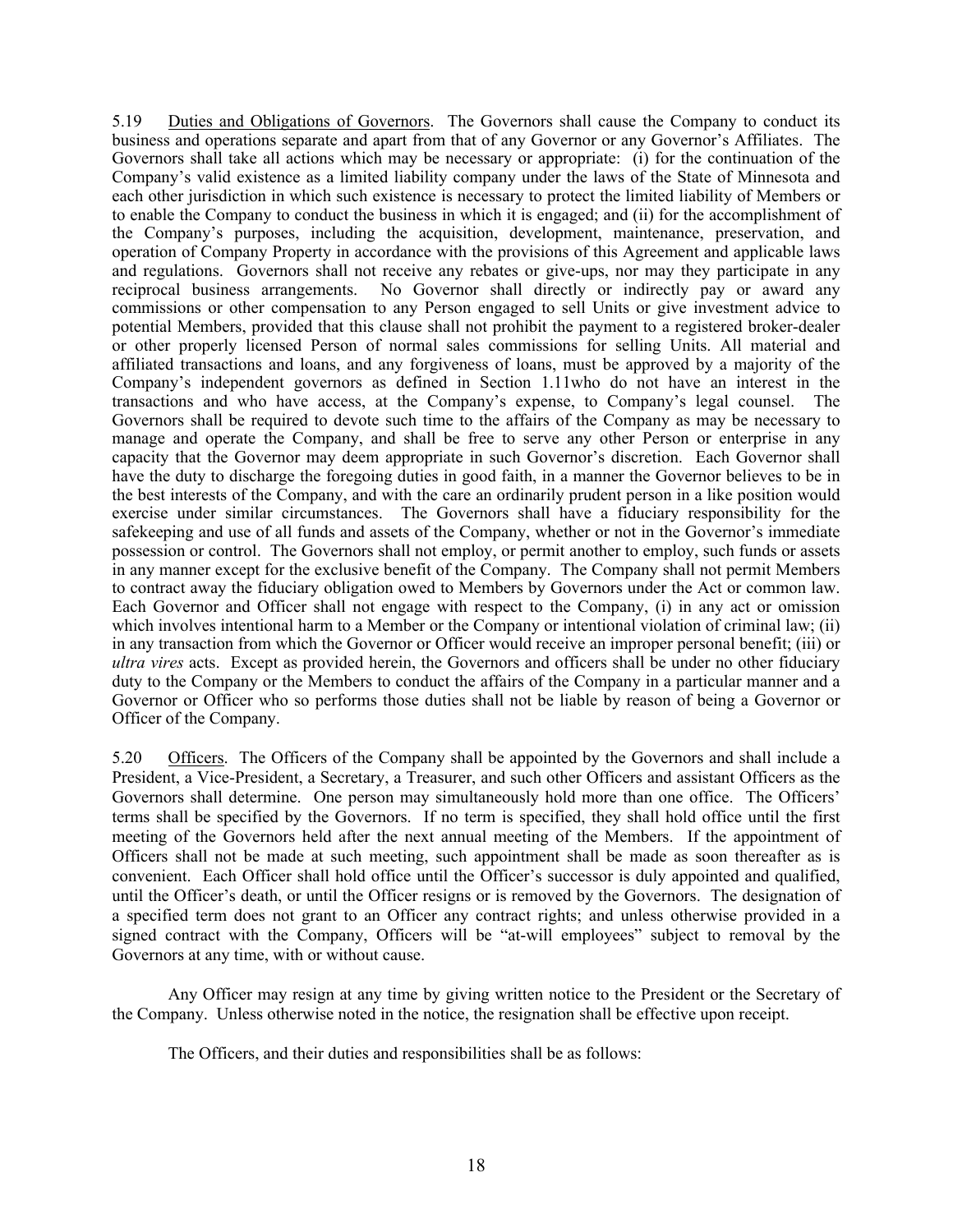(a) President. The President shall be the chief executive officer of the Company and shall, subject to Governors' control, generally supervise and control the Company's business and affairs. The President shall, when present, preside at all Governors' and Member meetings, and shall perform all duties incident to the office of President and such other duties as may be prescribed by this Agreement or by the Governors. For purposes of the Act, the President shall be deemed the Chief Manager (as such term is defined and used in the Act) of the Company.

(b) The Vice President(s). If one or more Vice Presidents are appointed by the Governors, the Vice President (or in the event there be more than one, the appropriate Vice President, as designated by the Governors, or in the absence of any designation, then in the order of appointment) shall perform the duties of the President in the event of the President's absence, death, inability or refusal to act. When so acting, a Vice President shall have all of the powers, and be subject to all of the restrictions upon, the President. In addition, Vice Presidents shall perform such other duties as may be prescribed by this Agreement or by the Governors.

(c) The Secretary. The Secretary shall: (i) keep the minutes of the Governor and Member meetings; (ii) see that all notices are duly given in accordance with this Agreement and as required by law; (iii) serve as the custodian of the Company's records; (iv) when requested or required, authenticate any Company records; (v) keep and maintain the Unit Holder Register and the Unit transfer books of the Company; and (vi) perform all duties incident to the office of Secretary and such other duties as may be prescribed by this Agreement or by the Governors.

(d) The Treasurer. The Treasurer shall be the chief financial officer of the Company and shall: (i) have charge and custody of, and be responsible for, all funds and securities of the Company; (ii) receive and give receipts for moneys due and payable to the Company, and deposit all such moneys in the name of the Company in such banks, trust companies or other depositories as shall be selected in accordance with this Agreement; and (iv) generally perform all duties incident to the office of Treasurer and such other duties as may be prescribed by this Agreement or by the Governors.

(e) Other Assistants and Acting Officers. The Governors shall have the power to appoint any Person to act as assistant to any Officer, or to perform the duties of such Officer, whenever for any reason it is impracticable for such Officer to act personally. Any such assistant or acting Officer shall have the power to perform all the duties of the office to which he or she is appointed to be an assistant, or as to which he or she is appointed to act, except as such power may be otherwise defined or restricted by the Governors. Additionally, unless prohibited by a resolution of the Governors, any Officer may delegate in writing some or all of the duties and powers of such Officer's position to other Persons. An Officer who delegates the duties or powers of an office remains subject to the standard of conduct for such Officer with respect to the discharge of all duties and powers so delegated.

Salaries of the Officers shall be fixed from time to time by the Governors, and no Officer shall be prevented from receiving a salary due to the fact that such Officer is also a Governor.

<span id="page-22-0"></span>5.21 Execution of Instruments. All deeds, mortgages, bonds, checks, contracts and other instruments pertaining to the business and affairs of the Company shall be signed on behalf of the Company by: (i) the President; or (ii) such other Officers or Persons who may be authorized to do so by specific resolution of the Governors.

<span id="page-22-1"></span>5.22 Limitation of Liability. No Governor or Officer shall be liable, responsible or accountable, in damages or otherwise, to any Member or to the Company for any act or omission performed or omitted by the Governor or Officer in good faith and on behalf of the Company and in a manner reasonably believed to be within the scope of the authority conferred on such Governor or Officer by this Agreement,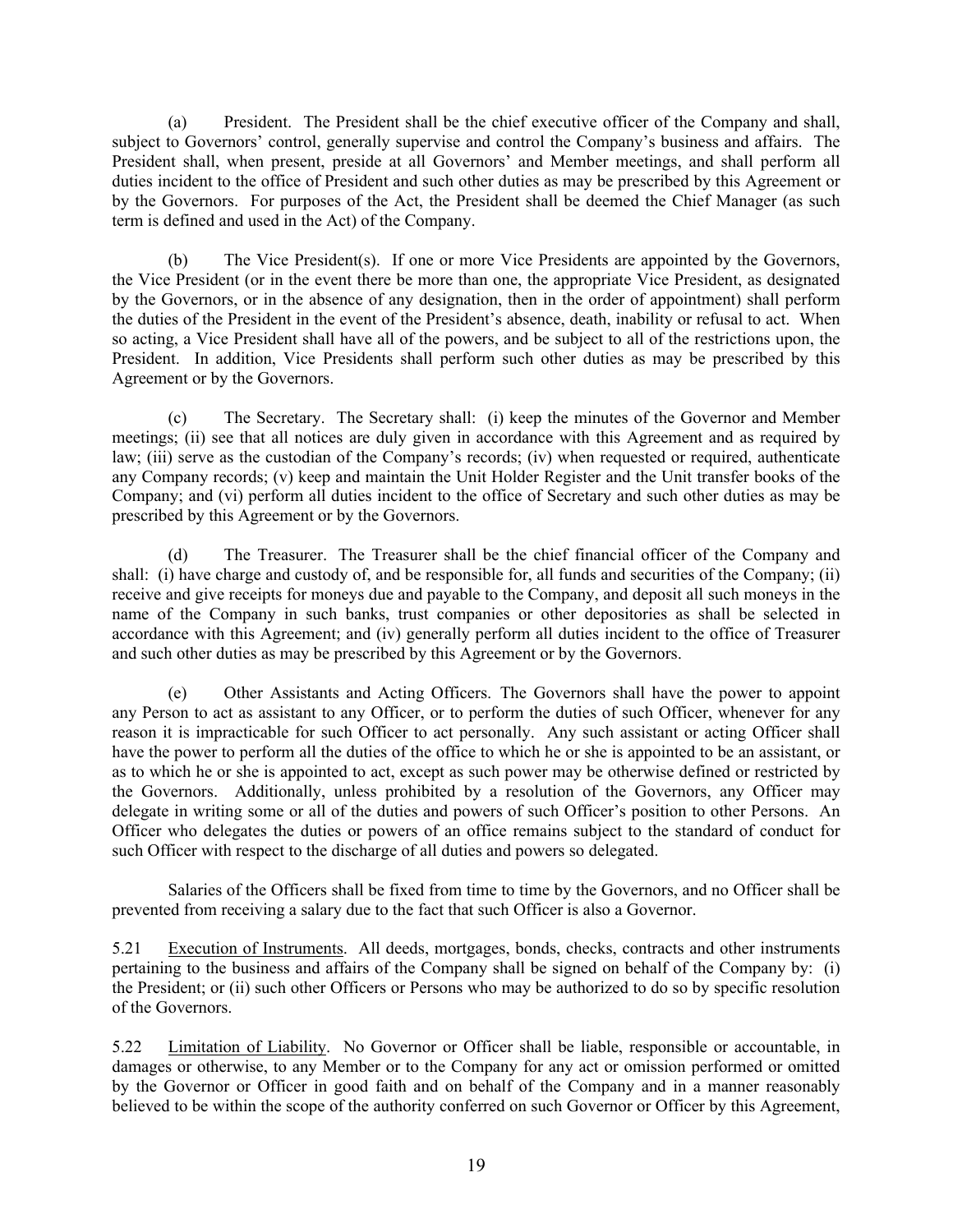except that a Governor or Officer shall be liable for acts of fraud, gross negligence, intentional infliction of harm on the Company or a Member, intentional violation of criminal law, a breach of his or her fiduciary duty of loyalty or other fiduciary duties, if any, or any *ultra vires* acts. A Governor or Officer shall be entitled to rely in good faith upon the records of the Company and upon such information, opinions, reports or statements presented to the Company by a Person the governor or Officer reasonably believes are within the other Person's professional or expert competence. This Section shall not eliminate or limit the liability of a Governor or Officer for any act or omission occurring prior to the date when this Agreement became effected, if such limitation or elimination of liability of a Governor or Officer for those acts or omissions is prohibited by the Act then in effect. Any repeal or modification of this Section shall not adversely affect any right or protection of a Governor or Officer existing at the time of that repeal or modification. If the Act is hereafter amended to authorize the further elimination of limitation of liability of a Governor or Officer, then the liability of the Governor or Officer shall be limited to the fullest extent permitted by the Act. Governors and Officers shall be subject to fiduciary duties or to personal liability for breaches of these duties only as provided in this Agreement. Any fiduciary duties not expressly provided for in this Agreement for such Persons are hereby waived to the fullest extent permitted by the Act.

<span id="page-23-0"></span>5.23 Indemnification. The Company shall indemnify and hold harmless each Governor or Officer for any act performed in good faith by such Governor Officer for any losses, claims, damages, judgments, fines or liabilities, including reasonable legal fees or other expenses incurred in investigating or defending against such losses, claims, damages, judgments, fines or liabilities, and any amounts expended in settlement of any claims (collectively, "Losses"), arising from any and all investigation, claim, action, suit or proceeding by or in the right of the Company to procure a judgment in its favor (each, a "Proceeding"), in which the Governor or Officer is involved or threatened to be involved in, as a party or otherwise, by reason of its status as a Governor or Officer, to the fullest extent permitted by the Act other than for acts for which the Governor or Officer is liable to the Company pursuant to Section 5.22 of this Agreement. The obligations of the Company under this Section 5.23 shall survive (i) the expiration, termination or cancellation of any Governor or Officer's employment or other relationship with the Company, and (ii) any Transfer of the Governor or Officer's Units. The advancement of Company funds to a Governor or Officer for legal expenses and other costs incurred as a result of any legal action for which indemnification is being sought shall be allowed only if: (i) the legal action relates to acts or omissions with respect to the performance of duties or services on behalf of the Company; (ii) the legal action is initiated by a third party who is not a holder of any Membership Interests, or the legal action is initiated by a holder of a Membership Interest and a court of competent jurisdiction specifically approves such advancement; and (iii) the Governor or Officer undertakes to repay the advanced funds to the Company, together with the applicable legal rate of interest thereon, in cases in which such person is found not to be entitled to indemnification. Notwithstanding anything to the contrary above, a Governor or Officer shall be indemnified for losses, liabilities or expenses arising from or out of an alleged violation of federal or state securities laws only if one or more of the following conditions is met: (i) there has been a successful adjudication on the merits of each count involving alleged securities law violations as to the particular indemnitee; (ii) such claims have been dismissed with prejudice on the merits by a court of competent jurisdiction as to the particular indemnitee; or (iii) a court of competent jurisdiction approves a settlement of the claims against a particular indemnitee and finds that indemnification of the settlement and related costs should be made, and the court of law considering the request for indemnification has been advised of the position of the Securities and Exchange Commission and the published position of any state securities regulatory authority in which securities of the Company were offered or sold as to indemnification for violations of securities laws. The Company may purchase and maintain insurance on behalf of any Person in such Person's official capacity against any liability asserted against and incurred by such Person in or arising from that capacity, so long as the Company does not incur the cost of that portion of liability insurance which insures such Person for any liability as to which the Person is prohibited from being indemnified under this paragraph.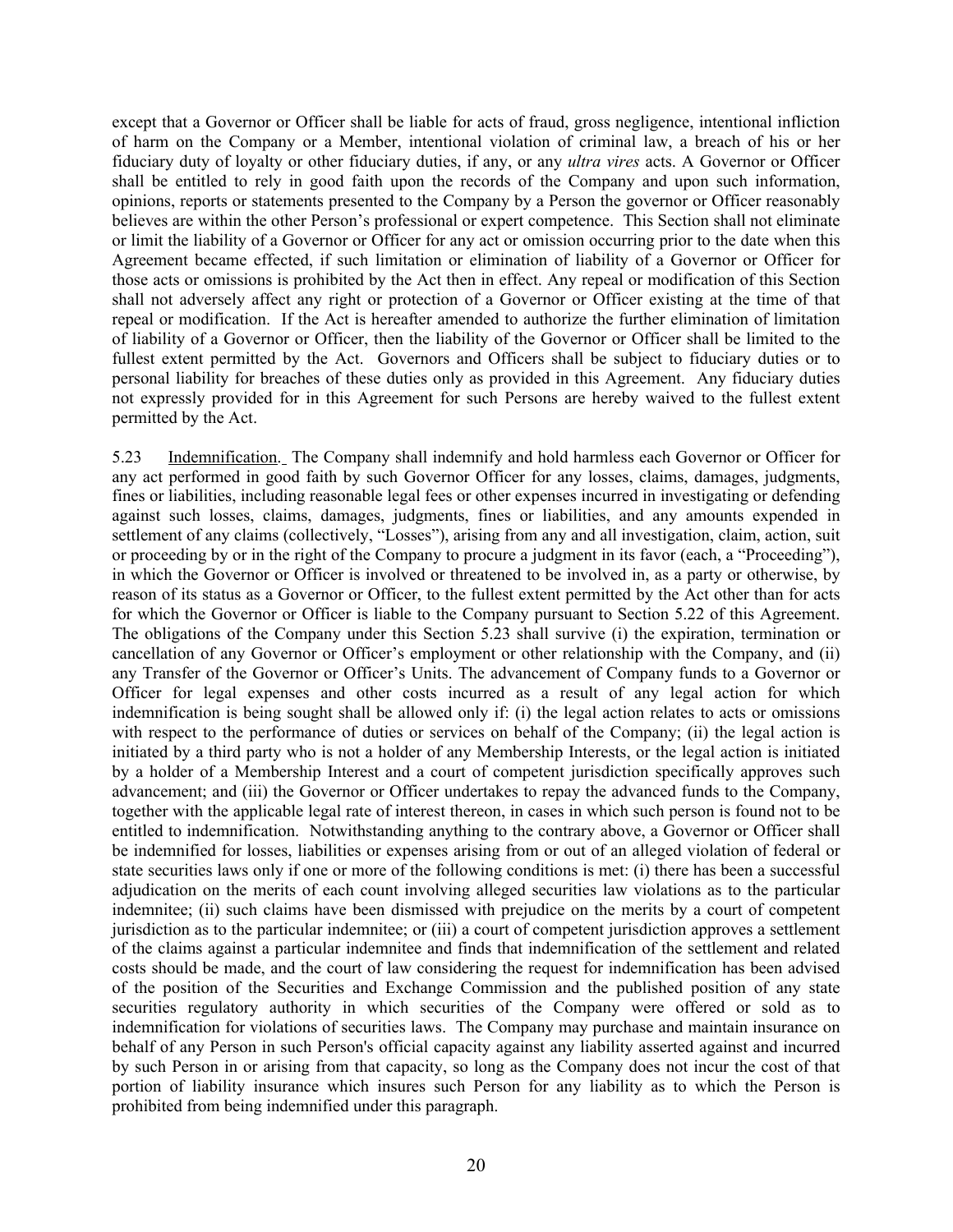### <span id="page-24-2"></span><span id="page-24-1"></span><span id="page-24-0"></span>**ARTICLE VI. MEMBERSHIP UNITS; MEMBERS**

6.1 Membership Units. The Company is initially organized with One (1) class of Membership Interests, designated in Units, which Units are initially the only class of equity in the Company. The Units shall have no par value and shall be of a single class with identical rights. The Company shall have a first lien on the Units of any Member for any debt or liability owed by such Member to the Company. Additional and different classes of Membership Interests represented by different Units may be created and issued to new or existing Members on such terms and conditions as the Governors may determine. Such additional and different classes may have different rights, powers and preferences (including, without limitation, voting rights and distribution preferences), which may be superior to those of existing Members. Members shall have no preemptive rights to acquire additional or newly created Units.

6.2 Certificates; Surrender for Transfer. Certificates representing Units shall be in such form as shall be determined by the Governors, in their discretion. If a certificate is lost, destroyed or mutilated, a new one may be issued upon such terms and indemnity to the Company as the Governors may prescribe. No new certificate shall be issued until the former certificate for a like number of Units has been surrendered and canceled.

<span id="page-24-3"></span>6.3 Members. Each Person who desires to become a Member must complete and execute a signature page to this Agreement in the form of Exhibit "B" attached hereto and such other documents as may be required by the Governors. Membership Interests and Units of the Members shall be set forth on Exhibit "A" to this Agreement, as amended from time to time.

<span id="page-24-4"></span>6.4 Additional Members. No Person shall become a Member without the approval of the Governors. The Governors may refuse to admit any Person as a Member in their sole discretion. Any such admission must comply with the requirements described in this Agreement and will be effective only after such

Person has executed and delivered to the Company such documentation as determined by the Governors to be necessary and appropriate to effect such admission.

<span id="page-24-5"></span>6.5 Members' Voting Rights. Each Member shall be entitled to One (1) vote for each Unit registered in the name of such Member (as shown in the Unit Holder Register) as to any matter for which such Member is entitled to vote under this Agreement or the Act. Members do not have cumulative voting rights as to any matter. Except as otherwise expressly provided for in this Agreement, Members shall not have any right or power to take part in the management or control of the Company or its business and affairs or to act for or bind the Company in any way.

<span id="page-24-6"></span>6.6 Member Meetings. Beginning with the fiscal year ending in calendar year 2006, or sooner as determined by the Governors, and each Fiscal Year thereafter, an annual meeting of the Members shall be held within One Hundred Eighty (180) days of the close of the Company's Fiscal Year, at a time and date determined by the Governors. Special meetings of the Members, for any purpose(s) described in the meeting notice, may be called by the Governors, and shall be called by the Governors at the request of not less than ten percent (10%) of all Members. A call by the Members for a special meeting shall be in writing, signed by the persons calling for the same, addressed and delivered to the Secretary, and shall state the time and purpose(s) of such meeting.

<span id="page-24-7"></span>6.7 Place of Meeting. The Governors, or in the absence of action by the Governors, the President, may designate any place within or without of the State of Minnesota as the place for any meeting of the Members, unless by written consents, all Members entitled to vote at the meeting designate a different place for the holding of such meeting. If no designation is made by the Governors, the President or by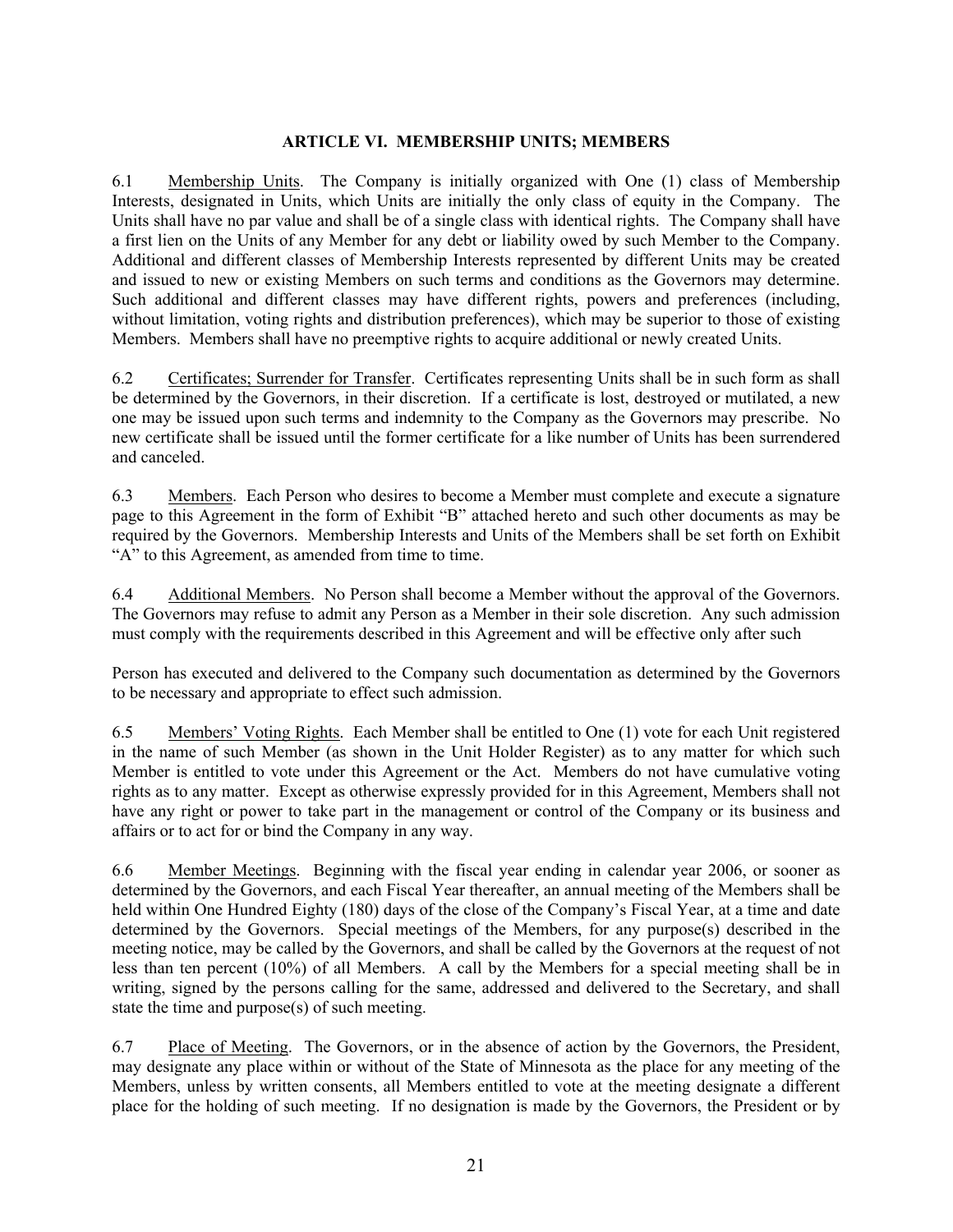unanimous action of the Members, the place of meetings shall be at the principal office of the Company in the State of Minnesota.

<span id="page-25-0"></span>6.8 Conduct of Meetings. All meetings of the Members shall be presided over by the President. All meetings of the Members shall be conducted with such rules and procedures as may be determined by the President in his or her discretion. Subject to the discretion of the Governors, the Members may participate in any Member meeting by means of telephone conference or similar means of communication by which all participants in the meeting can hear and be heard by all other participants.

<span id="page-25-1"></span>6.9 Notice. Written notice stating the place and time of any annual or special Member meeting shall be delivered or mailed not less than Fifteen (15) nor more than Sixty (60) days prior to the meeting date, to each Member of record entitled to vote at such meeting as of the close of business on the day before said notice is delivered or mailed. Notice of a special meeting of the Members shall be provided to the Members within Ten (10) days of the Secretary's receipt of a call by the Members for a specical meeting in accordance with Section 6.6. Such notices shall be deemed to be effective upon the earlier of: (i) deposit postage-prepaid in the U.S. mail, addressed to the Member at the Member's address as it appears on the Unit Holder Register, or such other address as may have been provided in writing to the Company by a Member; (ii) the date shown on the return receipt if sent by registered or certified mail, return receipt requested; or (iii) actual receipt.

<span id="page-25-2"></span>6.10 Contents of Notice. The notice of each Member meeting shall include a description of the purpose(s) for which the meeting is called. If a purpose of any Member meeting is to consider: (i) a proposed amendment to or restatement of the Articles requiring Member approval; (ii) a plan of merger or share exchange; (iii) the sale, lease, exchange or other disposition of all, or substantially all of the Company's Property; (iv) the dissolution of the Company; or (v) removal of a Governor, then the notice must so state and must be accompanied, as applicable, by a copy or summary of the (1) amendment(s) to the Articles, (2) plan of merger or share exchange, (3) documents relating to the transaction for the disposition of all the Company's property, and/or (4) plan and Articles of Dissolution.

<span id="page-25-3"></span>6.11 Adjourned Meetings. If any Member meeting is adjourned to a different date, time or place, notice need not be given of the new date, time or place, if the new date, time and place is announced at the meeting before adjournment; provided that, if a new record date for the adjourned meeting is or must be fixed, then notice must be given to new Members as of the new record date.

<span id="page-25-4"></span>6.12 Waiver of Notice. Whenever any notice is required to be given to any Member under the Act, the Articles or this Agreement, a waiver in writing, signed by such Member shall be deemed equivalent to the giving of such notice. Furthermore, a Member's attendance at a meeting waives any objection that the Member might otherwise raise based on lack of notice or defective notice, unless the Member: (i) objects at the outset of the meeting; or (ii) in the case of an objection claiming that consideration of a particular matter is not within the purposes described in the meeting notice, objects at the time such matter is presented, and in either case, thereafter does not participate in the meeting.

<span id="page-25-5"></span>6.13 Fixing of Record Date. For purposes of determining the Members entitled to notice of, or to vote at, any Member meeting or any adjournment thereof, or for purposes of determining the Members entitled to receive payment of any distribution, or in order to make a determination of the Members for any other purpose, the Governors may provide that the Unit Transfer books shall be closed for a stated period, not to exceed Sixty (60) days. If the Unit Transfer books shall be closed for such purpose, such books shall be closed for at least Ten (10) days immediately preceding such meeting. In lieu of closing the Unit Transfer books, the Governors may fix in advance a date as the record date for any such determination of Members, such date in any case to be not more than Sixty (60) days, and in case of a meeting of Members not less than Ten (10) days, prior to the date on which the particular action requiring such determination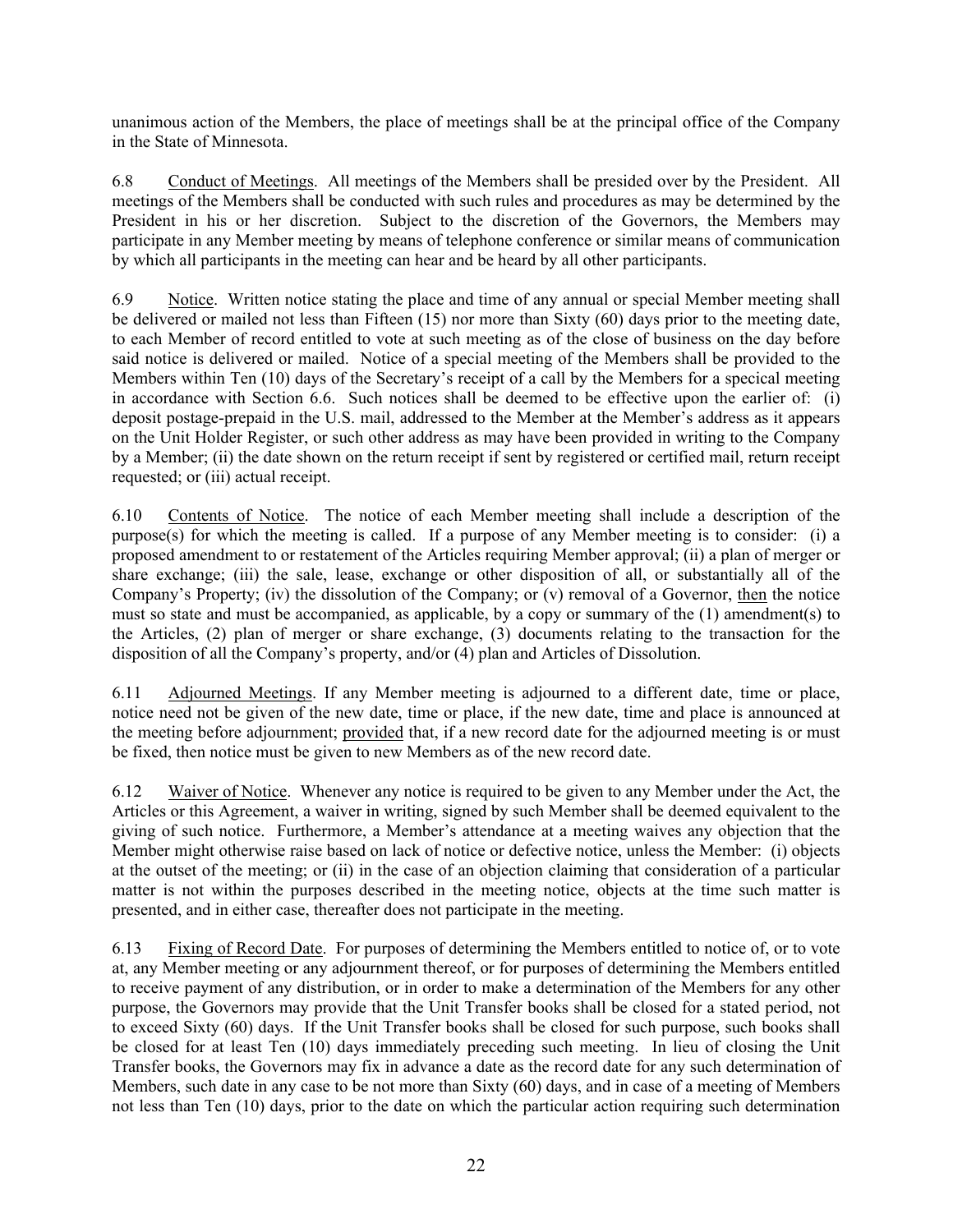is to be taken. If the Unit Transfer books are not closed and no record date is fixed for the determination, the date on which notice of the meeting is mailed or the date on which the resolution of the Governors declaring a dividend is adopted, as the case may be, shall be the record date for such determination. When a determination of Members entitled to vote at any meeting of the Members has been made as provided in this Section, such determination shall apply to any adjournment thereof, unless the Governors fix a new record date, which it must do if the meeting is adjourned to a date more than One Hundred Twenty (120) days after the date fixed for the original meeting.

<span id="page-26-0"></span>6.14 Quorum and Proxies. The presence (in person or by proxy or mail ballot) of Members representing at least thirty percent (30%) of the Membership Voting Interests is required for the transaction of business at a meeting of the Members. Voting by proxy or by mail ballot shall be permitted on any matter if authorized by the Governors.

<span id="page-26-1"></span>6.15 Voting; Action by Members. If a quorum is present, the affirmative vote of a majority of the Membership Voting Interests represented at the meeting and entitled to vote on the matter (including units represented in person, by proxy or by mail ballot when authorized by the Governors) shall constitute the act of the Members, unless the vote of a greater or lesser proportion or numbers is otherwise required by this Agreement.

<span id="page-26-2"></span>6.16 Termination of Membership. If for any reason the membership of a Member is terminated as provided in this Agreement or the Act, the Member whose membership has terminated loses all Membership Voting Interests and shall be considered merely an unadmitted Assignee of the Membership Financial Rights owned before the termination of membership, having only the rights provided for unadmitted Assignees in Section 9.7 hereof.

<span id="page-26-3"></span>6.17 Continuation of the Company. The Company shall not be dissolved upon the occurrence of any event that is deemed to terminate the continued membership of a Member, but rather the Company shall continue without dissolution, and its affairs shall not be required to be wound up.

<span id="page-26-4"></span>6.18 No Member Right of Redemption or Return of Capital. Except as otherwise provided in this Agreement or the Act, no Member or transferee of any Member shall have any right to demand or receive a return of his/her/its Capital Contribution or to require the redemption of his/her/its Units.

<span id="page-26-5"></span>6.19 Waiver of Dissenters Rights. To the fullest extent permitted by the Act, each Member hereby disclaims, waives and agrees not to assert: (i) any dissenters' or similar rights under the Act; (ii) any right to require partition or appraisal of the Company or of any of its assets, or to cause the sale of any Company Property; or (iii) any right to maintain any action for partition or to compel any sale with respect to such Member's Units, or with respect to any Company Property.

<span id="page-26-6"></span>6.20 Loans. Any Member or Affiliate may, with the consent of the Governors, lend or advance money to the Company, in which case the amount of any such loan or advance shall not be treated as a contribution to the capital of the Company but rather shall be a debt due from the Company, repayable out of the Company's cash, and shall bear interest at a rate not in excess of the prime rate established, from time to time, by any major bank selected by the Governors for loans to its most creditworthy commercial borrowers, plus Four Percent (4%) per annum. If a Governor or an Affiliate of a Governor is the lending Member, the rate of interest and the terms and conditions of such loan shall be no less favorable to the Company than if the lender had been an independent third party. None of the Members or their Affiliates shall be obligated to make any loan or advance to the Company.

## <span id="page-26-7"></span>**ARTICLE VII. ACCOUNTING, BOOKS AND RECORDS**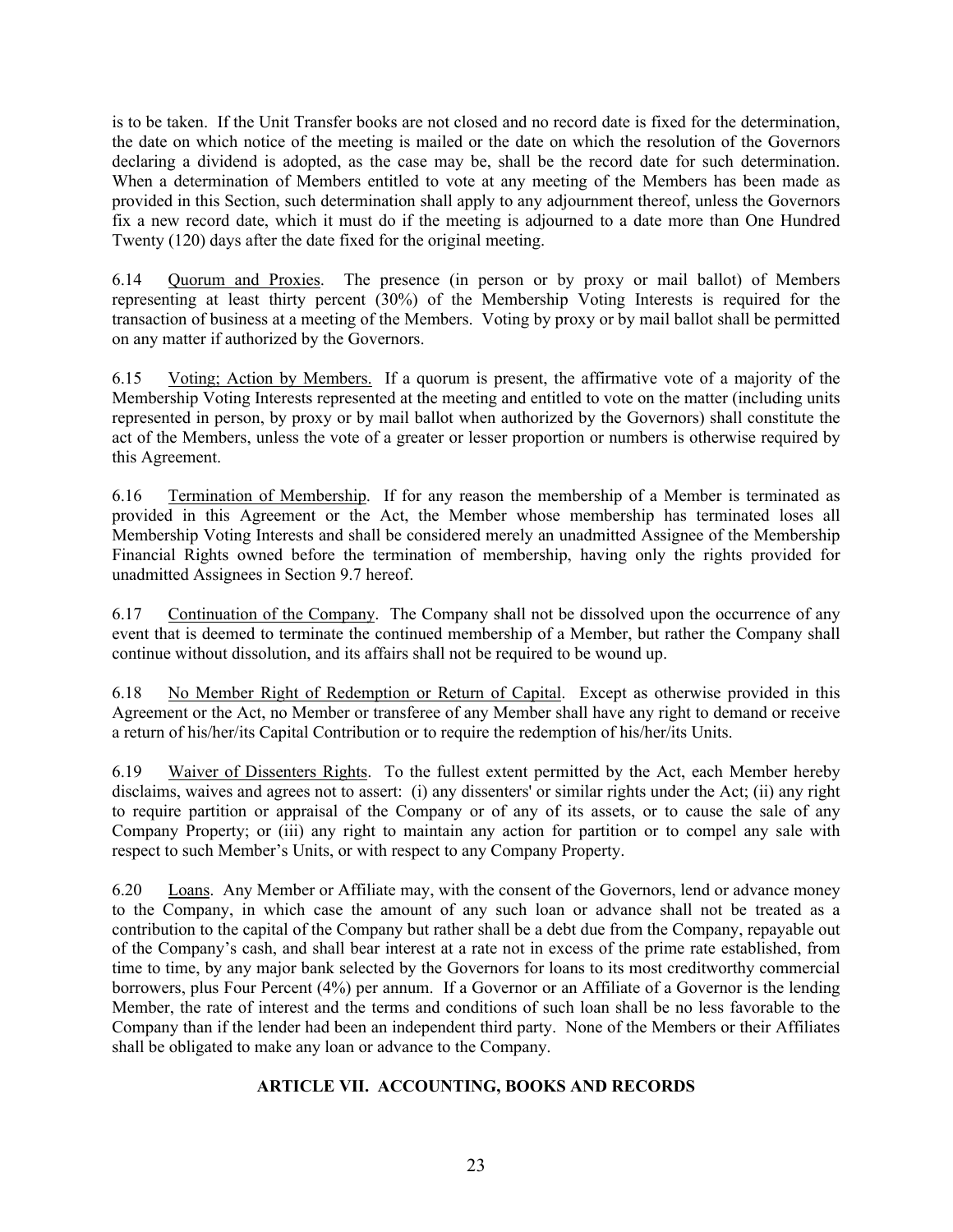<span id="page-27-0"></span>7.1 Accounting, Books and Records. The books and records of the Company shall be kept, and the financial position and the results of its operations recorded, in accordance with GAAP. The books and records shall reflect all Company transactions and shall be appropriate and adequate for the Company's business. The Company shall maintain at its principal place of business: (i) a current list of the full name and last known address of each Member and Assignee set forth in alphabetical order, together with the Capital Contributions, Capital Account and Units of each Member and Assignee, such list updated at least quarterly; (ii) the full name and address of each Governor; (iii) a copy of the Articles and any and all amendments thereto, together with executed copies of any powers of attorney pursuant to which the Articles or any amendments thereto have been executed; (iv) copies of the Company's federal, state and local income tax and information returns and reports, if any, for the Six (6) most recent taxable years; (v) a copy of this Agreement and any and all amendments hereto, together with executed copies of any powers of attorney pursuant to which this Agreement or any amendments hereto have been executed; and (vi) copies of the financial statements of the Company, if any, for the Six (6) most recent Fiscal Years. The Company shall use the accrual method of accounting in the preparation of its financial reports and for tax purposes and shall keep its books and records accordingly.

<span id="page-27-1"></span>7.2 Delivery to Members and Inspection. Any Member or such Member's designated representative shall have reasonable access during normal business hours to the information and documents kept by the Company pursuant to Section 7.1 of this Agreement. Upon the request of any Member the Governors shall promptly deliver to the requesting Member, at the expense of the requesting Member, a copy of the information required to be maintained under Section 7.1 of this Agreement. Each Member has the right to: (i) inspect and copy during normal business hours any of the Company records described in Section 7.1 of this Agreement; and (ii) obtain from the Governors, promptly after their becoming available, copies of the Company's federal, state and local income tax and information returns for each Fiscal Year. Each Assignee shall have the right to information regarding the Company only to the extent required by the Act. Upon the request of a copy of a current Member list, such list shall be mailed to any Member within ten (10) days of the request, such copy to be printed in alphabetical order, on white paper and in a readily readable type size, with a reasonable charge for copy work. The purposes for which a Member list may be requested include, without limitation, matters relating to Members' voting rights under the Agreement and the exercise of Members' rights under federal proxy laws. Any Person who neglects or refuses to exhibit, produce, or mail a copy of the Member list as requested shall be liable for costs, including attorney's fees, incurred by the Member for compelling the production of the Member list, and for actual damages suffered by any Member by reason of such refusal or neglect. It shall be a defense that the actual purpose and reason for the request for inspection is for the purpose of selling such list or copies thereof, or of using the same for a commercial purpose other than in the interest of the applicant as a Member relative to the affairs of the Company.

<span id="page-27-2"></span>7.3 Reports. The Treasurer of the Company shall be responsible for causing the preparation of financial reports of the Company and the coordination of financial matters of the Company with the Company's accountants. The Company shall cause to be delivered to each Member the financial statements listed below, prepared, in each case (other than with respect to Member's Capital Accounts, which shall be prepared in accordance with this Agreement) in accordance with GAAP consistently applied. Delivery of the financial statements shall occur as soon as practicable following the end of each Fiscal Year (and in any event not later than 120 days after the end of such Fiscal Year), and at such time as distributions are made to the Unit Holders pursuant to Article X of this Agreement following the occurrence of a Dissolution Event. The financial statements shall consist of a balance sheet of the Company as of the end of such Fiscal Year and the related statements of operations, Unit Holders' Capital Accounts and changes therein, and cash flows for such Fiscal Year, together with appropriate notes to such financial statements and supporting schedules, all of which shall be audited and certified by the Company's accountants, and in each case setting forth in comparative form the corresponding figures for the immediately preceding Fiscal Year end (in the case of the balance sheet) and the Two (2) immediately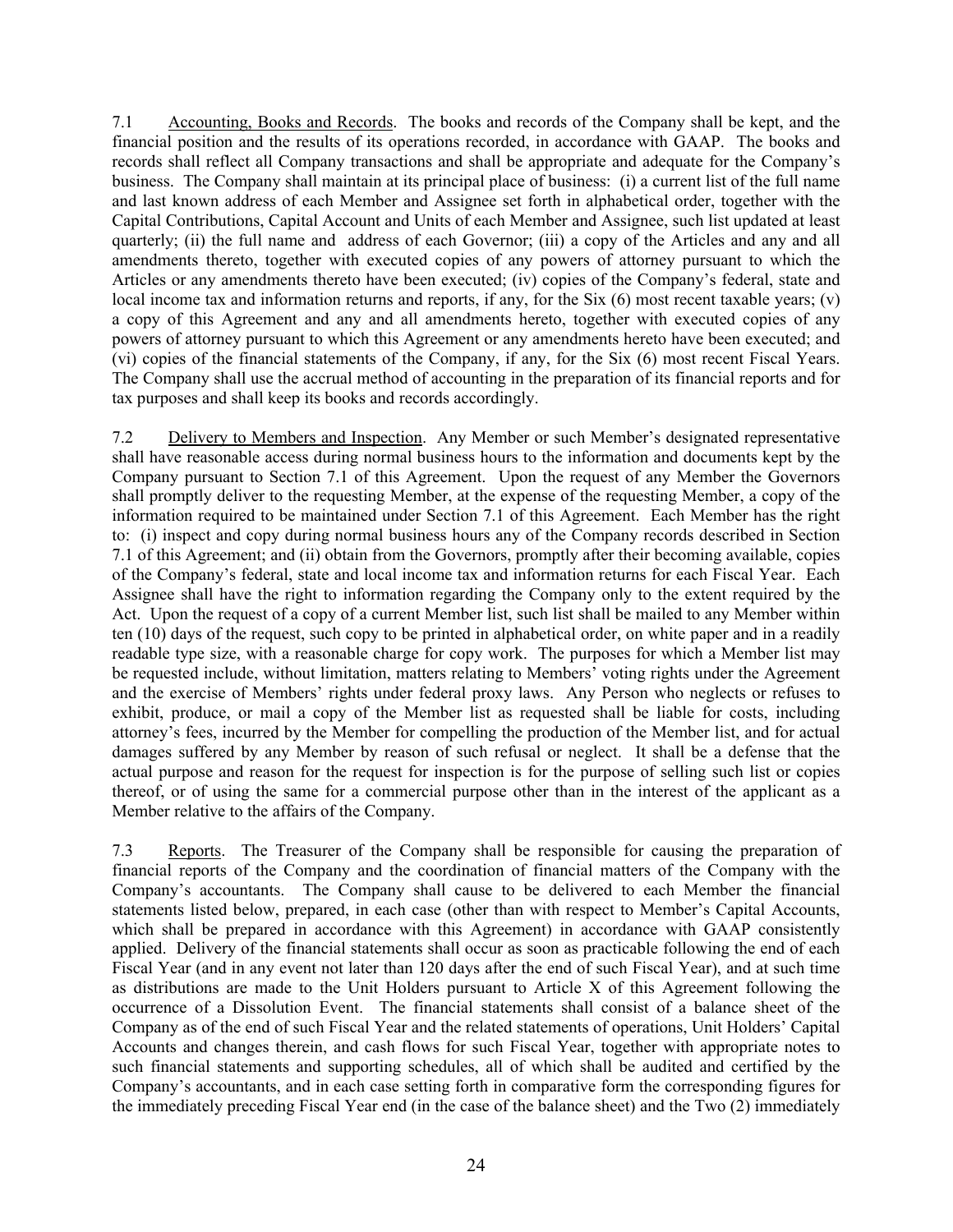preceding Fiscal Years (in the case of the statements). The report shall also contain (i) a report of the activities of the Company during the period covered by the report; (ii) a table comparing previously provided forecasts with actual results during the period covered by the report; (iii) distributions to participants for the period, separately identifying distributions from cash flow from operations during the period, cash flow from operations during a prior period which have been held as reserves, proceeds from disposition of Company assets and reserves from the gross proceeds of the offering originally obtained from the Members. The Company will also provide a report within sixty (60) days of the end of the first six months of each fiscal year containing an unaudited balance sheet, an unaudited statement of income for the period then ended, an unaudited statement of Unit Holders' Capital Accounts and changes therein, an unaudited statement of cash flows for the period then ended and other pertinent material regarding the Company and its activities during the period covered by the report. The Company shall provide, within seventy-five (75) days after the end of each Fiscal Year, all information necessary for the preparation of the Members' federal income tax returns.

#### <span id="page-28-0"></span>7.4 Tax Matters Member; Partnership Representative.

(a) Appointment. The Governors shall designate, from time to time, a qualifying Person to be specifically authorized to act as the "Tax Matters Member" of the Company, as defined in Section 6231 of the Code prior to its amendment by the Bipartisan Budget Act of 2015 ("BBA"). Such person shall become the "partnership representative" within the meaning of Section 6223(a) of the Code (as amended by the BBA) as in effect for the tax years beginning on or after January 1, 2018 (such "tax matters partner" and "partnership representative", as the case may be, referred to herein as the "Partnership Representative"); provided, however, that the Governors shall have the authority to designate, remove and replace the Partnership Representative who shall act as the tax matters partner within the meaning of and pursuant to Regulations Sections  $301.6231(a)(7)-1$  and  $-2$ , or as the partnership representative within the meaning of and pursuant to the BBA and any regulations promulgated thereunder, or any similar provision under state or local law. Necessary tax information shall be delivered to each Unit Holder as soon as practicable after the end of each Fiscal Year, but not later than Three (3) months after the end of each Fiscal Year.

(b) Tax Examinations and Audits. The Partnership Representative is authorized and required to represent the Company (at the Company's expense) in connection with all examinations of the Company's affairs by taxing authorities, including resulting administrative and judicial proceedings, and to expend Company funds for professional services and costs associated therewith. Each Unit Holder agrees that such Unit Holder will not independently act with respect to tax audits or tax litigation of the Company, unless previously authorized to do so in writing by the Partnership Representative, which authorization may be withheld by the Partnership Representative in its sole and absolute discretion. The Partnership Representative shall have sole discretion to determine whether the Company (either on its own behalf or on behalf of the Unit Holders) will contest or continue to contest any tax deficiencies assessed or proposed to be assessed by any taxing authority.

(c) BBA Elections. The Company will not elect into the partnership audit procedures enacted under Section 1101 of the BBA (the "BBA Procedures") for any tax year beginning before January 1, 2018, and, to the extent permitted by applicable law and regulations, the Company will annually elect out of the BBA Procedures for tax years beginning on or after January 1, 2018 pursuant to Code Section 6221(b) (as amended by the BBA).

(d) Tax Elections. The Governors shall, without any further consent of the Unit Holders being required (except as specifically required herein), make any and all elections for federal, state, local and foreign tax purposes as the Governors shall determine appropriate and shall have the right and authority to represent the Company and the Unit Holders before taxing authorities or courts of competent jurisdiction in tax matters affecting the Company or the Unit Holders in their capacities as Unit Holders,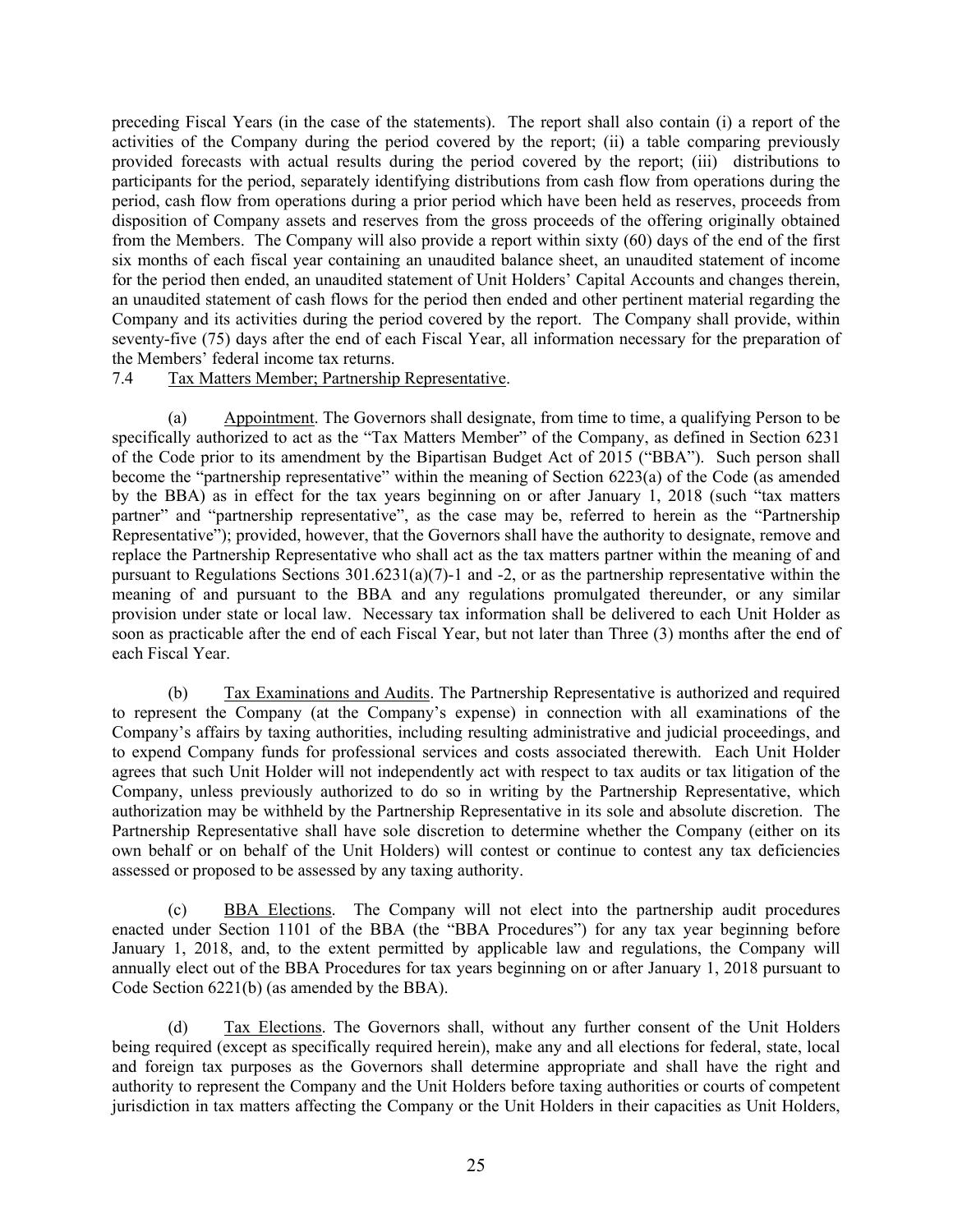and to file any tax returns and execute any agreements or other documents relating to or affecting such tax matters, including agreements or other documents that bind the Unit Holders with respect to such tax matters or otherwise affect the rights of the Company and the Unit Holders; except that the Partnership Representative, in its sole discretion, has the right to make any and all elections and to take any actions that are available to be made or taken by the Partnership Representative as set forth in Section 7.4(b) or under the BBA and any regulations promulgated thereunder (including an election under Code Section 6226 as amended by the BBA). If the Partnership Representative does not make an election under Code Section 6226 (as amended by the BBA), the Partnership Representative will use commercially reasonable efforts (i) to make any modifications to the imputed underpayment amount available under Code Sections  $6225(c)(3)$ ,  $(4)$ ,  $(5)$ , or  $(6)$  (as amended by the BBA), and  $(ii)$  if requested by a Unit Holder, to provide such Unit Holder information that would allow such Unit Holder to file an amended federal income tax return as described in Code Section  $6225(c)(2)$  (as amended by the BBA) to the extent such amended return and payment of any related federal income taxes would reduce any taxes payable by the Company.

(e) Tax Returns and Tax Deficiencies. Each Unit Holder agrees that such Unit Holder shall not treat any Company item inconsistently on such Unit Holder's federal, state, foreign or other income tax return with the treatment of the item on the Company's return. Any deficiency for taxes imposed on any Unit Holder (including penalties, additions to tax or interest imposed with respect to such taxes and any taxes imposed pursuant to Code Section 6226 as amended by the BBA) will be paid by such Unit Holder and if required to be paid (and actually paid) by the Company, will be recoverable from such Unit Holder as provided in Section 4.2.

(f) Survival of Obligations. The obligations of each Unit Holder under this Section 7.4 survive the transfer or redemption by such Unit Holder of its Membership Interest, the termination of this Agreement, and the dissolution of the Company. Each Unit Holder acknowledges that, notwithstanding the transfer or redemption of all or any portion of its Membership Interest, it may remain liable for tax liabilities with respect to its allocable share of income and gain of the Company for the Company's years (or portions thereof) before such transfer or redemption.

## <span id="page-29-1"></span><span id="page-29-0"></span>**ARTICLE VIII. AMENDMENTS**

8.1 Amendments. Amendments to this Agreement may be proposed by the Governors or any Member. Following any such proposal, the Governors shall submit to the Members a verbatim statement of any proposed amendment, and the Governors shall include therewith a recommendation as to the proposed amendment. The Governors shall seek the written vote of the Members on the proposed amendment or shall call a meeting to vote thereon and to transact any other business that it may deem appropriate. A proposed amendment shall be adopted and be effective as an amendment to this Agreement only if approved by the affirmative vote of a majority of the Membership Voting Interests represented at a Member meeting at which a quorum of the Members is present. Notwithstanding any provision of this Section 8.1 to the contrary, this Agreement shall not be amended without the consent of each Member adversely affected if such amendment would modify the limited liability of a Member, or alter the Membership Financial Rights of a Member.

# <span id="page-29-3"></span><span id="page-29-2"></span>**ARTICLE IX. TRANSFERS**

9.1 Restrictions on Transfers. Except as otherwise permitted by this Agreement, no Member shall Transfer all or any portion of such Member's Units. In the event that any Member pledges or otherwise encumbers all or any part of such Member's Units as security for the payment of a Debt, any such pledge or hypothecation shall be made pursuant to a pledge or hypothecation agreement that requires the pledgee or secured party to be bound by all of the terms and conditions of this Agreement and all other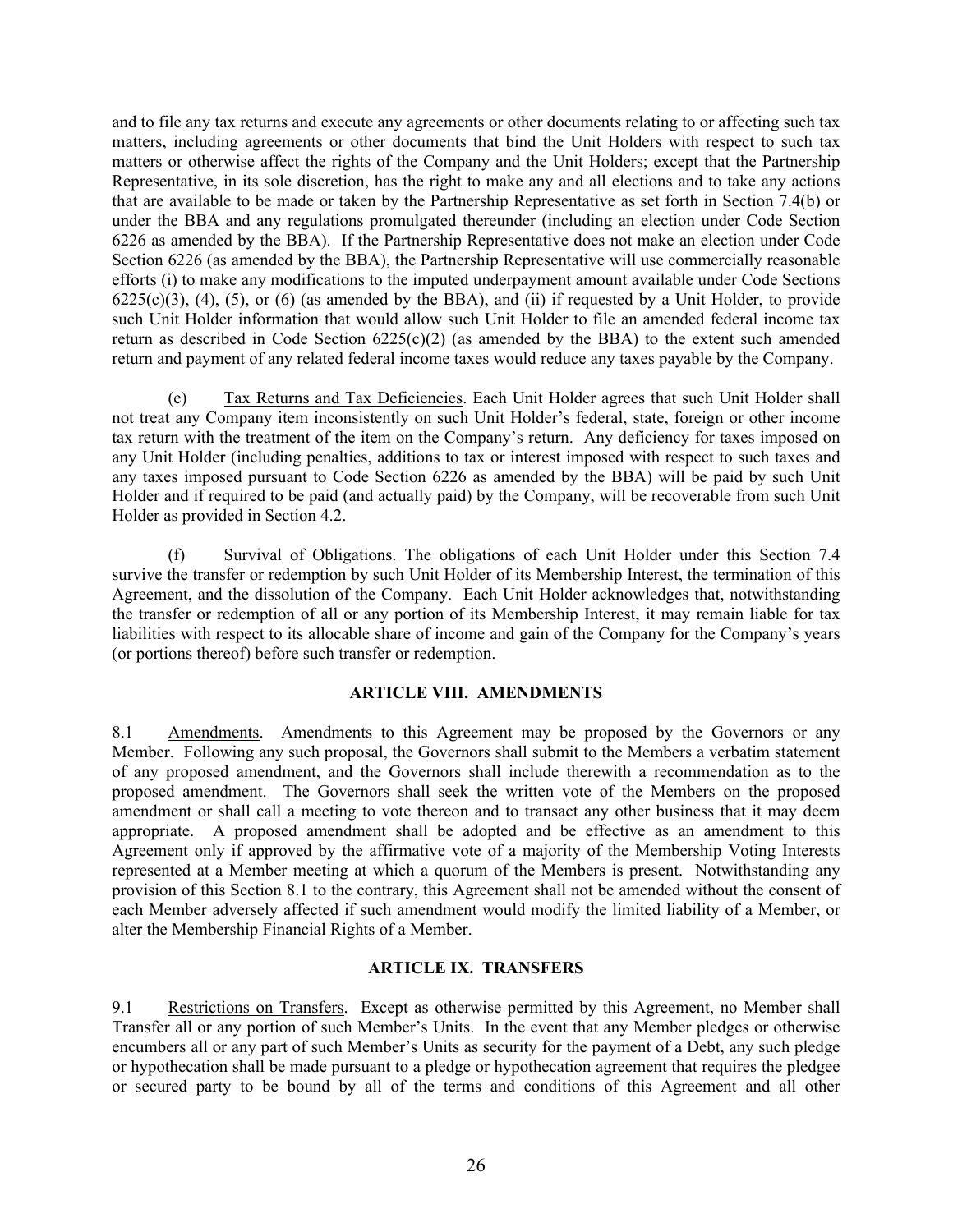agreements governing the rights and obligations of Unit Holders in the event such pledgee or secured party becomes a Unit Holder hereunder.

<span id="page-30-0"></span>9.2 Permitted Transfers. Subject to the conditions and restrictions set forth in this Article IX, a Unit Holder may: (a) at any time Transfer all or any portion of such Unit Holder's Units (i) to the transferor's administrator or trustee to whom such Units are Transferred involuntarily by operation of law, or (ii) without consideration to or in trust for descendants of a Member; or (b) at any time following the date on which substantial operations of the Facilities commence, Transfer all or any portion of such Unit Holder's Units (i) to any Person approved by the Governors, in writing, or (ii) to any Affiliate or Related Party of such Unit Holder. Any such Transfer set forth in this Section 9.2 and meeting the conditions set forth in Section 9.3 below is referred to herein as a "Permitted Transfer."

<span id="page-30-1"></span>9.3 Conditions Precedent to Transfers. In addition to the conditions set forth above, no Transfer of Units shall be effective unless and until all of the following conditions have been satisfied:

(a) Except in the case of a Transfer involuntarily by operation of law, the transferor and transferee shall execute and deliver to the Company such documents and instruments of Transfer as may be necessary or appropriate in the opinion of counsel to the Company to affect such Transfer. In the case of a Transfer of Units involuntarily by operation of law, the Transfer shall be confirmed by presentation to the Company of legal evidence of such Transfer, in form and substance satisfactory to counsel to the Company. In all cases, the transferor and/or transferee shall pay all reasonable costs and expenses connected with the Transfer and the admission of the Transferee as a Member and incurred as a result of such Transfer, including but not limited to, legal fees and costs.

(b) The transferor and transferee shall furnish the Company with the transferee's taxpayer identification number, sufficient information to determine the transferee's initial tax basis in the Units Transferred, and any other information reasonably necessary to permit the Company to file all required federal and state tax returns and other legally required information statements or returns. The Company shall not be required to make any distribution otherwise provided for in this Agreement with respect to any Transferred Units until it has received such information.

(c) Except in the case of a Transfer of any Units involuntarily by operation of law, either (i) such Units shall be registered under the Securities Act, and any applicable state securities laws, or (ii) the transferor shall provide an opinion of counsel, which opinion and counsel shall be reasonably satisfactory to the Governors, to the effect that such Transfer is exempt from all applicable registration requirements and that such Transfer will not violate any applicable laws regulating the Transfer of securities.

(d) Except in the case of a Transfer of Units involuntarily by operation of law, the transferor shall provide an opinion of counsel, which opinion and counsel shall be reasonably satisfactory to the Governors, to the effect that such Transfer will not cause the Company to be deemed to be an "investment company" under the Investment Company Act of 1940.

(e) Unless otherwise approved by the Governors and Members representing in the aggregate a 75% majority of the Membership Voting Interests, no Transfer of Units shall be made except upon terms which would not, in the opinion of counsel chosen by the Governors, result in the termination of the Company within the meaning of Section 708 of the Code or cause the application of the rules of Sections 168(g)(1)(B) and 168(h) of the Code or similar rules to apply to the Company. If the immediate Transfer of such Unit would, in the opinion of such counsel, cause a termination within the meaning of Section 708 of the Code, then if, in the opinion of such counsel, the following action would not precipitate such termination, the transferor Member shall be entitled to (or required, as the case may be): (i) immediately Transfer only that portion of its Units as may, in the opinion of such counsel, be Transferred without causing such a termination; and (ii) enter into an agreement to Transfer the remainder of its Units, in one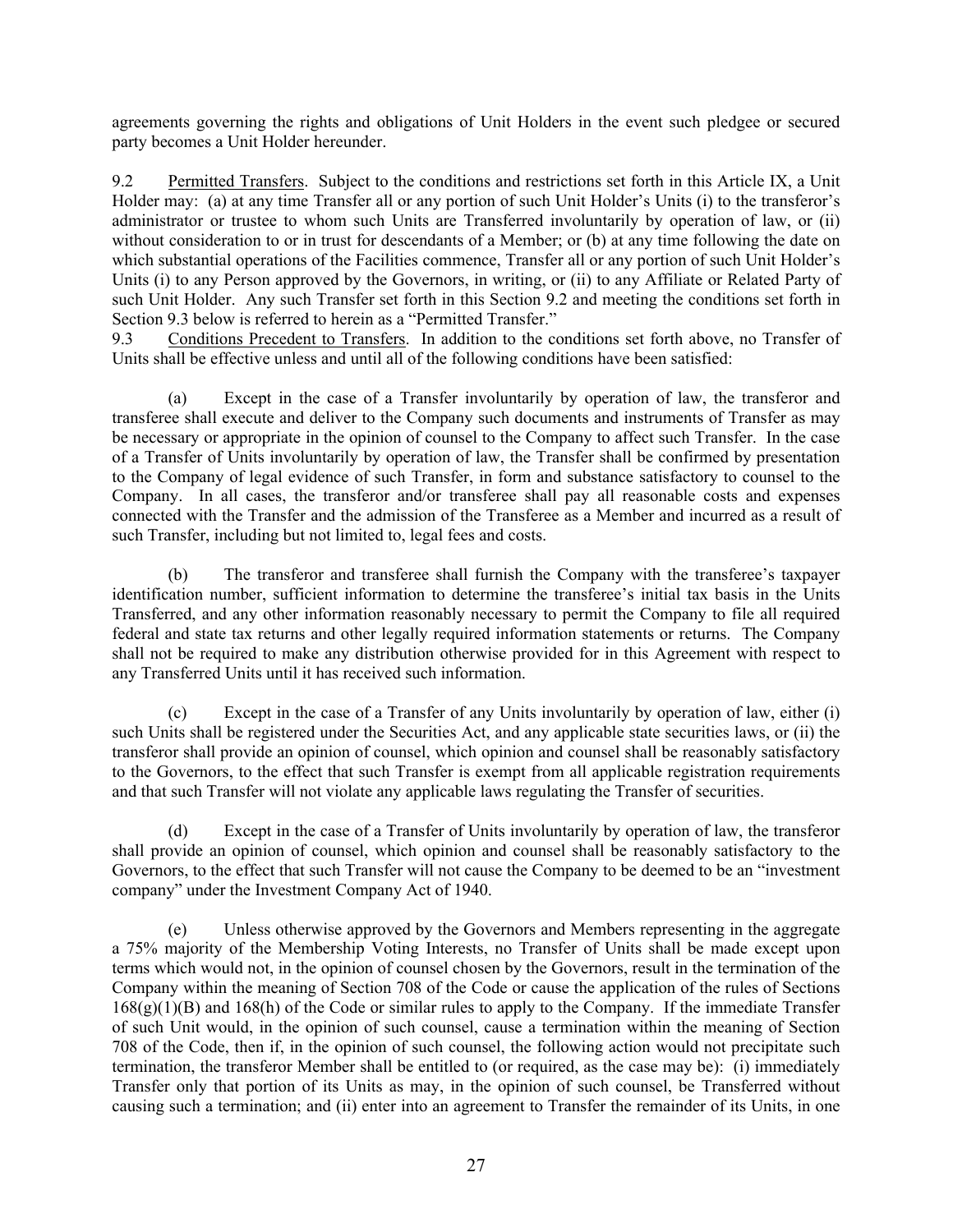or more Transfers, at the earliest date or dates on which such Transfer or Transfers may be effected without causing such termination. The purchase price for the Units shall be allocated between the immediate Transfer and the deferred Transfer or Transfers pro rata on the basis of the percentage of the aggregate Units being Transferred, each portion to be payable when the respective Transfer is consummated, unless otherwise agreed by the parties to the Transfer. In the case of a Transfer by one Member to another Member, the deferred purchase price shall be deposited in an interest-bearing escrow account unless another method of securing the payment thereof is agreed upon by the transferor Member and the transferee Member(s).

(f) No notice or request initiating the procedures contemplated by this Section 9.3 may be given by any Member after a Dissolution Event has occurred. No Member may sell all or any portion of its Units after a Dissolution Event has occurred.

(g) No Person shall Transfer any Unit if, in the determination of the Governors, such Transfer would cause the Company to be treated as a "publicly traded partnership" within the meaning of Section 7704(b) of the Code.

The Governors shall have the authority to waive any legal opinion or other condition required in this Section 9.3 other than the Member approval requirement set forth in Section 9.3(e).

<span id="page-31-0"></span>9.4 Prohibited Transfers. Any purported Transfer of Units that is not a Permitted Transfer shall be null and void and of no force or effect whatsoever; provided that, if the Company is required to recognize a Transfer that is not a Permitted Transfer (or if the Governors, in their sole discretion, elect to recognize a Transfer that is not a Permitted Transfer): (i) the transferee's rights shall be strictly limited to the transferor's Membership Financial Rights associated with such Units; and (ii) the Company may offset against such Membership Financial Rights (without limiting any other legal or equitable rights of the Company) any debts, obligations or liabilities for damages that the transferor or transferee may have to the Company. In the case of a Transfer or attempted Transfer of Units that is not a Permitted Transfer, the parties engaging or attempting to engage in such Transfer shall indemnify and hold harmless the Company and the other Members from all cost, liability and damage that such parties may incur (including, without limitation, incremental tax liabilities, attorneys' fees and expenses) as a result thereof.

<span id="page-31-1"></span>9.5 No Dissolution or Termination. The Transfer of Units pursuant to the terms of this Article IX shall not dissolve or terminate the Company. No Member shall have the right to have the Company dissolved or to have such Member's Capital Contribution returned except as provided in this Agreement.

<span id="page-31-2"></span>9.6 Prohibition of Assignment. Notwithstanding the foregoing provisions of this Article IX, no Transfer of Units may be made if the Units sought to be sold, exchanged or Transferred, when added to the total of all other Units sold, exchanged or Transferred within the period of Twelve (12) consecutive months prior thereto, would result in the termination of the Company under Section 708 of the Code. In

the event of a Transfer of any Units, the Members will determine, in their sole discretion, whether or not the Company will elect pursuant to Section 754 of the Code (or corresponding provisions of future law) to adjust the basis of the assets of the Company.

<span id="page-31-3"></span>9.7 Rights of Unadmitted Assignees. A Person who acquires Units but who is not admitted as a Substitute Member pursuant to Section 9.8 of this Agreement shall be entitled only to the Membership Financial Rights with respect to such Units in accordance with this Agreement, and shall not be entitled to the Membership Voting Interests with respect to such Units. In addition, such Person shall have no right to any information or accounting of the affairs of the Company, shall not be entitled to inspect the books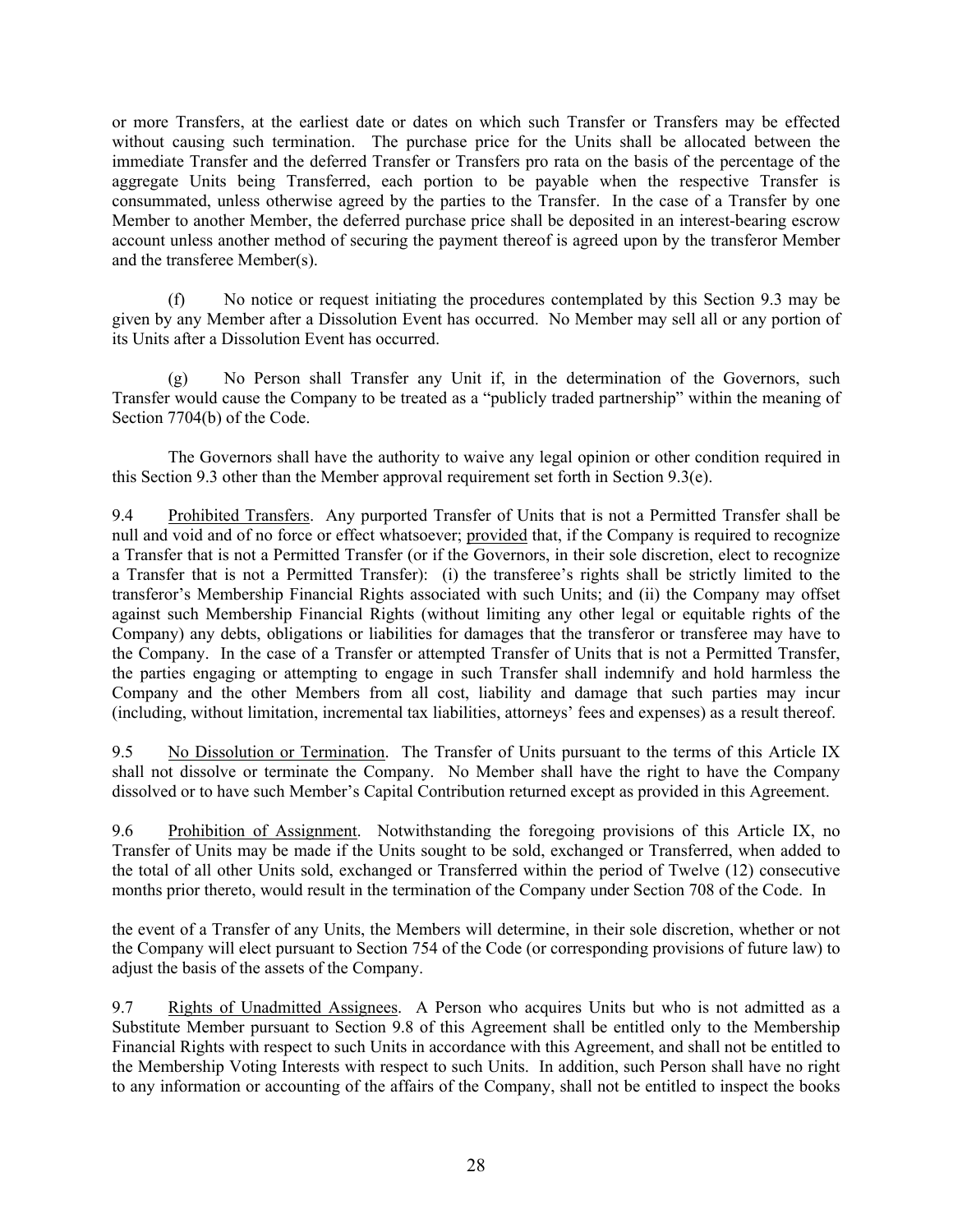or records of the Company, and shall not have any of the other rights of a Member under the Act or this Agreement.

9.8 Admission of Substitute Members. As to Permitted Transfers, a transferee of Units shall be admitted as a substitute Member provided that such transferee has complied with the following provisions:

<span id="page-32-0"></span>(a) The transferee shall, by written instrument in form and substance reasonably satisfactory to the Governors, agree to be bound by all of the terms and provisions of this Agreement, and assume the obligations of the transferor Member hereunder with respect to the Transferred Units.

(b) The transferee shall pay for or reimburse the Company for all reasonable legal, filing and publication costs incurred in connection with the admission of the transferee as a Member; and

(c) Except in the case of a Transfer involuntarily by operation of law, if required by the Governors, the transferee shall deliver to the Company evidence of his/her/its authority to become a Member.

<span id="page-32-1"></span>(d) The transferee and transferor shall each execute and deliver such other instruments as the Governors reasonably deem necessary or appropriate in connection with such Transfer.

9.9 Representations Regarding Transfers. Each Member hereby covenants and agrees with the Company for the benefit of the Company and all Members, that: (i) it is not currently making a market in Units and will not in the future make a market in Units; (ii) it will not Transfer its Units on an established securities market, a secondary market (or the substantial equivalent thereof) within the meaning of Code Section 7704(b) (and any Regulations, proposed Regulations, revenue rulings, or other official pronouncements of the IRS or the Treasury Department that may be promulgated or published thereunder); and (iii) in the event such Regulations, revenue rulings, or other pronouncements treat any or all arrangements which facilitate the selling of Units (commonly referred to as "matching services") as being a secondary market or the substantial equivalent thereof, no Member will Transfer any Units through a matching service that is not approved in advance by the Company. Each Member further agrees that it will not Transfer any Units to any Person unless such Person first agrees to be bound by this Article IX.

Each Member hereby represents and warrants to the Company and the Members that such Member's acquisition of Units hereunder is made as principal for such Member's own account and not for resale or distribution of such Units. Each Member further hereby agrees that the following legend, as the

same may be amended by the Governors in their sole discretion, may be placed upon any counterpart of this Agreement, the Articles, or any other document or instrument evidencing ownership of Units:

THE TRANSFERABILITY OF THE MEMBERSHIP UNITS REPRESENTED BY THIS CERTIFICATE IS RESTRICTED. SUCH UNITS MAY NOT BE SOLD, ASSIGNED, OR TRANSFERRED, AND NO ASSIGNEE, VENDEE, TRANSFEREE OR ENDORSEE THEREOF WILL BE RECOGNIZED AS HAVING ACQUIRED ANY SUCH UNITS FOR ANY PURPOSES, UNLESS AND TO THE EXTENT SUCH SALE, TRANSFER, HYPOTHECATION, OR ASSIGNMENT IS PERMITTED BY, AND IS COMPLETED IN STRICT ACCORDANCE WITH, APPLICABLE FEDERAL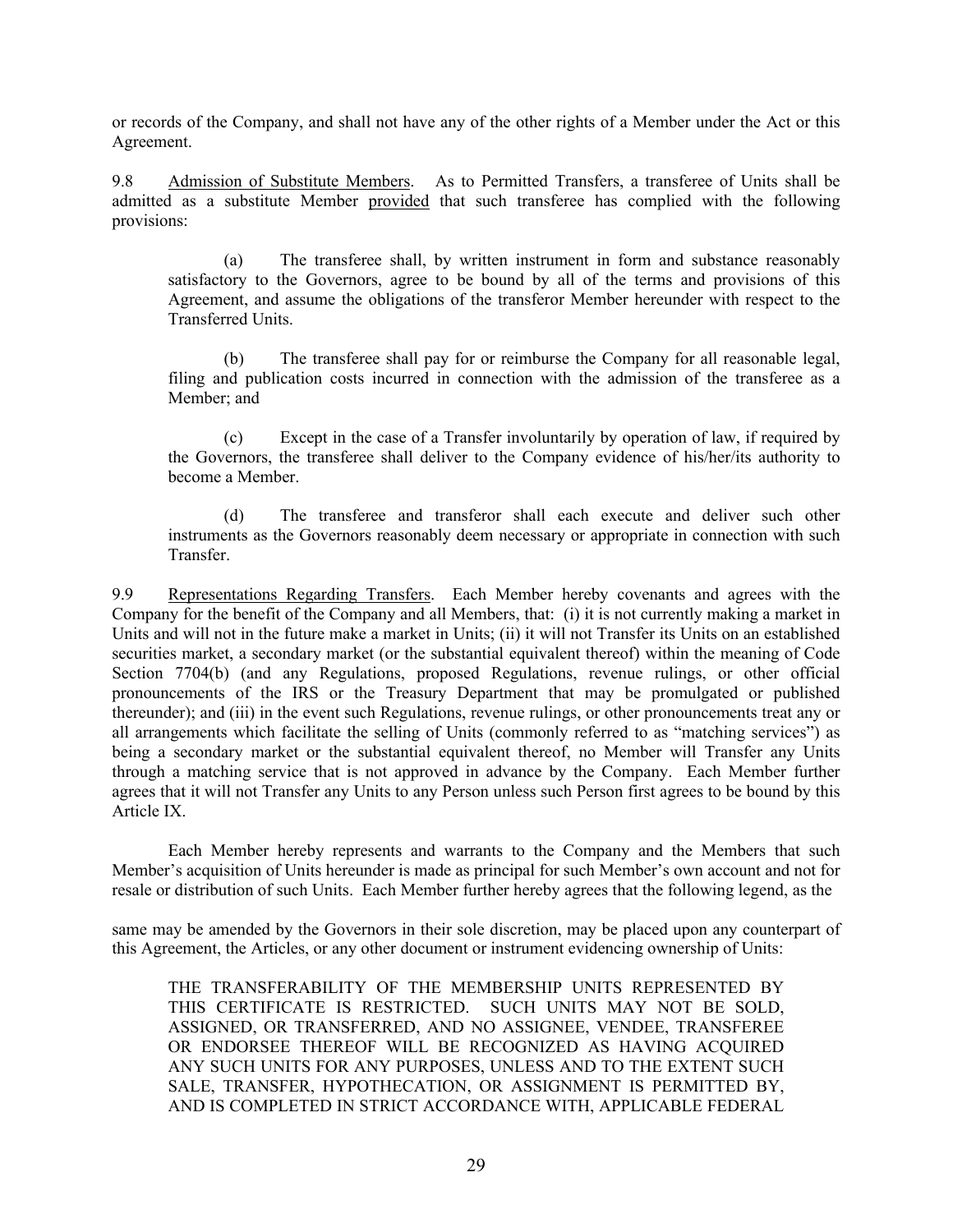AND STATE LAW AND THE TERMS AND CONDITIONS SET FORTH IN THE OPERATING AGREEMENT OF THE COMPANY, AS AMENDED FROM TIME TO TIME.

<span id="page-33-0"></span>THE SECURITIES REPRESENTED BY THIS CERTIFICATE MAY NOT BE SOLD, OFFERED FOR SALE OR TRANSFERRED IN THE ABSENCE OF AN EFFECTIVE REGISTRATION UNDER THE SECURITIES ACT OF 1933, AS AMENDED, AND UNDER APPLICABLE STATE SECURITIES LAWS, OR AN OPINION OF COUNSEL SATISFACTORY TO THE COMPANY THAT SUCH TRANSACTION IS EXEMPT FROM REGISTRATION UNDER THE SECURITIES ACT OF 1933, AS AMENDED, AND UNDER APPLICABLE STATE SECURITIES LAWS.

9.10 Distributions And Allocations In Respect of Transferred Units. If any Units are Transferred during any Fiscal Year in compliance with the provisions of this Article IX, Profits, Losses, each item thereof, and all other items attributable to the Transferred Units for such Fiscal Year shall be divided and allocated between the transferor and the transferee by taking into account their varying interests during the Fiscal Year in accordance with Code Section 706(d), using any conventions permitted by law and selected by the Governors. All distributions on or before the date of such Transfer shall be made to the transferor, and all distributions thereafter shall be made to the transferee. Solely for purposes of making such allocations and distributions, the Company shall recognize such Transfer to be effective not later than the first day of the month following the month in which all documents to effectuate the Transfer have been executed and delivered to the Company, provided that, if the Company does not receive a notice stating the date such Units were Transferred and such other information as the Governors may reasonably require within Thirty (30) days after the end of the Fiscal Year during which the Transfer occurs, then all such items shall be allocated, and all distributions shall be made, to the person or entity who, according to the books and records of the Company, was the owner of the Units on the last day of such Fiscal Year. Neither the Company nor any Member shall incur any liability for making allocations and distributions in accordance with the provisions of this Section 9.10, whether or not the Governors or the Company has knowledge of any Transfer of any Units.

9.11 Additional Members. Additional Members may be admitted from time to time upon the approval of the Governors, and in accordance with such terms and conditions, as the Governors may determine. All Members acknowledge that the admission of additional Members may result in a dilution of a Member's Membership Interest. Prior to admission as a Member, a prospective Member shall agree in writing to be bound by this Agreement shall and execute and deliver to the Company an Addendum to this Agreement in the form of Exhibit "B" attached hereto. Upon the execution of such Addendum, such additional Member shall be deemed to be a party to this Agreement as if such additional Member had executed this Agreement on the original date hereof, and shall be bound by all of the provisions set forth herein.

### <span id="page-33-3"></span><span id="page-33-2"></span><span id="page-33-1"></span>**ARTICLE X. DISSOLUTION AND WINDING UP**

10.1 Dissolution. The Company shall dissolve and shall commence winding up and liquidating upon the first to occur of any of the following (each a "Dissolution Event"): (i) the affirmative vote of a 75% majority in interest of the Membership Voting Interests to dissolve, wind up and liquidate the Company; or (ii) the entry of a decree of judicial dissolution pursuant to the Act. The Members hereby agree that, notwithstanding any provision of the Act, the Company shall not dissolve prior to the occurrence of a Dissolution Event.

<span id="page-33-4"></span>10.2 Winding Up. Upon the occurrence of a Dissolution Event, the Company shall continue solely for the purposes of winding up its affairs in an orderly manner, liquidating its assets and satisfying the claims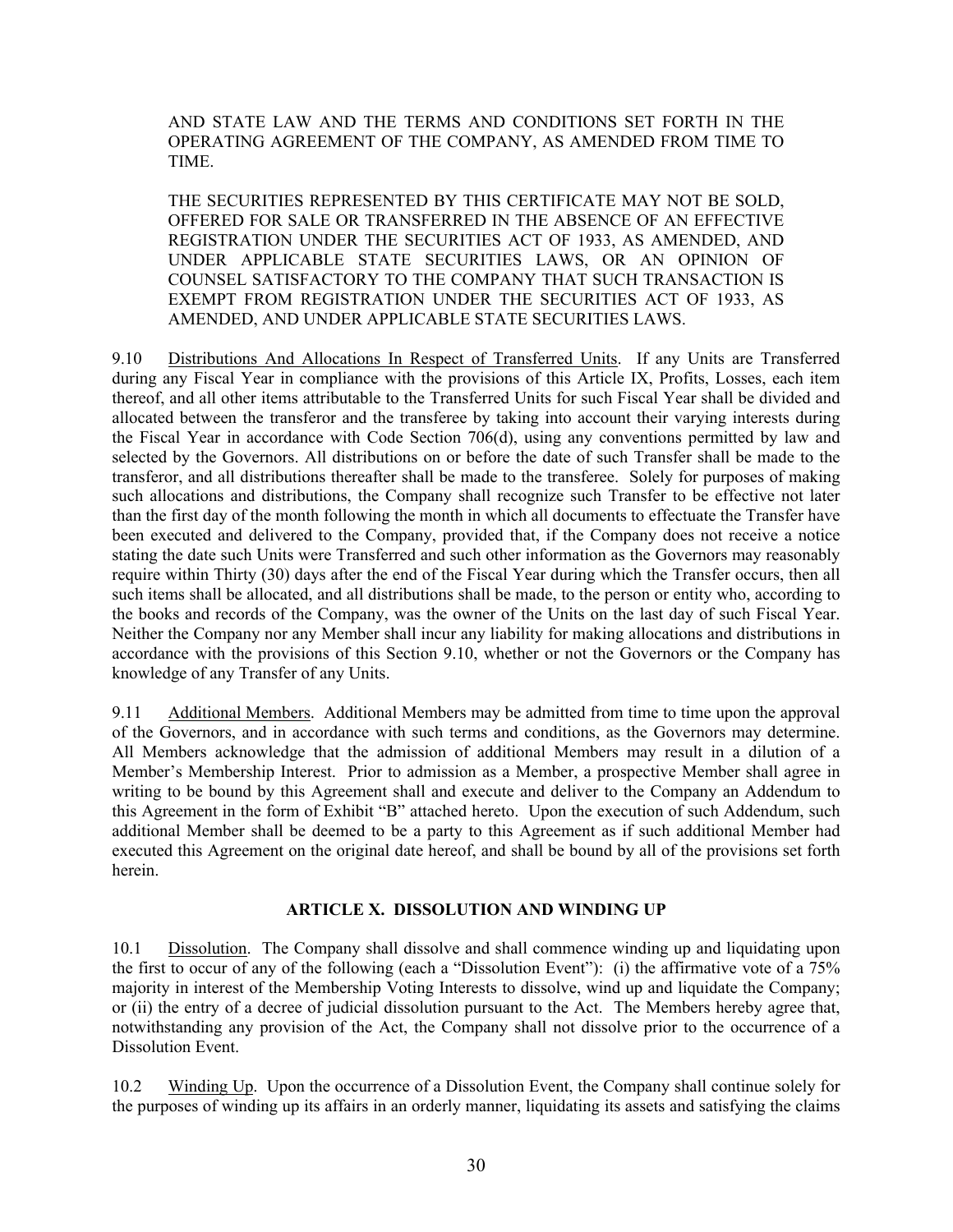of its creditors and Members; and no Member shall take any action that is inconsistent with, or not necessary to or appropriate for, winding up of the Company's business and affairs. Notwithstanding any provision in this Agreement to the contrary, the Members acknowledge and agree that all covenants and obligations set forth this Agreement shall continue to be fully binding upon the Members until such time as the Property has been distributed pursuant to this Section 10.2 and Articles of Dissolution have been filed pursuant to the Act. The Liquidator shall be responsible for overseeing the prompt and orderly winding up and dissolution of the Company. The Liquidator shall take full account of the Company's liabilities and Property and shall cause the Property or the proceeds from the sale thereof (as determined pursuant to Section 10.8 of this Agreement), to the extent sufficient therefore, to be applied and distributed, to the maximum extent permitted by law, in the following order: (i) first, to creditors (including Members and Governors who are creditors, to the extent otherwise permitted by law) in satisfaction of all of the Company's Debts and other liabilities (whether by payment or the making of reasonable provision for payment thereof), other than liabilities for which reasonable provision for payment has been made; and (ii) second, except as provided in this Agreement, to Members in satisfaction of liabilities for distributions pursuant to the Act; (iii) third, the balance, if any, to the Unit Holders in accordance with the positive balance in their Capital Accounts calculated after making the required adjustment set forth in clause (ii)(C) of the definition of Gross Asset Value in Section 1.11 of this Agreement, after giving effect to all contributions, distributions and allocations for all periods.

<span id="page-34-0"></span>10.3 Compliance with Certain Requirements of Regulations; Deficit Capital Accounts. In the event the Company is "liquidated" within the meaning of Regulations Section 1.704-1(b)(2)(ii)(g), distributions shall be made pursuant to this Article X to the Unit Holders who have positive Capital Accounts in compliance with Regulations Section 1.704-1(b)(2)(ii)(b)(2). If any Unit Holder has a deficit balance in such Member's Capital Account (after giving effect to all contributions, distributions and allocations for all Fiscal Years, including the Fiscal Year during which such liquidation occurs), such Unit Holder shall have no obligation to make any contribution to the capital of the Company with respect to such deficit, and such deficit shall not be considered a debt owed to the Company or to any other Person for any purpose whatsoever. In the discretion of the Liquidator, a pro rata portion of the distributions that would otherwise be made to the Unit Holders pursuant to this Article X may be: (i) distributed to a trust established for the benefit of the Unit Holders for the purposes of liquidating Company assets, collecting amounts owed to the Company, and paying any contingent or unforeseen liabilities or obligations of the Company, in which case the assets of any such trust shall be distributed to the Unit Holders from time to time, in the reasonable discretion of the Liquidator, in the same proportions as the amount distributed to such trust by the Company would otherwise have been distributed to the Unit Holders pursuant to Section 10.2 of this Agreement; or (b) withheld to provide a reasonable reserve for Company liabilities (contingent or otherwise) and to reflect the unrealized portion of any installment obligations owed to the Company, provided that such withheld amounts shall be distributed to the Unit Holders as soon as practicable.

<span id="page-34-1"></span>10.4 Deemed Distribution and Recontribution. Notwithstanding any other provision of this Article X, in the event the Company is liquidated within the meaning of Regulations Section 1.704-1(b)(2)(ii)(g) but no Dissolution Event has occurred, the Property shall not be liquidated, the Company's Debts and other liabilities shall not be paid or discharged, and the Company's affairs shall not be wound up.

<span id="page-34-2"></span>10.5 Rights of Unit Holders. Except as otherwise provided in this Agreement, each Unit Holder shall look solely to the Property of the Company for the return of such Unit Holder's Capital Contribution and shall have no right or power to demand or receive Property other than cash from the Company. If the assets of the Company remaining after payment or discharge of the debts or liabilities of the Company are insufficient to return such Capital Contribution, the Unit Holders shall have no recourse against the Company or any other Unit Holder or Governors.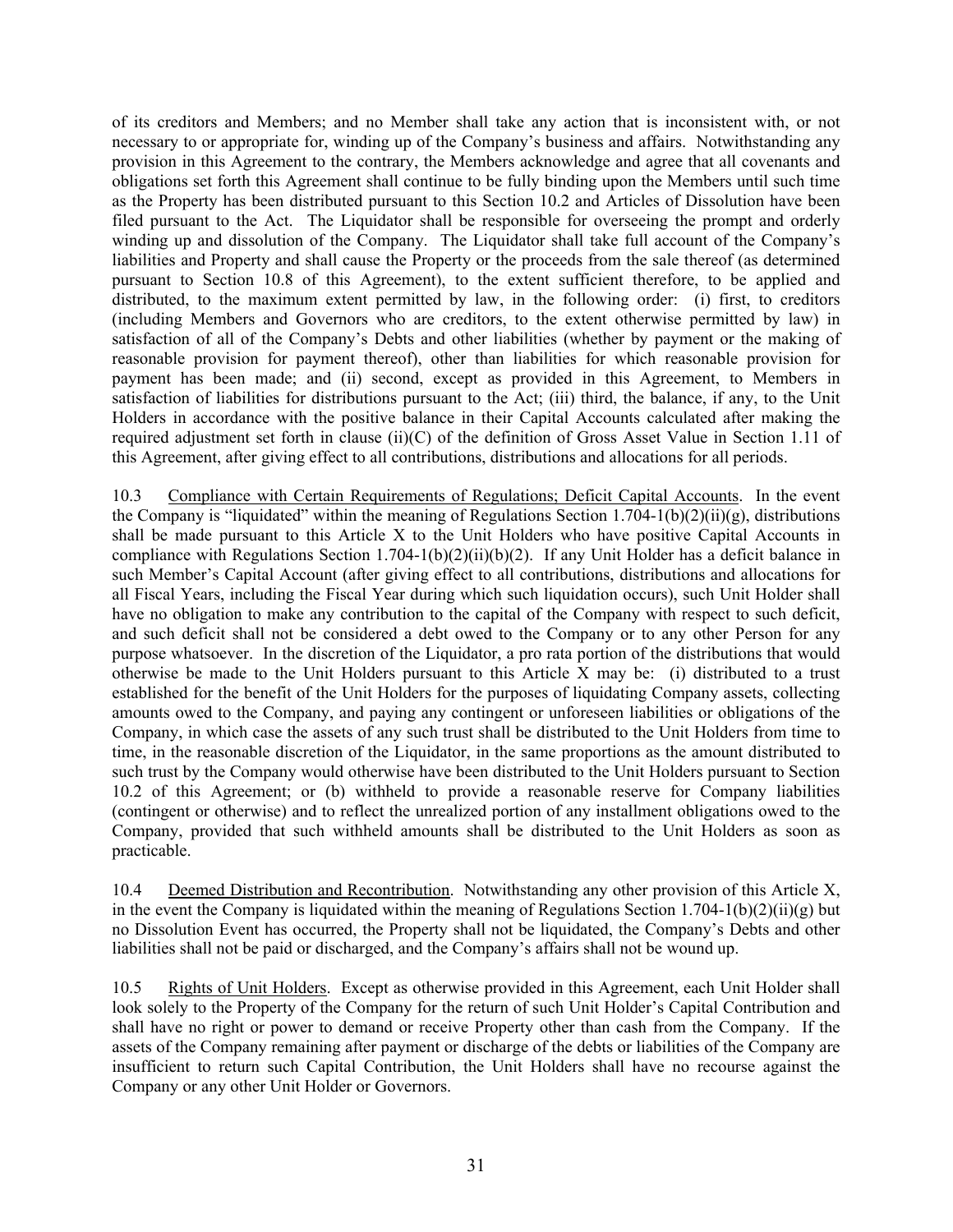<span id="page-35-0"></span>10.6 Allocations During Period of Liquidation. During the period commencing on the first day of the Fiscal Year during which a Dissolution Event occurs and ending on the date on which all of the assets of the Company have been distributed to the Unit Holders pursuant to Section 10.2 of this Agreement (the "Liquidation Period"), the Unit Holders shall continue to share Profits, Losses, gain, loss and other items of Company income, gain, loss or deduction in the manner provided in Article III of this Agreement.

<span id="page-35-1"></span>10.7 Character of Liquidating Distributions. All payments made in liquidation of the interest of a Unit Holder shall be made in exchange for the interest of such Unit Holder in Property pursuant to Section 736(b)(1) of the Code, including the interest of such Unit Holder in Company goodwill.

<span id="page-35-2"></span>10.8 The Liquidator. The "Liquidator" shall mean a Person appointed by the Governors to oversee the liquidation of the Company. Upon the consent of a majority in interest of the Members, the Liquidator may be the Governors. The Company is authorized to pay a reasonable fee to the Liquidator for its services performed pursuant to this Article X and to reimburse the Liquidator for its reasonable costs and expenses incurred in performing those services. The Company shall indemnify, save harmless, and pay all judgments and claims against such Liquidator and any Officers, Governors, agents and employees of the Liquidator relating to any liability or damage incurred by reason of any act performed or omitted to be performed by the Liquidator, or any Officers, Governors, agents or employees of the Liquidator in connection with the liquidation of the Company, including reasonable attorneys' fees incurred in connection with the defense of any action based on any such act or omission, which attorneys' fees may be paid as incurred, except to the extent such liability or damage is caused by fraud, intentional misconduct, or a knowing violation of the laws which was material to the cause of action.

10.9 Forms of Liquidating Distributions. For purposes of making distributions required by Section 10.2 of this Agreement, the Liquidator may determine whether to distribute all or any portion of the Property in-kind or to sell all or any portion of the Property and distribute the proceeds therefrom.

## <span id="page-35-4"></span><span id="page-35-3"></span>**ARTICLE XI. MISCELLANEOUS**

<span id="page-35-5"></span>11.1 Notices. Any notice, payment, demand, or communication required or permitted to be given by any provision of this Agreement shall be in writing and shall be deemed to have been delivered, given, and received for all purposes (i) if delivered personally to the Person or to an officer of the Person to whom the same is directed, or (ii) when the same is actually received, if sent by regular or certified mail, postage prepaid, or by facsimile, if such facsimile is followed by a hard copy of the facsimile communication sent promptly thereafter by regular or certified mail, postage prepaid, addressed as follows, or to such other address as such Person may from time to time specify by notice to the Company: (a) If to the Company, to the address determined pursuant to Section 1.4 of this Agreement; (b) If to the Governors, to the address set forth on record with the Company; (c) If to a Unit Holder, either to the address set forth in the Unit Holder Register or to such other address that has been provided in writing to the Company.

<span id="page-35-6"></span>11.2 Binding Effect. Except as otherwise provided in this Agreement, every covenant, term and provision of this Agreement shall be binding upon, and shall inure to the benefit of, the Company and the Members, and their respective heirs, representatives, successors, transferees, and assigns.

<span id="page-35-7"></span>11.3 Construction. Every covenant, term, and provision of this Agreement shall be construed simply according to its fair meaning and not strictly for or against the Company or any Member.

<span id="page-35-8"></span>11.4 Headings. Article, Section and other headings contained in this Agreement are for reference purposes only and are not intended to describe, interpret, define or limit the scope, extent or intent of this Agreement or any provision of this Agreement.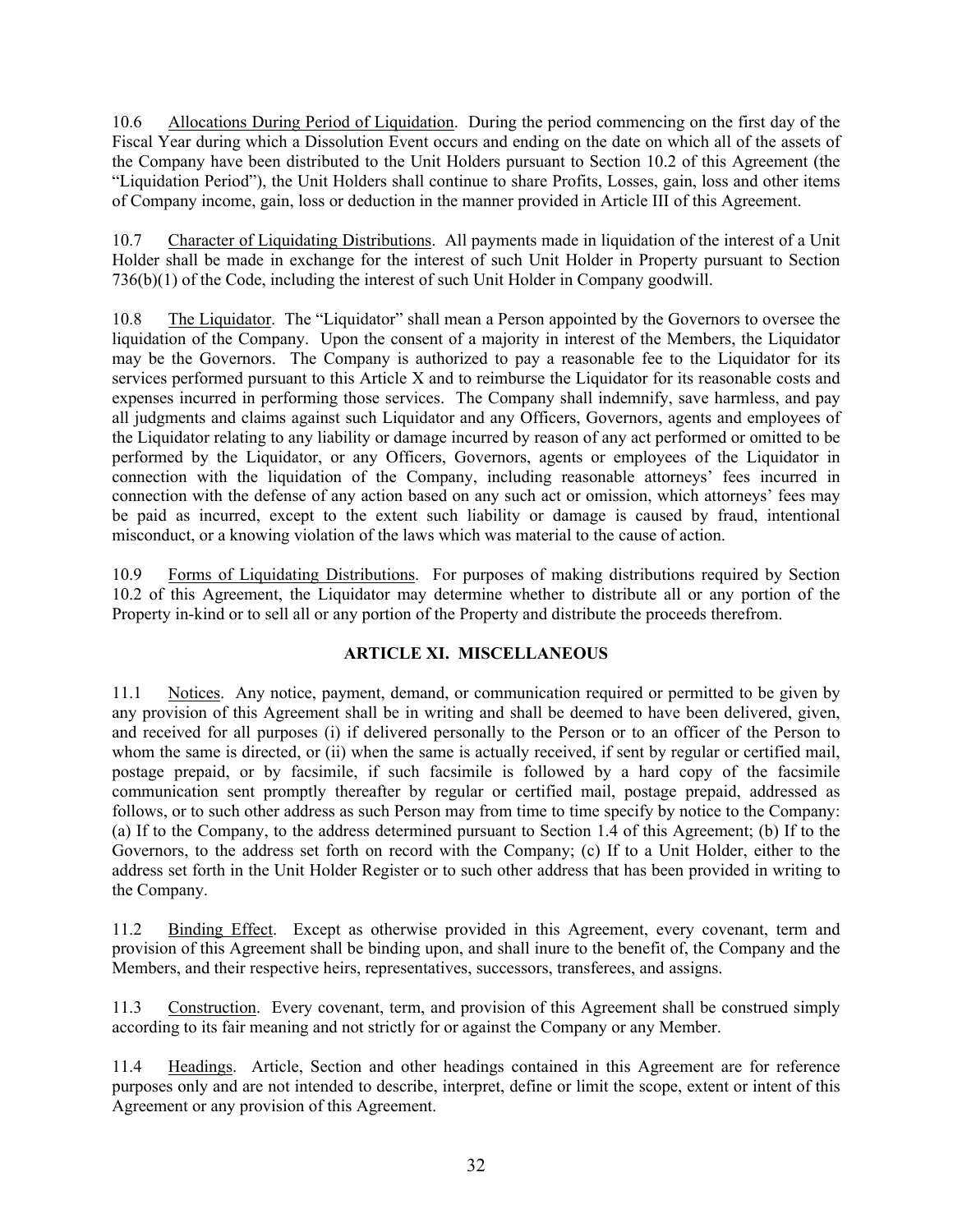<span id="page-36-0"></span>11.5 Severability. Except as otherwise provided in the succeeding sentence, every provision of this Agreement is intended to be severable, and if any term or provision of this Agreement is illegal or invalid for any reason whatsoever, such illegality or invalidity shall not affect the validity or legality of the remainder of this Agreement. The preceding sentence of this Section 11.5 shall be of no force or effect if the consequence of enforcing the remainder of this Agreement without such illegal or invalid term or provision would be to cause any Member to lose the material benefit of its economic bargain.

<span id="page-36-1"></span>11.6 Incorporation By Reference. Every recital, exhibit, schedule and appendix attached to this Agreement and referred to herein is hereby incorporated into this Agreement by reference unless this Agreement expressly provides otherwise.

<span id="page-36-2"></span>11.7 Variation of Terms. All terms and variations thereof used in this Agreement shall be deemed to refer to masculine, feminine, or neuter, singular or plural, as the context may require.

<span id="page-36-3"></span>11.8 Governing Law. The laws of the State of Minnesota shall govern the validity of this Agreement, the construction of its terms, and the interpretation of the rights and duties arising hereunder.

<span id="page-36-4"></span>11.9 Waiver of Jury Trial. Each of the Members irrevocably waives, to the fullest extent permitted by law, all rights to trial by jury in any action, proceeding or counterclaim arising out of or relating to this Agreement or the business and affairs of the Company.

<span id="page-36-5"></span>11.10 Counterpart Execution. This Agreement may be executed in any number of counterparts with the same effect as if all of the Members had signed the same document. All counterparts shall be construed together and shall constitute one agreement.

<span id="page-36-6"></span>11.11 Specific Performance. Each Member acknowledges and agrees that the Company and the other Members would be irreparably damaged if any of the provisions of this Agreement are not performed in accordance with their specific terms, and that monetary damages would not provide an adequate remedy in such event. Accordingly, it is agreed that, in addition to any other remedy to which the Company and the non-breaching Members may be entitled hereunder, at law or in equity, the Company and the nonbreaching Members shall be entitled to injunctive relief to prevent breaches of the provisions of this Agreement and to specifically to enforce the terms and provisions of this Agreement.

<span id="page-36-7"></span>11.12 No Third Party Rights. None of the provisions contained in this Agreement shall be deemed to be for the benefit of or enforceable by any third parties, including without limitation, any creditors of any Member or the Company.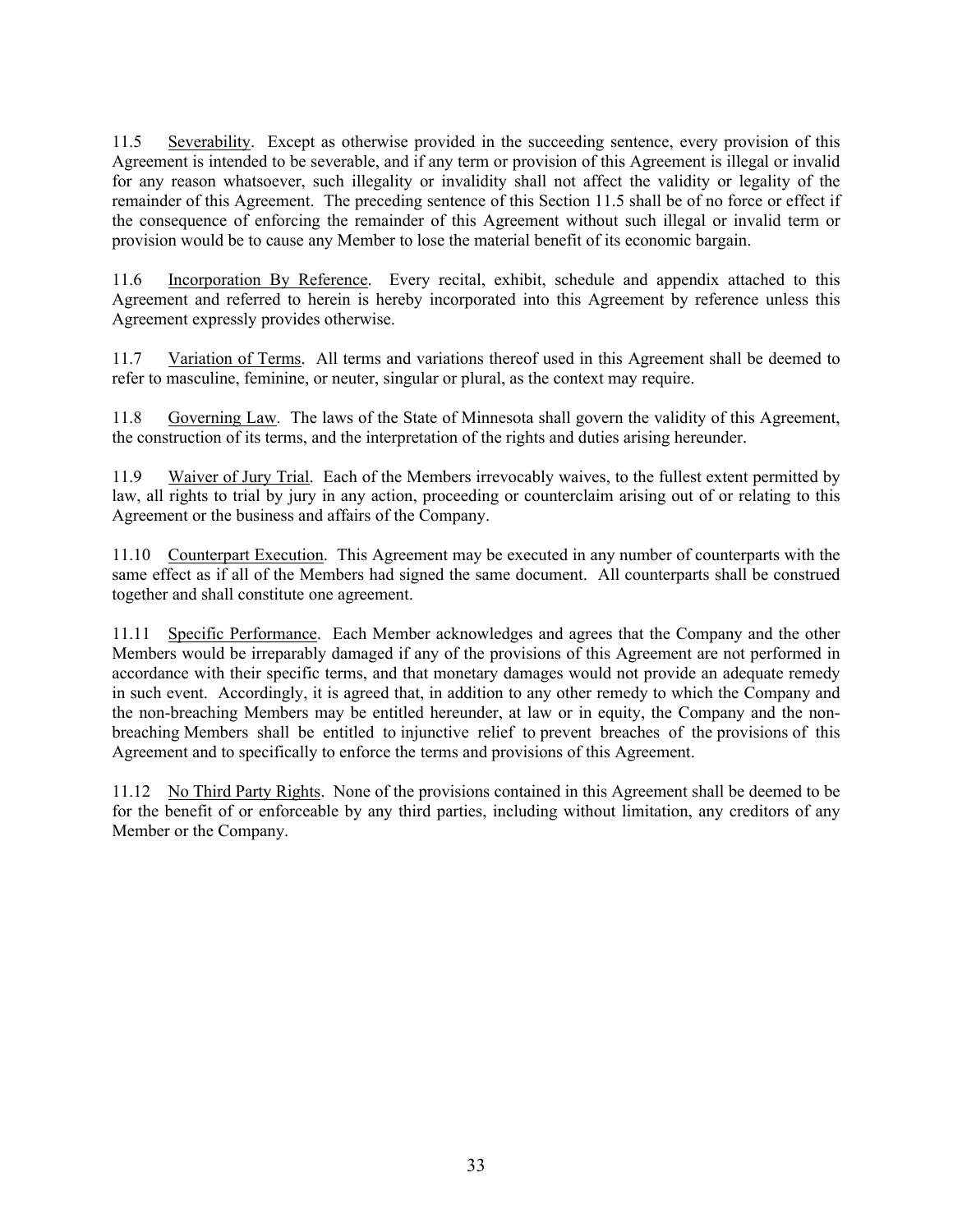DULY ADOPTED by the Company's Members effective as of March 8, 2018.

 $\widetilde{\mathcal{L}}$ 

 $\frac{15}{2}$ 

# HIGHWATER ETHANOL, LLC

ls. Vairo  $By:$ Its: Chairman Attest: (A.

Its: Secretary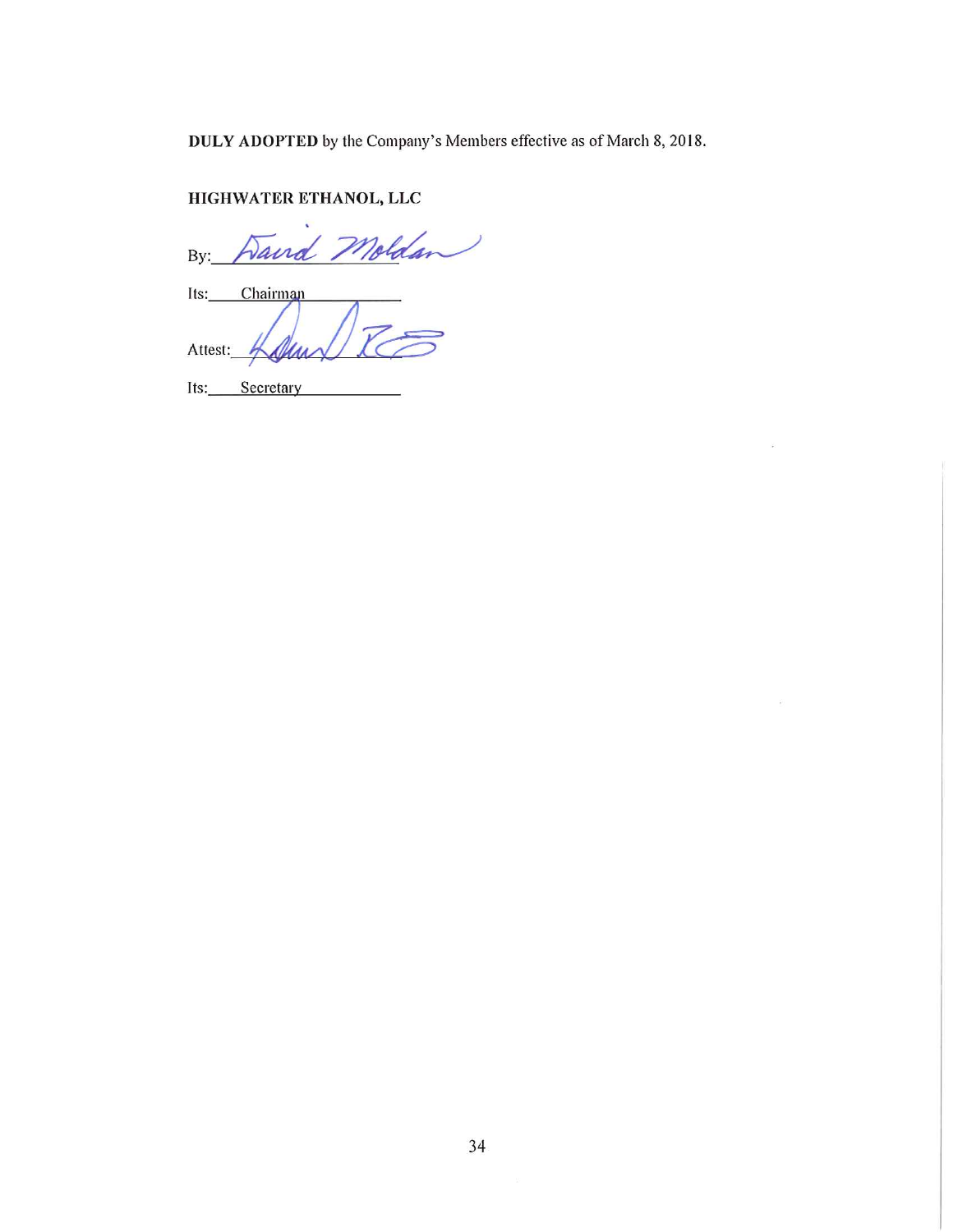### **EXHIBIT "A" Initial Membership List**

| <b>Name and Address of Initial Members</b> | <b>Units</b>   |
|--------------------------------------------|----------------|
| <b>Brian Kletscher</b>                     | 12             |
| Jason Fink                                 | 6              |
| George Goblish                             | 24             |
| Ron Joregenson                             | 24             |
| Todd Reif                                  | 12             |
| John Schueller                             | 9              |
| Mike Landuyt                               | 6              |
| Russ Derickson                             | 9              |
| Warren Pankonin                            | 15             |
| David Moldan                               | 9              |
| Tim VanDerWal                              | $\overline{3}$ |
| Monica Anderson                            | 18             |
| Gilbert Schmitz                            | 3              |
| <b>TOTAL:</b>                              | 150            |